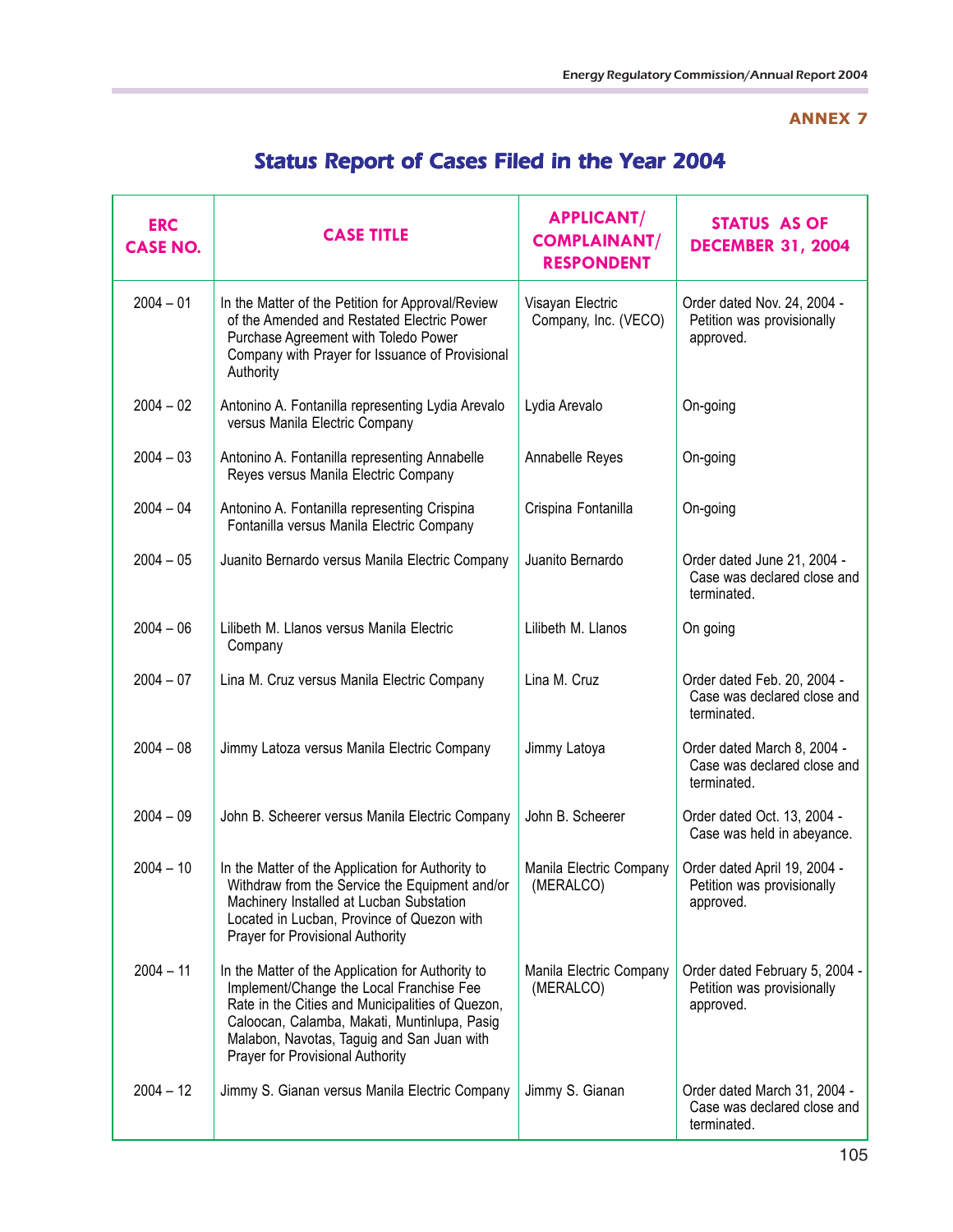| <b>ERC</b><br><b>CASE NO.</b> | <b>CASE TITLE</b>                                                                                                                                                | <b>APPLICANT/</b><br><b>COMPLAINANT/</b><br><b>RESPONDENT</b>           | <b>STATUS AS OF</b><br><b>DECEMBER 31, 2004</b>                                                                                                                |
|-------------------------------|------------------------------------------------------------------------------------------------------------------------------------------------------------------|-------------------------------------------------------------------------|----------------------------------------------------------------------------------------------------------------------------------------------------------------|
| $2004 - 13$                   | Ester Largado versus Manila Electric Company                                                                                                                     | Ester Largado                                                           | Order dated March 15, 2004 -<br>Case was declared close and<br>terminated.                                                                                     |
| $2004 - 14$                   | Ester Largado versus Manila Electric Company                                                                                                                     | Ester Largado                                                           | Order dated March 15, 2004 -<br>Case was declared close and<br>terminated.                                                                                     |
| $2004 - 15$                   | Application for Approval of Special Program to<br>Enhance Electricity Demand (SPEED) Rates<br>with Prayer for Provisional Authority                              | San Fernando Electric<br>Light and Power<br>Company, Inc.<br>(SFELAPCO) | Decision dated August 9, 2004<br>- P0.10/kWh SPEED discount<br>per incremental consumption<br>was approved.                                                    |
| $2004 - 16$                   | Robert Sy versus Manila Electric Company                                                                                                                         | Robert Sy                                                               | On-going                                                                                                                                                       |
| $2004 - 17$                   | Barry Zang versus Manila Electric Company                                                                                                                        | Barry Zang                                                              | Order dated Feb 11, 2004 -<br>Case was declared close and<br>terminated.                                                                                       |
| $2004 - 18$                   | In the Matter of Violation of ERC Orders, Rules<br>and Regulations                                                                                               | Manila Electric Company<br>(MERALCO)                                    | Decision dated October 20,<br>2004 - Respondent to pay<br>Php 51,900.00 as penalty for<br>the said violations<br>Motion for Reconsideration<br>for resolution. |
| $2004 - 19$                   | In the Matter of the Approval of the Proposed<br>Guidelines for the application and Approval of<br>Caps on the Recoverable Rate of distribution<br>system losses |                                                                         | Notice dated November 9,<br>2004. All DU directed to file<br>application upon effectivity of<br>the said guidelines                                            |
| $2004 - 20$                   | In the Matter of the Application for the Recovery<br>of Fuel and Independent Power Producer Costs<br>under the Generation Rate Adjustment<br>Mechanism (GRAM)    | Manila Electric Company<br>(MERALCO)                                    | Order dated January 21, 2004 -<br><b>GRAM</b> application was<br>approved.                                                                                     |
| $2004 - 21$                   | Ma. Lucia Ramos represented by Ma. Lourdes<br>Santos versus Manila Electric Company                                                                              | Ma. Lucia Ramos                                                         | Order dated May 17, 2004 -<br>Case was declared close and<br>terminated.                                                                                       |
| $2004 - 22$                   | Flora Valdeleon represented by Aniceto Valdeleon<br>versus Manila Electric Company                                                                               | Flora Valdeleon                                                         | Order dated March 22, 2004 -<br>Case was declared close and<br>terminated.                                                                                     |
| $2004 - 23$                   | Celestino Macatangay versus Manila Electric<br>Company                                                                                                           | Celestino Macatangay                                                    | Order dated April 2, 2004 -<br>Case was declared close and<br>terminated.                                                                                      |
| $2004 - 24$                   | In the Matter of Violation of ERC Orders, Rules<br>and Regulations (Violation of ERC Case No.<br>2002-165)                                                       | <b>Biliran Island Electric</b><br>Cooperative, Inc.<br>(BISELCO)        | Order dated January 15, 2004 -<br>Waiting for Compliance.                                                                                                      |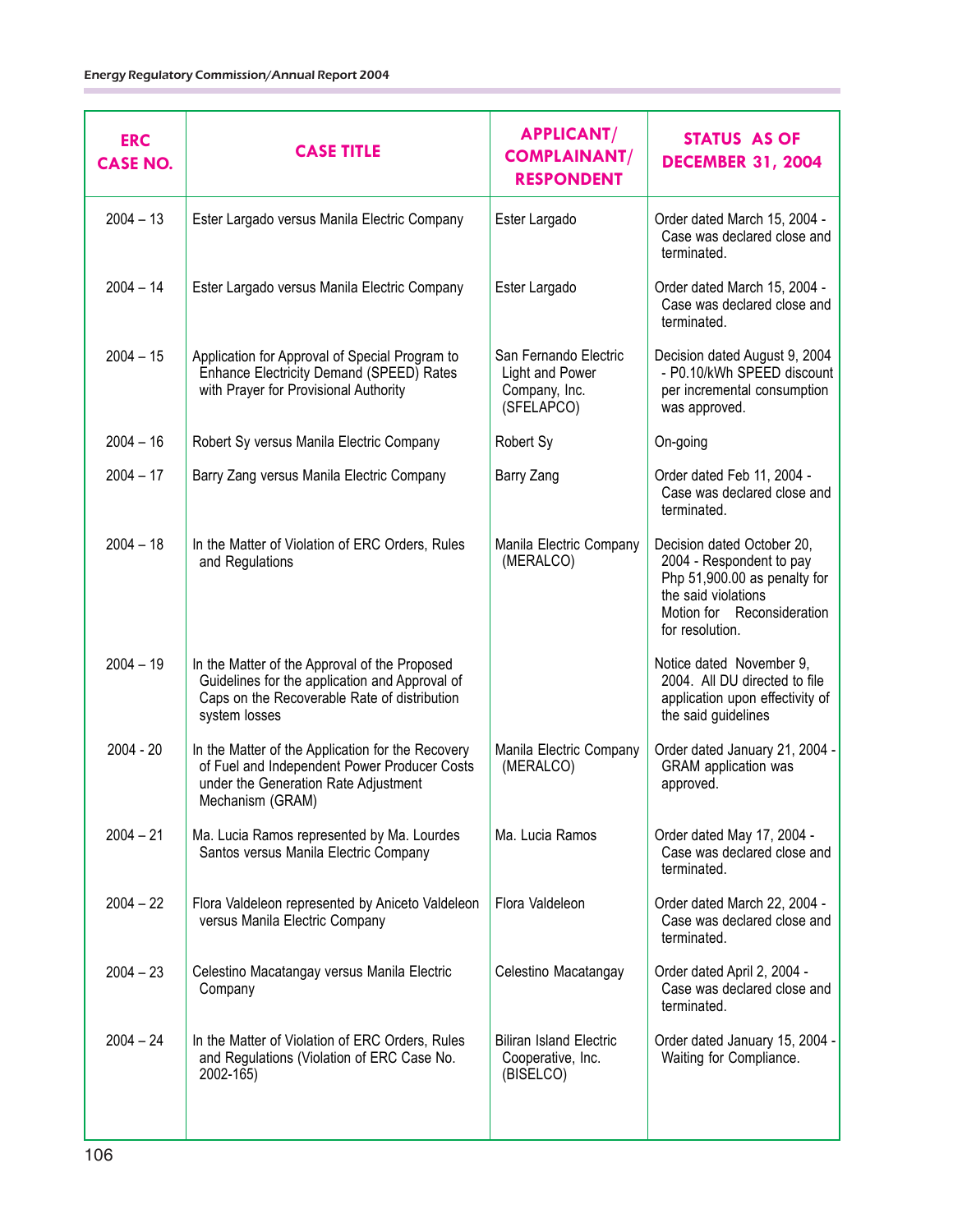| <b>ERC</b><br><b>CASE NO.</b> | <b>CASE TITLE</b>                                                                                                                                                                                                                                                                       | <b>APPLICANT/</b><br><b>COMPLAINANT/</b><br><b>RESPONDENT</b>    | STATUS AS OF<br><b>DECEMBER 31, 2004</b>                                                                  |
|-------------------------------|-----------------------------------------------------------------------------------------------------------------------------------------------------------------------------------------------------------------------------------------------------------------------------------------|------------------------------------------------------------------|-----------------------------------------------------------------------------------------------------------|
| $2004 - 25$                   | In the Matter of Violation of ERC Orders, Rules<br>and Regulations (Violation of ERC Case No.<br>2002-165)                                                                                                                                                                              | Misamis Occidental I<br>Electric Cooperative,<br>Inc. (MOELCI I) | Order dated January 15, 2004 -<br>Waiting for Compliance.                                                 |
| $2004 - 26$                   | In the Matter of the Adoption of the Magna Carta<br>for Electricity Consumers (formerly The<br>Consumers' Code of Rights and Obligations of<br>2003) Pursuant to the Provisions of Section 41 of<br>Republic Act No. 9136, otherwise known as the<br>Electric Power Industry Reform Act |                                                                  | Code was promulgated on<br>June 9, 2004; published on<br>July 4, 2004; and effective on<br>July 19, 2004. |
| $2004 - 27$                   | In the Matter of Violation of ERC Orders, Rules<br>and Regulations (Violation of ERC Case No.<br>2002-194)                                                                                                                                                                              | Southern Leyte Electric<br>Cooperative, Inc.<br>(SOLECO)         | Order dated January 14, 2004 -<br>Waiting for Compliance.                                                 |
| $2004 - 28$                   | Rafael D. Mariñas versus Manila Electric<br>Company                                                                                                                                                                                                                                     | Rafael D. Mariñas                                                | On-going                                                                                                  |
| $2004 - 29$                   | Leonilla B. Esteban versus Manila Electric<br>Company                                                                                                                                                                                                                                   | Leonilla B. Esteban                                              | Order dated July 14, 2004 -<br>Case was dismissed.                                                        |
| $2004 - 30$                   | Osmundo C. Diaz versus Manila Electric<br>Company                                                                                                                                                                                                                                       | Osmundo C. Diaz                                                  | On-going                                                                                                  |
| $2004 - 31$                   | Rose Ana Diaz versus Manila Electric Company                                                                                                                                                                                                                                            | Rose Ana Diaz                                                    | On-going                                                                                                  |
| $2004 - 32$                   | In the Matter of the Application to Amend the<br>Revised Terms and Conditions of Service as<br>Prescribed in BOE Case No. 85-121 on Ten<br>Percent (10%) Preference Shares Equivalent<br>with Prayer for Provisional Authority                                                          | Manila Electric Company<br>(MERALCO)                             | On-going                                                                                                  |
| $2004 - 33$                   | Leodegario S. Martinez as represented by Elvira<br>B. Escalante versus Manila Electric Company                                                                                                                                                                                          | Leodegario S. Martinez                                           | Amicable Settlement filed on<br>August 6, 2004 for resolution.                                            |
| $2004 - 34$                   | Narciso J. Aguirre versus Manila Electric<br>Company                                                                                                                                                                                                                                    | Narciso J. Aguirre                                               | On-going                                                                                                  |
| $2004 - 35$                   | Apolinario Esmele versus Manila Electric<br>Company                                                                                                                                                                                                                                     | Apolinario Esmele                                                | Order dated July 8, 2004 -<br>Case was declared close and<br>terminated.                                  |
| $2004 - 36$                   | Jeremias S. Baluyot versus Manila Electric<br>Company                                                                                                                                                                                                                                   | Jeremias S. Baluyot                                              | On-going                                                                                                  |
| $2004 - 37$                   | Osias I. Tolentino versus Manila Electric Company                                                                                                                                                                                                                                       | Osias I. Tolentino                                               | On-going                                                                                                  |
| $2004 - 38$                   | Application for Authority to Approve Electric<br>Capital Projects within Franchise Area for the<br>Calendar Year 2004 with Prayer of Provisional<br>Authority                                                                                                                           | Manila Electric company<br>(MERALCO)                             | Order dated March 16, 2004 -<br>Application was provisionally<br>approved.                                |
| $2004 - 39$                   | Querubin Oronea versus Manila Electric Company                                                                                                                                                                                                                                          | Querubin Oronea                                                  | On-going                                                                                                  |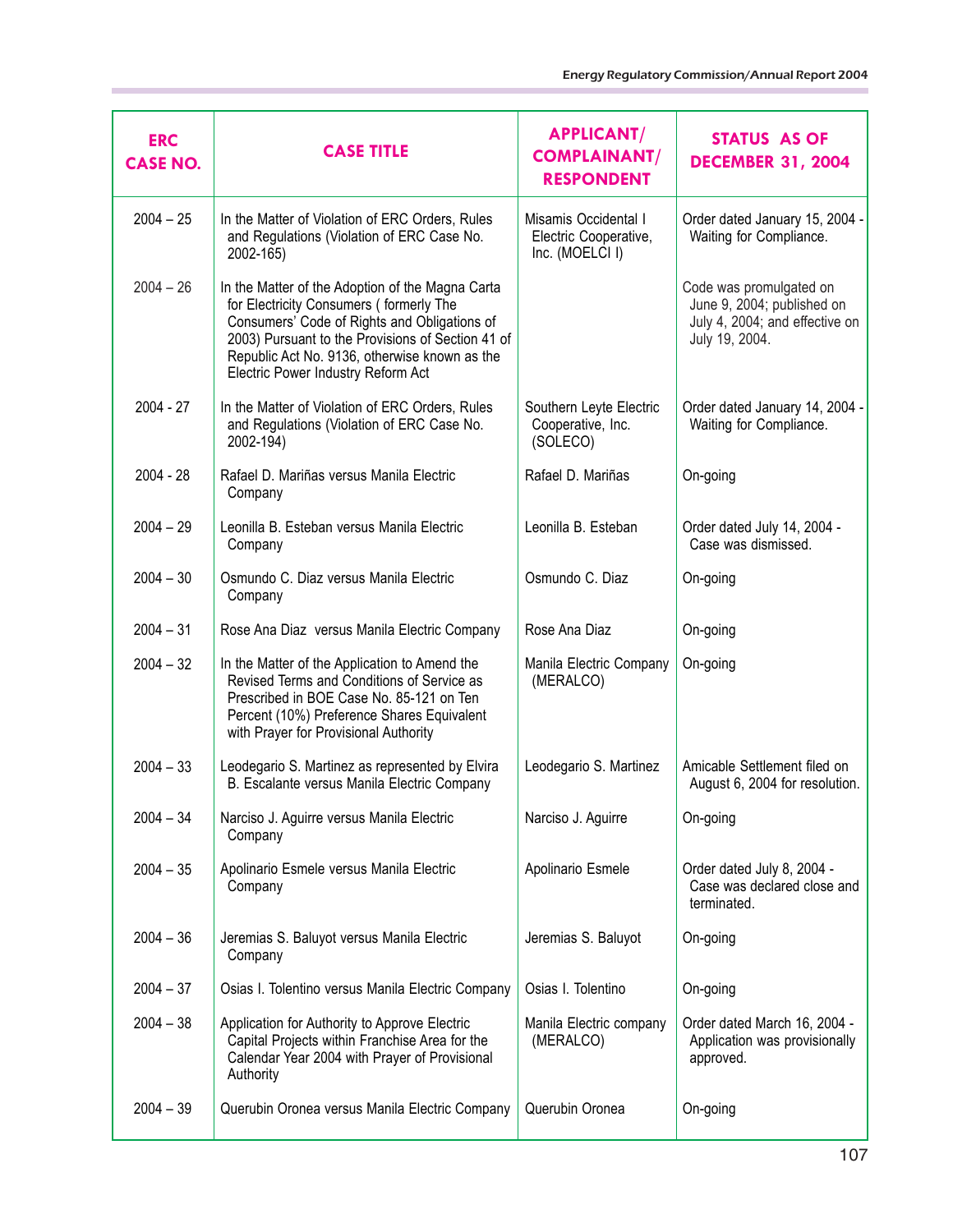| <b>ERC</b><br><b>CASE NO.</b> | <b>CASE TITLE</b>                                                                                                                                                                  | <b>APPLICANT/</b><br><b>COMPLAINANT/</b><br><b>RESPONDENT</b>                                                  | <b>STATUS AS OF</b><br><b>DECEMBER 31, 2004</b>                                                                                                                                                                   |
|-------------------------------|------------------------------------------------------------------------------------------------------------------------------------------------------------------------------------|----------------------------------------------------------------------------------------------------------------|-------------------------------------------------------------------------------------------------------------------------------------------------------------------------------------------------------------------|
| $2004 - 40$                   | Herman V. Sumadchat versus Manila Electric<br>Company                                                                                                                              | Herman V. Sumadchat                                                                                            | On-going                                                                                                                                                                                                          |
| $2004 - 41$                   | Purita P. Vibal versus Manila Electric Company                                                                                                                                     | Purita P. Vibal                                                                                                | On-going                                                                                                                                                                                                          |
| $2004 - 42$                   | In the Matter of Violation of ERC Orders, Rules<br>and Regulations (Violation of ERC Case No.<br>2002-165)                                                                         | <b>Basilan Electric</b><br>Cooperative, Inc.<br>(BASELCO)                                                      | Manifestation and justification<br>filed on March 2, 2004 for<br>resolution.                                                                                                                                      |
| $2004 - 43$                   | Vicente Gomez versus Misamis Oriental II<br>Electric Cooperative, Inc. (MORESCO II)                                                                                                | Vicente Gomez                                                                                                  | On-going                                                                                                                                                                                                          |
| $2004 - 44$                   | Application for Approval of Special Program to<br>Enhance Electricity Demand (SPEED) Rates<br>with Prayer for Provisional Authority                                                | Dagupan Electric<br>Corporation (DECORP)                                                                       | Decision dated August 9, 2004.<br>P0.03/kWh SPEED discount<br>per incremental consumption<br>was approved.                                                                                                        |
| $2004 - 45$                   | In the Matter of Violation of ERC Orders, Rules<br>and Regulations (Violation of Section 52 of ERB<br>Resolution No. 95-21, electrocution incident at<br>Taytay, Rizal)            | Manila Electric Company<br>(MERALCO)                                                                           | Decision dated October 20,<br>2004. MERALCO was fined<br>P53,200 for failure to report<br>that a high tension wire from<br>Meralco tower in Taytay fell<br>and hit a certain Mr. Velasco<br>on September 29, 2003 |
| $2004 - 46$                   | L. Bautista versus Manila Electric Company                                                                                                                                         | L. Bautista                                                                                                    | Order dated August 31, 2004 -<br>Case was declared close and<br>terminated.                                                                                                                                       |
| $2004 - 47$                   | Rolito Atienza versus Manila Electric Company                                                                                                                                      | Rolito Atienza                                                                                                 | Order dated March 26, 2004 -<br>Case was declared close and<br>terminated.                                                                                                                                        |
| $2004 - 48$                   | Guillerma S. Furguson versus Manila Electric<br>Company                                                                                                                            | Guillerma S. Furguson                                                                                          | Order dated June 28, 2004 -<br>Case was declared close and<br>terminated.                                                                                                                                         |
| $2004 - 49$                   | In the Matter of the Application for Authority to<br>Dispose of Certain Properties Located at<br>Antipolo City, Province of Rizal, with Prayer for<br><b>Provisional Authority</b> | Manila Electric Company<br>(MERALCO)                                                                           | Order dated May 19, 2004 -<br>Application was provisionally<br>Approved.                                                                                                                                          |
| $2004 - 50$                   | Marianne G. Algusor versus Manila Electric<br>Company                                                                                                                              | Marianne G. Algusor                                                                                            | On-going                                                                                                                                                                                                          |
| $2004 - 51$                   | Feliciano Danao represented by Esmeraldo Agor<br>versus Manila Electric Company                                                                                                    | Feliciano Danao                                                                                                | On-going                                                                                                                                                                                                          |
| $2004 - 52$                   | In the Matter of Application for Approval of the<br>Gas Supply and Purchase Agreement (GSPA)<br>for Inclusion in the Recovery Mechanism                                            | <b>National Power</b><br>Corporation (NPC) and<br>Power Sector Assets<br>and Liabilities<br>Management (PSALM) | Order dated August 24, 2004 -<br>GSPA application was<br>approved.                                                                                                                                                |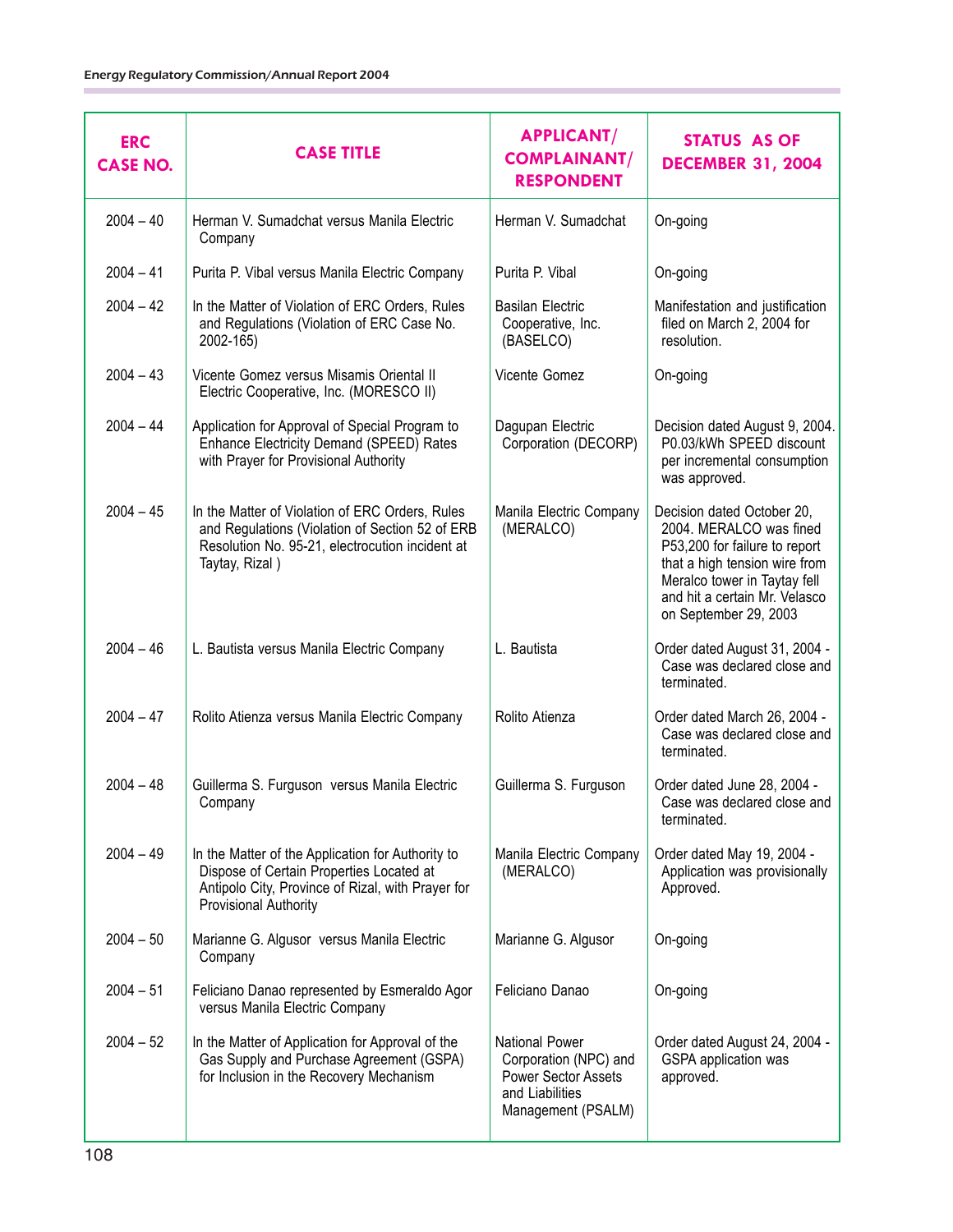| <b>ERC</b><br><b>CASE NO.</b> | <b>CASE TITLE</b>                                                                                                                                                                                                                    | <b>APPLICANT/</b><br><b>COMPLAINANT/</b><br><b>RESPONDENT</b>                                                                                                                                                                                                                                                                            | <b>STATUS AS OF</b><br><b>DECEMBER 31, 2004</b>                             |
|-------------------------------|--------------------------------------------------------------------------------------------------------------------------------------------------------------------------------------------------------------------------------------|------------------------------------------------------------------------------------------------------------------------------------------------------------------------------------------------------------------------------------------------------------------------------------------------------------------------------------------|-----------------------------------------------------------------------------|
| $2004 - 53$                   | Iluminida Guillermo Hernandez versus Manila<br><b>Electric Company</b>                                                                                                                                                               | Iluminida Guillermo<br>Hernandez                                                                                                                                                                                                                                                                                                         | Order dated May 24, 2004 -<br>Case was declared close and<br>terminated.    |
| $2004 - 54$                   | Purita Vibal versus Manila Electric Company                                                                                                                                                                                          | Purita Vibal                                                                                                                                                                                                                                                                                                                             | On-going                                                                    |
| $2004 - 55$                   | Richard J. Nethercott versus Manila Electric<br>Company                                                                                                                                                                              | Richard J. Nethercott                                                                                                                                                                                                                                                                                                                    | Order dated July 19, 2004 -<br>Case was declared close and<br>terminated.   |
| $2004 - 56$                   | Angel Zapanta represented by Loida Zapanta<br>versus Manila Electric Company                                                                                                                                                         | Angel Zapanta                                                                                                                                                                                                                                                                                                                            | Order dated August 24, 2004 -<br>Case was declared close and<br>terminated. |
| $2004 - 57$                   | In the Matter of Violation of ERC Orders, Rules<br>and Regulations<br>(Violation of Orders/Loan Condonation)                                                                                                                         | Pampanga II Electric<br>Cooperative Inc.<br>(PELCO II)                                                                                                                                                                                                                                                                                   | Order dated June 7, 2004 -<br>Waiting for Compliance.                       |
| $2004 - 58$                   | In the Matter of Violation of ERC Orders, Rules<br>and Regulations (Violation on ERC Case No.<br>2002 - 165 / Collection of Universal Charge)                                                                                        | Pampanga II Electric<br>Cooperative Inc.<br>(PELCO II)                                                                                                                                                                                                                                                                                   | Order dated Feb 17, 2004 -<br>Waiting for Compliance.                       |
| 2004 - 59                     | In the Matter of Violation of ERC Orders, Rules<br>and Regulations (Violation on ERC Case No.<br>2002 - 194/ Watershed)                                                                                                              | Misamis Occidental II<br>Electric Cooperative,<br>Inc. (MOELCI II)                                                                                                                                                                                                                                                                       | Order dated Feb 16, 2004 -<br>Waiting for Compliance.                       |
| $2004 - 60$                   | Application for Approval of Extension of Primary<br>Lines and Rehabilitation of Primary Feeder Lines<br>undertaken for Year 2003, and Authority to<br>Extend and Rehabilitate Primary Lines with<br>Prayer for Provisional Authority | Cabanatuan Electric<br>Corporation (CELCOR)                                                                                                                                                                                                                                                                                              | Order dated June 2, 2004 -<br>Application was provisionally<br>approved.    |
| $2004 - 61$                   | In the Matter of the Application for Authority to<br>Adopt a Tax Recovery Adjustment Charge in<br>Rates of Electric Cooperatives with Prayer for<br>Provisional Authority                                                            | REGION VI, REGION<br>VII and REGION VIII<br><b>ELECTRIC</b><br><b>COOPERATIVES</b><br>(AKELCO, ANTECO,<br>CAPELCO,<br>GUIMELCO, ILECO I,<br>ILECO II, ILECO III,<br>CENECO, NOCECO,<br>VRESCO, BANELCO,<br>BOHECO I, BOHECO<br>II, CELCOR, CEBECO<br>I, CEBECO II,<br>CEBECO III, NORECO<br>I, NORECO II,<br>PROSIELCO AND<br>LEYECO IV) | On-going                                                                    |
| $2004 - 62$                   | In the Matter of the Application for Authority to<br>Adopt a Tax Recovery Adjustment Charge in<br>Rates of Electric Cooperatives with Prayer for<br>Provisional Authority                                                            | Region X and CARAGA<br><b>Electric Cooperatives</b><br>(FIBECO, CAMELCO,<br>MOELCI I, MOELCI II,                                                                                                                                                                                                                                         | On-going                                                                    |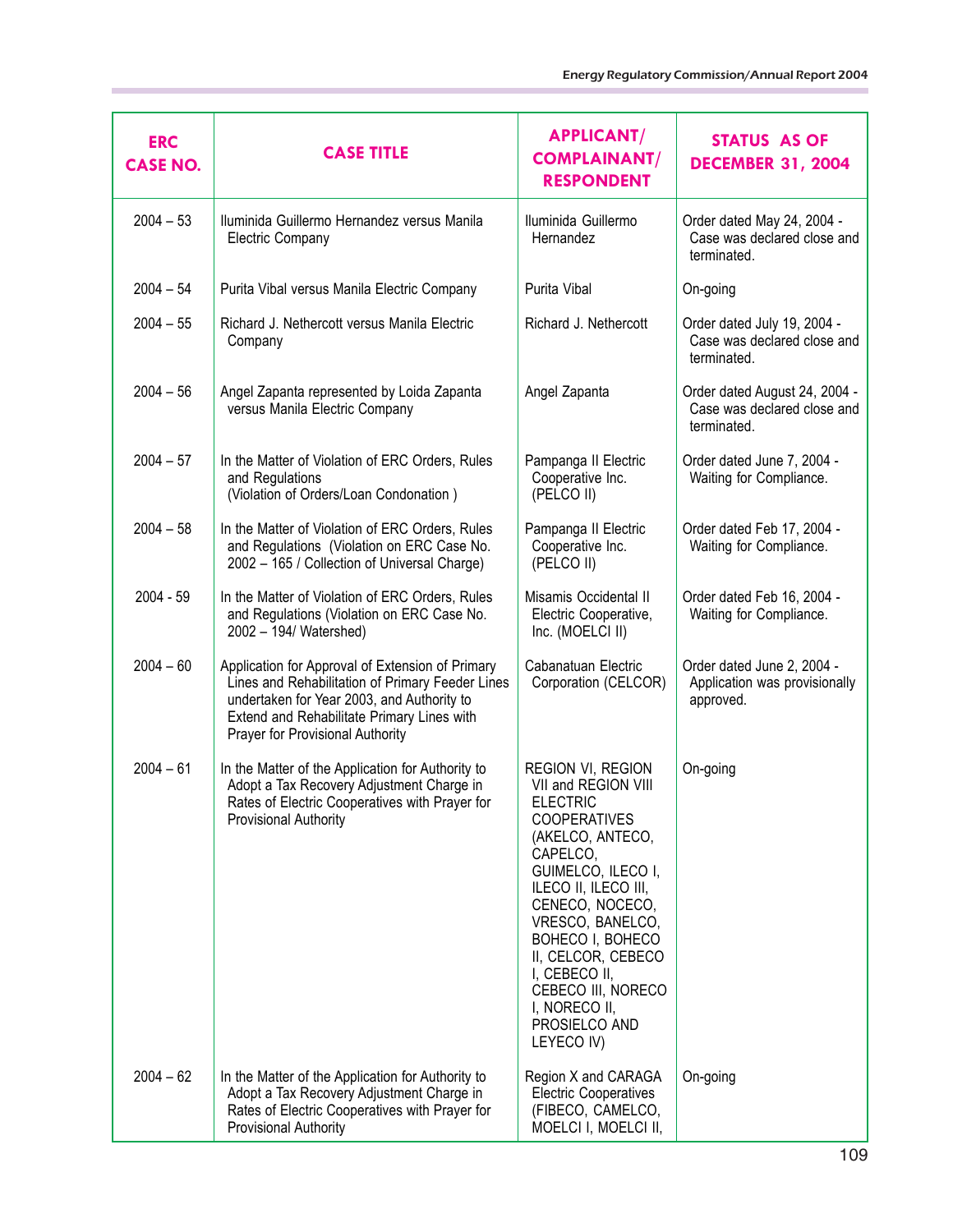| <b>ERC</b><br><b>CASE NO.</b> | <b>CASE TITLE</b>                                                                                                                                                                                                                                  | <b>APPLICANT/</b><br><b>COMPLAINANT/</b><br><b>RESPONDENT</b>                                    | <b>STATUS AS OF</b><br><b>DECEMBER 31, 2004</b>                            |
|-------------------------------|----------------------------------------------------------------------------------------------------------------------------------------------------------------------------------------------------------------------------------------------------|--------------------------------------------------------------------------------------------------|----------------------------------------------------------------------------|
|                               |                                                                                                                                                                                                                                                    | BUSECO II, LANECO,<br>ANECO, ASELCO,<br>DIELCO, SIARELCO,<br>SURNECO, SURSECO<br>I & SURSECO II) |                                                                            |
| $2004 - 63$                   | Application for Authority to Install, Construct and<br>Maintain Proposed Major Projects for Year 2004<br>and to Implement Line Extensions with Prayer<br>for Provisional Authority                                                                 | Dagupan Electric<br>Corporation (DECORP)                                                         | On-going                                                                   |
| $2004 - 64$                   | Conchita Victorino versus Manila Electric<br>Company                                                                                                                                                                                               | Conchita Victorino                                                                               | On-going                                                                   |
| $2004 - 65$                   | Regina Javier versus Manila Electric Company                                                                                                                                                                                                       | Regina Javier                                                                                    | Order dated August 2, 2004 -<br>Case was declared close and<br>terminated. |
| $2004 - 66$                   | Alfredo S. Abad represented by Angelita S. Abad<br>versus Manila Electric Company                                                                                                                                                                  | Alfredo S. Abad                                                                                  | Order dated November 16,<br>2004 - Case was provisionally<br>dismissed.    |
| $2004 - 67$                   | Application for Authority to Open Various Stand<br>by Credit Lines with the Bank of Philippine<br>Island (BPI) and Union Bank of the Philippines<br>(UBP) with Prayer for Provisional Authority                                                    | San Fernando Electric<br>Light and Power<br>Company, Inc.<br>(SFELAPCO)                          | On-going                                                                   |
| $2004 - 68$                   | Manalo Maxion versus Manila Electric Company                                                                                                                                                                                                       | Manalo Maxion                                                                                    | On-going                                                                   |
| $2004 - 69$                   | Wilson Ang versus Manila Electric Company<br>(Consolidation of ERC Case NO. 2002-293 and<br>2002-309)                                                                                                                                              | Wilson Ang                                                                                       | On-going                                                                   |
| $2004 - 70$                   | In the Matter of the Application for the Recovery<br>of the Independent Power Producer's Costs<br>under the generation Rate Adjustment<br>Mechanism (GRAM)                                                                                         | Manila Electric Company<br>(MERALCO)                                                             | On-going                                                                   |
| $2004 - 71$                   | St. John Bosco Computer Institute as represented<br>by George S. Degamo versus Manila Electric<br>Company                                                                                                                                          | St. John Bosco Computer<br>Institute                                                             | On-going                                                                   |
| $2004 - 72$                   | Analyn A. Tubang versus Manila Electric<br>Company                                                                                                                                                                                                 | Analyn A. Tubang                                                                                 | On-going                                                                   |
| $2004 - 73$                   | Ma. Cynthia Castro versus Manila Electric<br>Company                                                                                                                                                                                               | Ma. Cynthia Castro                                                                               | Order dated March 19, 2004 -<br>Case was declared close and<br>terminated. |
| $2004 - 74$                   | In the Matter of the Application for Approval of the<br>Amendments to the Power Purchase Agreement<br>(PPA) between A. First Gas Power Corporation<br>(Sta. Rita) B. First Gas Power Corporation (San<br>Lorenzo) and Manila Electric Company with | Manila Electric Company<br>(MERALCO)                                                             | On-going                                                                   |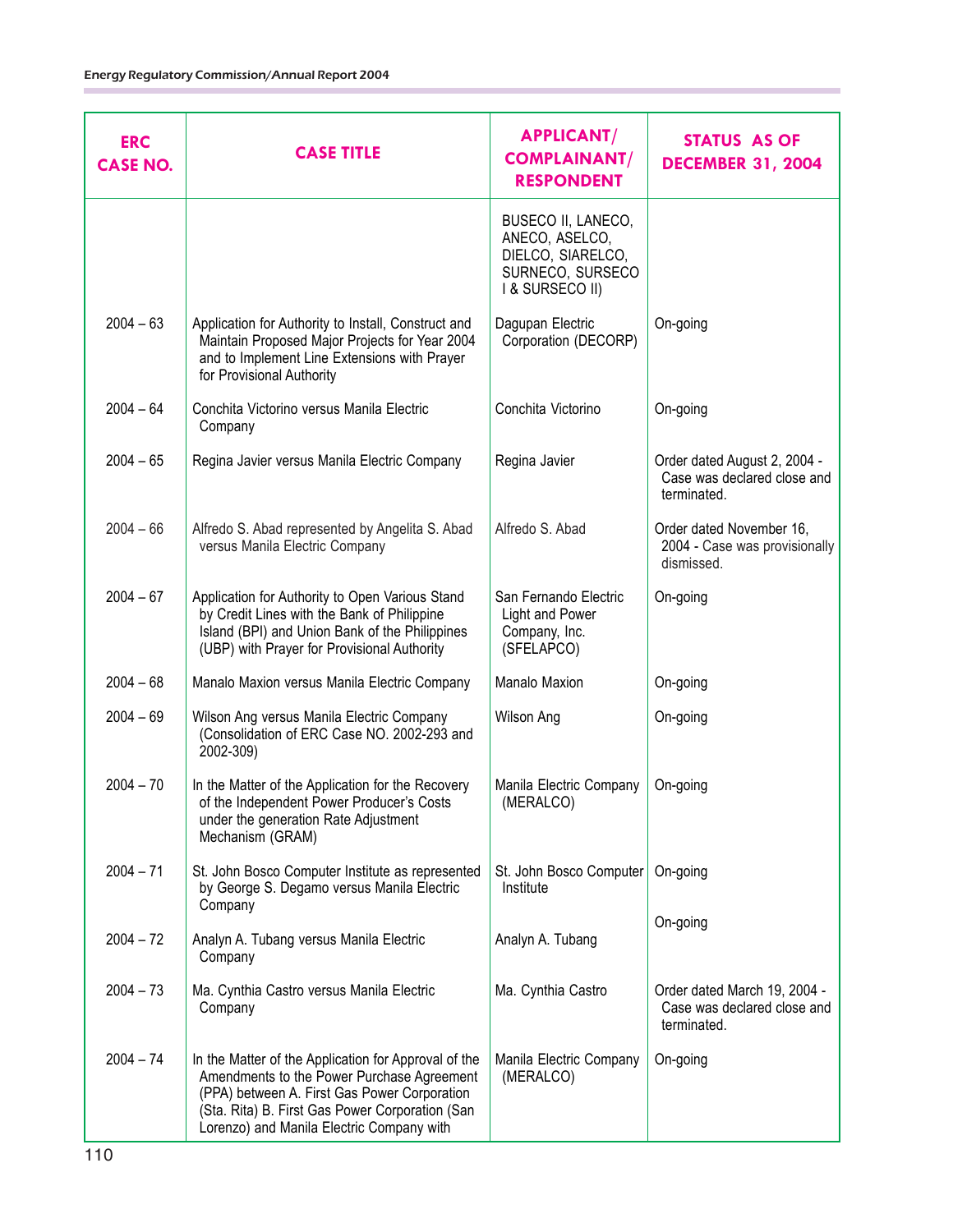| <b>ERC</b><br><b>CASE NO.</b> | <b>CASE TITLE</b>                                                                                                                                                         | <b>APPLICANT/</b><br><b>COMPLAINANT/</b><br><b>RESPONDENT</b>                                                         | <b>STATUS AS OF</b><br><b>DECEMBER 31, 2004</b>                                |
|-------------------------------|---------------------------------------------------------------------------------------------------------------------------------------------------------------------------|-----------------------------------------------------------------------------------------------------------------------|--------------------------------------------------------------------------------|
|                               | Prayer for Provisional Authority                                                                                                                                          |                                                                                                                       |                                                                                |
| $2004 - 75$                   | Lourdes D. Magallanes versus Manila Electric<br>Company                                                                                                                   | Lourdes D. Magallanes                                                                                                 | Order dated May 17, 2004 -<br>Case was declared close and<br>terminated.       |
| $2004 - 76$                   | In the Matter of the adoption of the Incremental<br>Currency Exchange Rate Adjustment (ICERA)                                                                             | <b>National Power</b><br>Corporation (NPC) and<br><b>Power Sector Assets</b><br>and Liabilities<br>Management (PSALM) | On-going                                                                       |
| $2004 - 77$                   | Benjamin Q. Go versus Manila Electric Company                                                                                                                             | Benjamin Q. Go                                                                                                        | Order dated May 17, 2004 -<br>Case was declared close and<br>terminated.       |
| $2004 - 78$                   | In the Matter of the Petition for the Availment from<br>the Universal Charge the Environment Share/<br>Charge for the Rehabilitation and Management<br>of Watershed Areas | <b>National Power</b><br>Corporation - Small<br>Power Utilities Group<br>(NPC-SPUG)                                   | On-going                                                                       |
| $2004 - 79$                   | Epifanio Tapang versus Manila Electric Company                                                                                                                            | Epifanio Tapang                                                                                                       | On-going                                                                       |
| $2004 - 80$                   | Judith Regalado versus Manila Electric Company                                                                                                                            | Judith Regalado                                                                                                       | Order dated September 28,<br>2004 - Case was declared<br>close and terminated. |
| $2004 - 81$                   | William G. Juntilla / Pedro J. Jao versus Manila<br><b>Electric Company</b>                                                                                               | Pedro J. Jao                                                                                                          | On-going                                                                       |
| $2004 - 82$                   | Teresita Cruz versus Manila Electric Company                                                                                                                              | Teresita Cruz                                                                                                         | Order dated May 17, 2004 -<br>Case was declared close and<br>terminated.       |
| $2004 - 83$                   | Gemma Caro Delambotique versus Manila<br><b>Electric Company</b>                                                                                                          | Gemma Caro<br>Delambotique                                                                                            | On-going                                                                       |
| $2004 - 84$                   | Edan Marie Ruiz represented by Allan C. Ruiz<br>versus Manila Electric Company                                                                                            | Edan Marie Ruiz                                                                                                       | On-going                                                                       |
| $2004 - 85$                   | Benjamin Juat versus Manila Electric Company                                                                                                                              | Benjamin Juat                                                                                                         | Order dated April 22, 2004 -<br>Case was declared close and<br>terminated.     |
| $2004 - 86$                   | Application for Approval of the Memorandum of<br>Agreement entered into by and between<br>Applicant SFELAPCO and Mansons Corporation.                                     | San Fernando Electric<br>Light and Power<br>company, Inc.<br>(SFELAPCO)                                               | On-going                                                                       |
| $2004 - 87$                   | Noel Laurel versus Manila Electric Company                                                                                                                                | Noel Laurel                                                                                                           | On-going                                                                       |
| $2004 - 88$                   | Zosimo Urbiztondo versus Manila Electric<br>Company                                                                                                                       | Zosimo Urbiztondo                                                                                                     | Order dated June 9, 2004 -<br>Case was declared close and<br>terminated.       |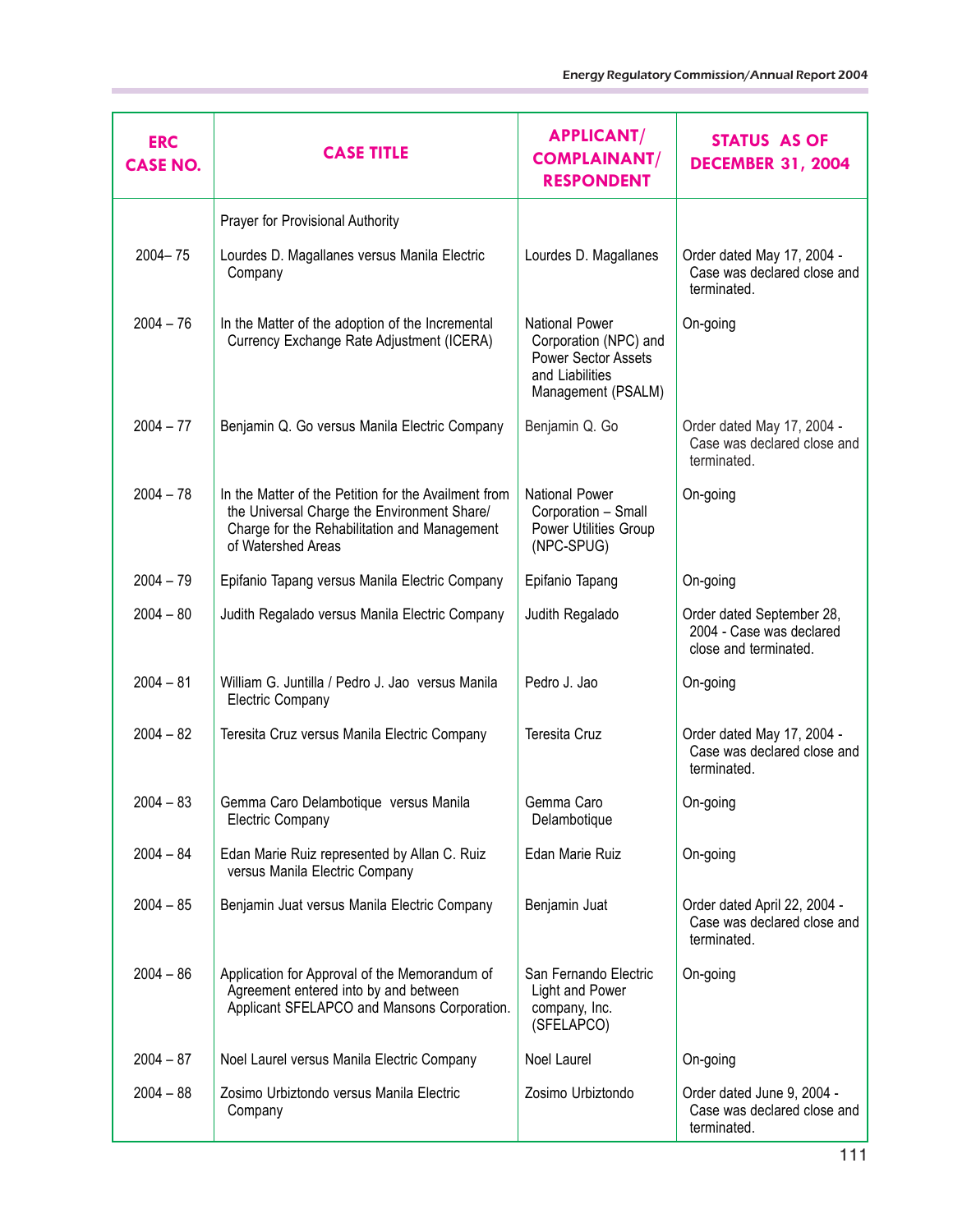| <b>ERC</b><br><b>CASE NO.</b> | <b>CASE TITLE</b>                                                                                                                                                                                                                                                            | <b>APPLICANT/</b><br><b>COMPLAINANT/</b><br><b>RESPONDENT</b>                                                                                                                                                       | <b>STATUS AS OF</b><br><b>DECEMBER 31, 2004</b>                            |
|-------------------------------|------------------------------------------------------------------------------------------------------------------------------------------------------------------------------------------------------------------------------------------------------------------------------|---------------------------------------------------------------------------------------------------------------------------------------------------------------------------------------------------------------------|----------------------------------------------------------------------------|
| $2004 - 89$                   | Lydia A. Labrulazo versus Manila Electric<br>Company                                                                                                                                                                                                                         | Lydia A. Labrulazo                                                                                                                                                                                                  | On-going                                                                   |
| $2004 - 90$                   | In the Matter of the Application for the Recovery<br>of the Independent Power Producer's Costs<br>under the generation Rate Adjustment<br>Mechanism (GRAM)                                                                                                                   | Cabanatuan Electric<br>Corporation (CELCOR)                                                                                                                                                                         | On-going                                                                   |
| $2004 - 91$                   | Froila C. Cruz versus Manila Electric Company                                                                                                                                                                                                                                | Froila C. Cruz                                                                                                                                                                                                      | Order dated April 22, 2004 -<br>Case was declared close and<br>terminated. |
| $2004 - 92$                   | In the Matter of the Petition for Approval/Review<br>of the Electricity Supply Agreement (ESA) with<br>Trans-Asia Oil and Energy Development<br>Corporation with Prayer for Provisional Authority                                                                            | Guimaras Electric<br>Cooperative, Inc.<br>(GUIMELCO) and<br>Trans-Asia Oil Energy<br>Development<br>Corporation                                                                                                     | Order dated August 30, 2004 -<br>Provisionally Approved.                   |
| $2004 - 93$                   | Application for (a.) Authority to Install, Construct<br>and Maintain Proposed Major Projects for the<br>Year 2004 and (b.) Approval of all Line<br>Extensions Implemented from 1995 to 2003 with<br>Prayer for Provisional Authority                                         | Tarlac Electric Inc. (TEI)                                                                                                                                                                                          | On going                                                                   |
| 2004 - 94                     | Application for Authority to (a.) Install, Construct<br>and Maintain a New 33 MVA Dumoy Substation<br>to be Located Between Puan and Toril<br>Substations; and (b.) to Purchase, Acquire and<br>Maintain a 33 MVA Mobile Substation with<br>Prayer for Provisional Authority | Davao Light and Power<br>Company, Inc. (DLPC)                                                                                                                                                                       | On going                                                                   |
| $2004 - 95$                   | Agnes R. Abalos versus Manila Electric Company                                                                                                                                                                                                                               | Agnes R. Abalos                                                                                                                                                                                                     | Order dated July 14, 2004 -<br>Case was declared close and<br>terminated.  |
| $2004 - 96$                   | In the Matter of the Application for Authority to<br>Adopt a Tax Recovery Adjustment Charge in<br>Rates of Electric Cooperatives with Prayer for<br>Provisional Authority                                                                                                    | REGION I and<br>CORDILLERA<br><b>AUTONOMOUS</b><br><b>REGION ELECTRIC</b><br><b>COOPERATIVES</b><br>(INEC, ISECO,<br>LUELCO, PANELCO I,<br>CENPELCO, PANELCO<br>III, ABRECO, BENECO,<br>MOPRECO, IFELCO,<br>KAELCO) | On-going                                                                   |
| $2004 - 97$                   | Nora Poblete versus Manila Electric Company                                                                                                                                                                                                                                  | Nora Poblete                                                                                                                                                                                                        | Order dated July 14, 2004 -<br>Case was declared close and<br>terminated.  |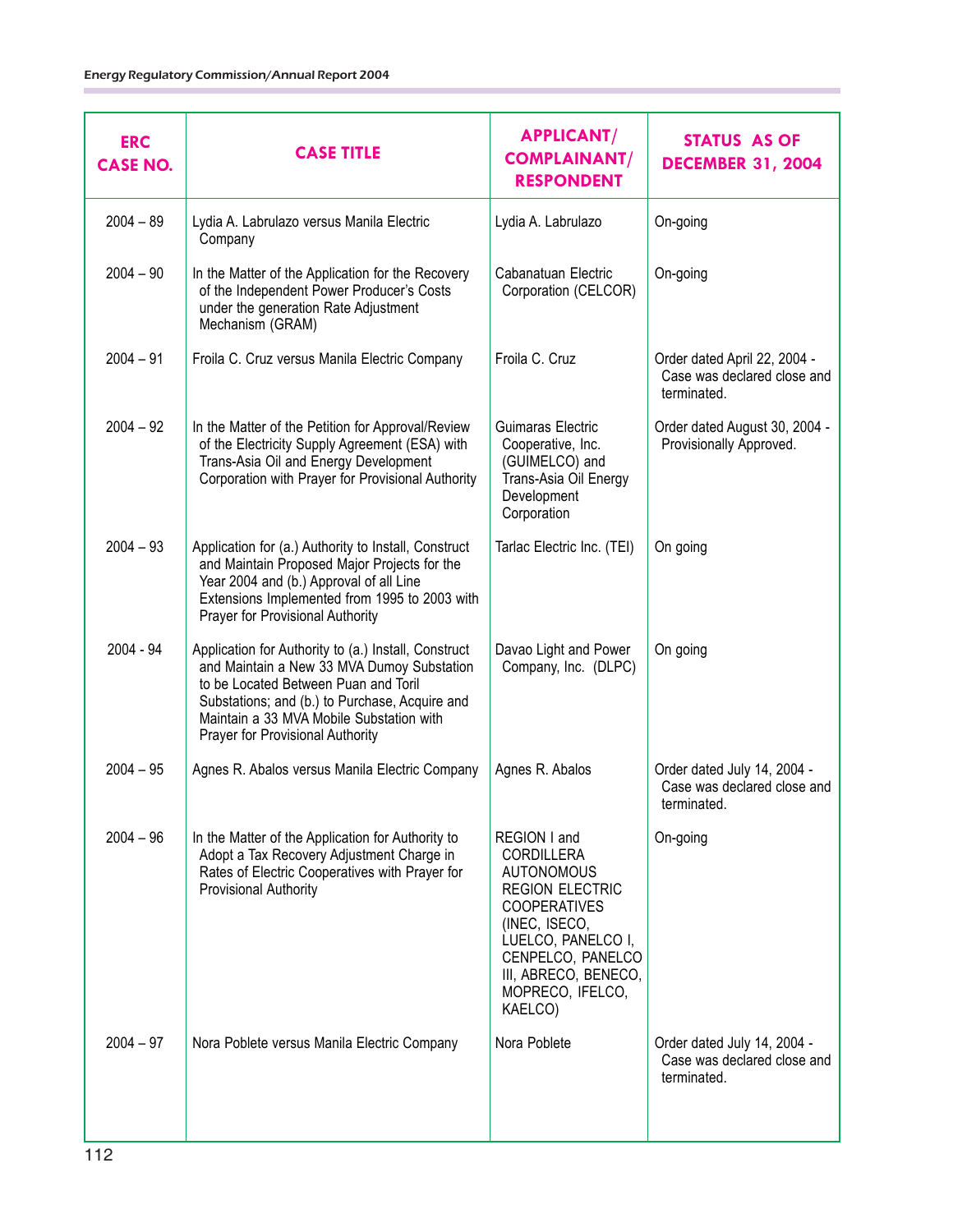| <b>ERC</b><br><b>CASE NO.</b> | <b>CASE TITLE</b>                                                                                                                                                                                                                                                                 | <b>APPLICANT/</b><br><b>COMPLAINANT/</b><br><b>RESPONDENT</b>              | <b>STATUS AS OF</b><br><b>DECEMBER 31, 2004</b>                                |
|-------------------------------|-----------------------------------------------------------------------------------------------------------------------------------------------------------------------------------------------------------------------------------------------------------------------------------|----------------------------------------------------------------------------|--------------------------------------------------------------------------------|
| $2004 - 98$                   | Authority to Secure a One Hundred Million (Php<br>100,000,000.00) Peso Loan with Development<br>Bank of the Philippines, with Prayer for<br>Provisional Authority                                                                                                                 | La Union Electric<br>Company, Inc.<br>(LUELCO)                             | On-going                                                                       |
| $2004 - 99$                   | Violeta S. Santos versus Manila Electric Company                                                                                                                                                                                                                                  | Violeta S. Santos                                                          | Order dated October 14, 2004 -<br>Case was declared close and<br>terminated.   |
| 2001-100                      | Cynthia Pangyarihan versus Manila Electric<br>Company                                                                                                                                                                                                                             | Cynthia Pangyarihan                                                        | Order dated July 19, 2004 -<br>Case was declared close and<br>terminated.      |
| 2004-101                      | Application for Authority to Secure (a) a One<br>Hundred Eighty-Five Million<br>(Php185,000,000.00) Peso Long Term Loan and<br>(b) Omnibus Line with the Development Bank of<br>the Philippines (DBP) and/or Other Financial<br>Institution with Prayer for Provisional Authority | Subic Enerzone<br>Corporation                                              | Order dated October 26, 2004 -<br>Provisionally Approved.                      |
| $2004 - 102$                  | In the Matter of the Application for the Approval of<br>the Sale of Various Sub-transmission Line /<br>Assets with the Franchise Areas of San<br>Fernando Electric Light and Power Company,<br>Inc. (SFELAPCO)                                                                    | National Transmission<br>Corporation<br>(TRANSCO)                          | On-going                                                                       |
| $2004 - 103$                  | Loreto Villarezca versus Manila Electric Company                                                                                                                                                                                                                                  | Loreto Villarezca                                                          | Order dated July 9, 2004 -<br>Case was declared close and<br>terminated.       |
| $2004 - 104$                  | Emielita Beoqueza versus Manila Electric<br>Company                                                                                                                                                                                                                               | Emielita Beoqueza                                                          | Order dated September 20,<br>2004 - Case was declared<br>close and terminated. |
| $2004 - 105$                  | Anita Bukid versus Manila Electric Company                                                                                                                                                                                                                                        | Anita Bukid                                                                | Order dated May 26, 2004 -<br>Case was declared close and<br>terminated.       |
| $2004 - 106$                  | Jose E. Rimando, Jr. versus Manila Electric<br>Company                                                                                                                                                                                                                            | Jose E. Rimando, Jr.                                                       | On-going                                                                       |
| $2004 - 107$                  | Rolly Rimando versus Manila Electric Company                                                                                                                                                                                                                                      | Rolly Rimando                                                              | On-going                                                                       |
| $2004 - 108$                  | Sandra B. Teriote versus Manila Electric Company                                                                                                                                                                                                                                  | Sandra B. Teriote                                                          | Order dated August 12, 2004 -<br>Case was declared close and<br>terminated.    |
| $2004 - 109$                  | In the Matter of the Joint Application for the<br>Approval of Settlement Agreement Between<br>Manila Electric Company and National Power<br>Corporation with Prayer for Provisional Authority                                                                                     | <b>National Power</b><br>Corporation and Manila<br><b>Electric Company</b> | On-going                                                                       |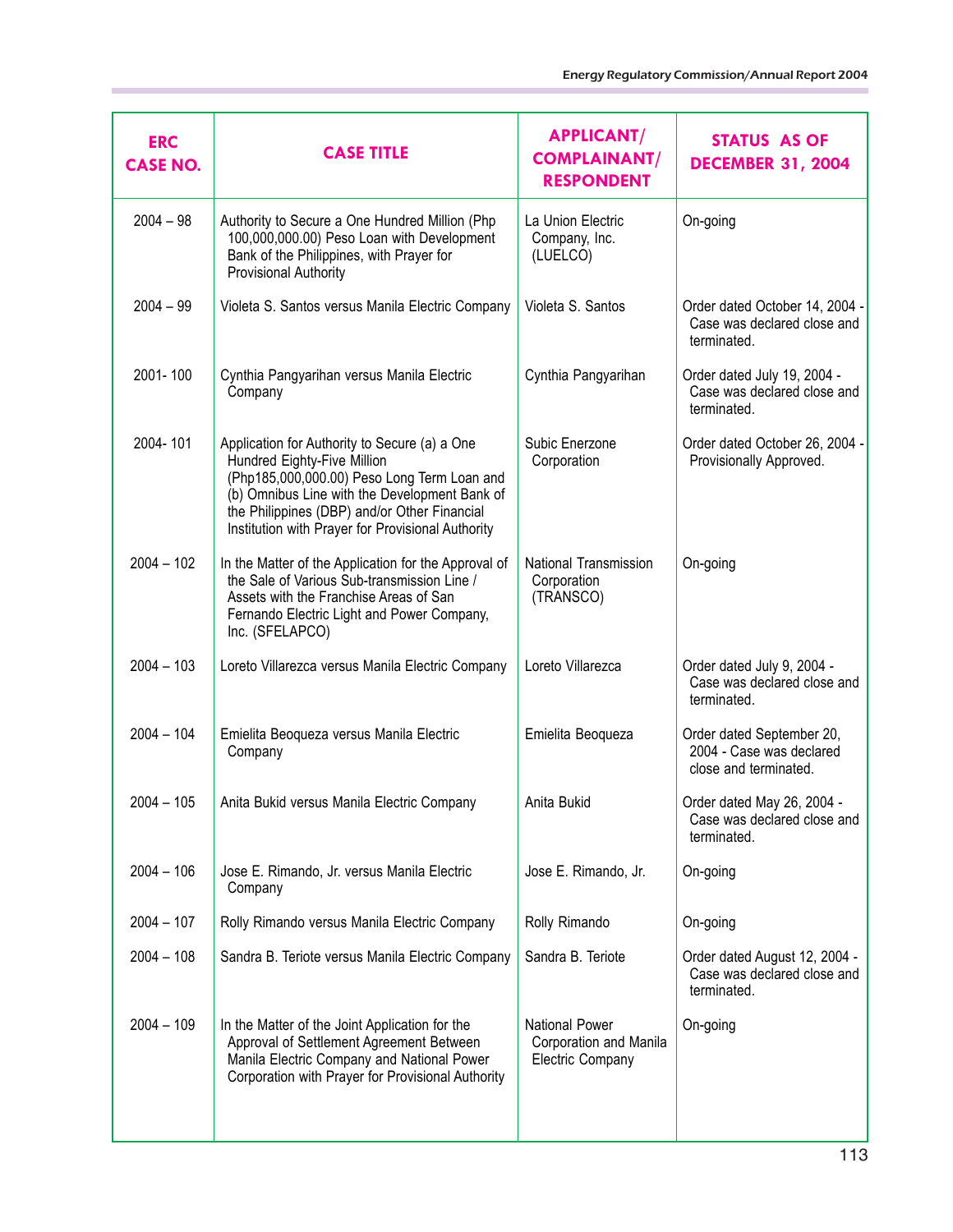| <b>ERC</b><br><b>CASE NO.</b> | <b>CASE TITLE</b>                                                                                                                                                                                                                                                                                              | <b>APPLICANT/</b><br><b>COMPLAINANT/</b><br><b>RESPONDENT</b>                                                  | <b>STATUS AS OF</b><br><b>DECEMBER 31, 2004</b>                                |
|-------------------------------|----------------------------------------------------------------------------------------------------------------------------------------------------------------------------------------------------------------------------------------------------------------------------------------------------------------|----------------------------------------------------------------------------------------------------------------|--------------------------------------------------------------------------------|
| $2004 - 110$                  | Romeo M. Arboleda versus Manila Electric<br>Company                                                                                                                                                                                                                                                            | Romeo M. Arboleda                                                                                              | Order dated September 13,<br>2004 - Case was declared<br>close and terminated. |
| $2004 - 111$                  | Application for Approval of Proposed System<br>Heat Rates for Luzon, Visayas and Mindanao<br>Grids and Associated Mechanism for the<br>Recovery of Allowable Fuel Cost in the<br>Generation Rate Adjustment Mechanisms<br>(GRAM)                                                                               | <b>National Power</b><br>Corporation (NPC) and<br>Power Sector Assets<br>and Liabilities<br>Management (PSALM) | On-going                                                                       |
| $2004 - 112$                  | In the Matter of the Application for the Recovery<br>of the Independent Power Producer's Costs<br>under the generation Rate Adjustment<br>Mechanism (GRAM)                                                                                                                                                     | Manila Electric Company<br>(MERALCO)                                                                           | Order dated June 2, 2004 -<br><b>GRAM</b> application was<br>approved.         |
| $2004 - 113$                  | Jose Sapico represented by Roberta Sapico<br>versus Manila Electric Company                                                                                                                                                                                                                                    | Jose Sapico                                                                                                    | Order dated November 8, 2004<br>- Case was dismissed.                          |
| $2004 - 114$                  | In the Matter of the Application for the Approval of<br>the Interim Subtransmission Cost Adjustment<br>Rate/Recovery Methodology for Qualified<br>Distribution Utilities Buying Part or Portion of the<br>Subtransmission Facilities of the National<br>Transmission Corporation with Provisional<br>Authority | National Transmission<br>Corporation<br>(TRANSCO)                                                              | On-going                                                                       |
| 2004 - 115                    | Cielo R. Manalo versus Manila Electric Company                                                                                                                                                                                                                                                                 | Cielo R. Manalo                                                                                                | Order dated June 23, 2004 -<br>Case was declared close and<br>terminated.      |
| $2004 - 116$                  | In the Matter of the Application for the Approval of<br>the Small Island Submarine Interconnection<br>Development (SISID) Program and<br>Implementation of the Stage 1 Panay-Boracay<br>Interconnection Project (Phase 1) with<br>Provisional Authority                                                        | National Transmission<br>Corporation<br>(TRANSCO)                                                              | On-going                                                                       |
| $2004 - 117$                  | Felipe Rizalde versus Manila Electric Company                                                                                                                                                                                                                                                                  | Felipe Rizalde                                                                                                 | Order dated June 1, 2004 -<br>Case was declared close and<br>terminated.       |
| $2004 - 118$                  | Stephen K. Liang versus Manila Electric<br>Company                                                                                                                                                                                                                                                             | Stephen K. Liang                                                                                               | On-going                                                                       |
| $2004 - 119$                  | Dr. Vicente M. Cembrano versus Manila Electric<br>Company                                                                                                                                                                                                                                                      | Dr. Vicente M. Cembrano                                                                                        | On-going                                                                       |
| $2004 - 120$                  | Artemio S. Arosco versus Manila Electric<br>Company                                                                                                                                                                                                                                                            | Artemio S. Arosco                                                                                              | Order dated May 25, 2004 -<br>Case was declared close and<br>terminated.       |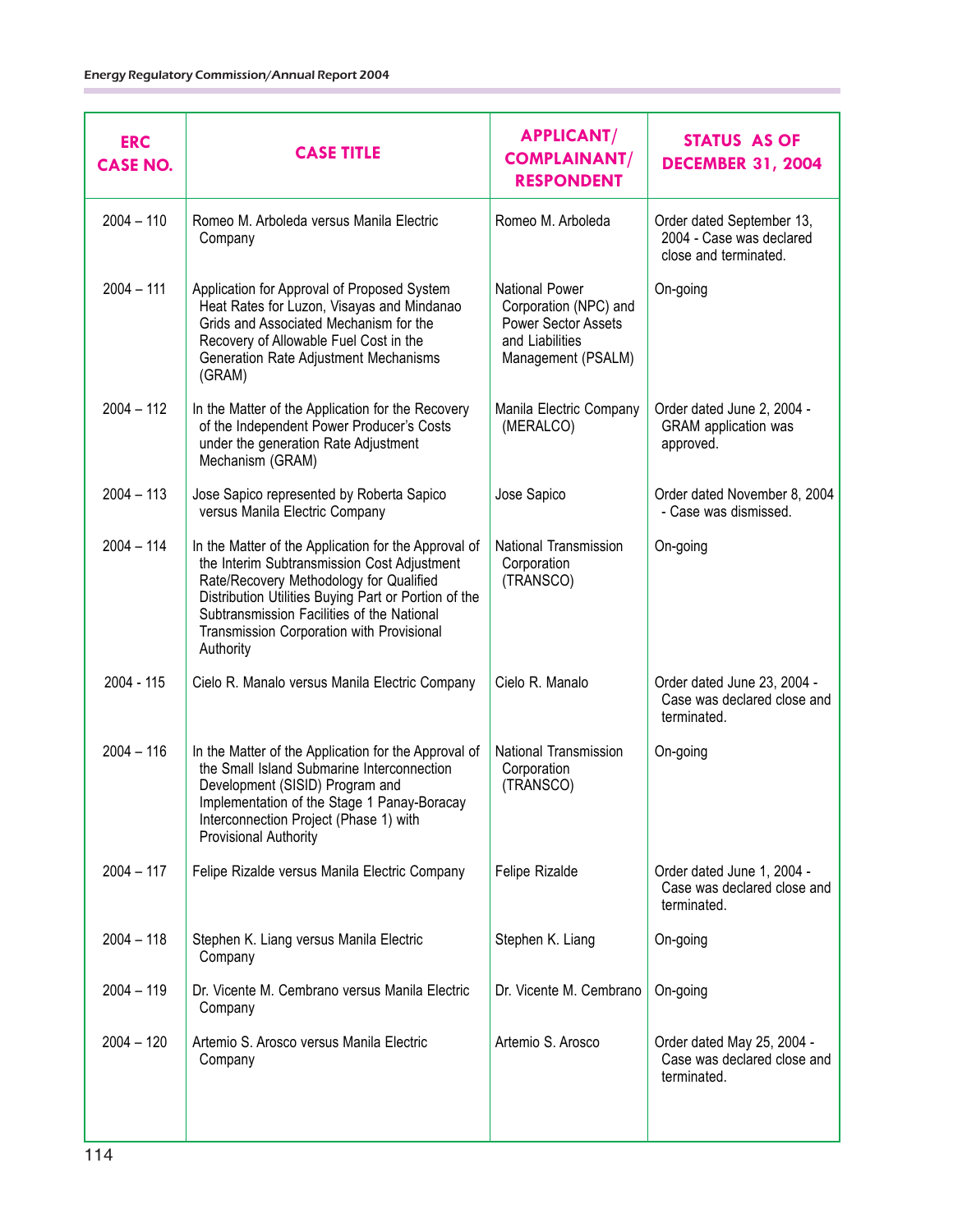| <b>ERC</b><br><b>CASE NO.</b> | <b>CASE TITLE</b>                                                                                                                                                                                             | <b>APPLICANT/</b><br><b>COMPLAINANT/</b><br><b>RESPONDENT</b>                                                                 | <b>STATUS AS OF</b><br><b>DECEMBER 31, 2004</b>                                                                                                                      |
|-------------------------------|---------------------------------------------------------------------------------------------------------------------------------------------------------------------------------------------------------------|-------------------------------------------------------------------------------------------------------------------------------|----------------------------------------------------------------------------------------------------------------------------------------------------------------------|
| $2004 - 121$                  | Application for Authority (a) to Install, Construct<br>and Maintain Major Capital Projects for Year<br>2004 and (b) to Acquire and Maintain<br>Specialized Vehicles, with Prayer for Provisional<br>Authority | Davao Light and Power<br>Company, Inc. (DLPC)                                                                                 | On-going                                                                                                                                                             |
| $2004 - 122$                  | In the Matter of the Application for the Recovery<br>of Fuel and Independent Power Producer's<br>Costs under the Generation Rate Adjustment<br>Mechanism (GRAM)                                               | <b>National Power</b><br>Corporation (NPC) and<br>Power Sector Assets<br>and Liabilities<br>Management<br>Corporation (PSALM) | Order dated June 9, 2004 -<br><b>GRAM</b> application was<br>approved.                                                                                               |
| $2004 - 123$                  | In the Matter of Violation of ERC Orders, Rules<br>and Regulations (Violation of Section 20 (g) of<br>CA NO. 146, ERC Case no. 2002-02)                                                                       | Manila Electric Company<br>(MERALCO)                                                                                          | Decision dated August 6, 2004.<br>MERALCO was fined<br>P69,800 for failure to file the<br>application to dispose of its<br>property prior to its actual<br>disposal. |
| $2004 - 124$                  | In the Matter of Violation of ERC Orders, Rules<br>and Regulations (Violation of ERC Case No. 98-<br>30, PPA Implementation)                                                                                  | Panay Electric Company,<br>Inc. (PECO)                                                                                        | On-going                                                                                                                                                             |
| $2004 - 125$                  | Danilo R. Samonte versus Manila Electric<br>Company                                                                                                                                                           | Danilo R. Samonte                                                                                                             | Order dated July 26, 2004 -<br>Case was declared close and<br>terminated.                                                                                            |
| $2004 - 126$                  | Edwin Delgado versus Manila Electric Company                                                                                                                                                                  | Edwin Delgado                                                                                                                 | Order dated July 26, 2004 -<br>Case/petition was withdrawn.                                                                                                          |
| $2004 - 127$                  | Carmelita E. Marcelino versus Manila Electric<br>Company                                                                                                                                                      | Carmelita E. Marcelino                                                                                                        | Order dated June 21, 2004 -<br>Case was declared close and<br>terminated.                                                                                            |
| $2004 - 128$                  | Lorena L. Manalo versus Manila Electric<br>Company                                                                                                                                                            | Lorena L. Manalo                                                                                                              | On-going                                                                                                                                                             |
| $2004 - 129$                  | Antonio Matias M. Lubi versus Manila Electric<br>Company                                                                                                                                                      | Antonio Matias M. Lubi                                                                                                        | Order dated June 9, 2004 -<br>Case was declared close and<br>terminated.                                                                                             |
| $2004 - 130$                  | Eliseo M. Menrico versus Manila Electric<br>Company                                                                                                                                                           | Eliseo M. Menrico                                                                                                             | On-going                                                                                                                                                             |
| $2004 - 131$                  | Jeffrey Reniz represented by Lanie C. Delfin<br>versus Manila Electric Company                                                                                                                                | Jeffrey Reniz                                                                                                                 | On-going                                                                                                                                                             |
| $2004 - 132$                  | Gatchalian Realty, Inc. represented by Janis L.<br>Tesoro versus Manila Electric Company                                                                                                                      | Gatchalian Realty, Inc.                                                                                                       | On-going                                                                                                                                                             |
| $2004 - 133$                  | Albert Chua versus Manila Electric Company                                                                                                                                                                    | Albert Chua                                                                                                                   | On-going                                                                                                                                                             |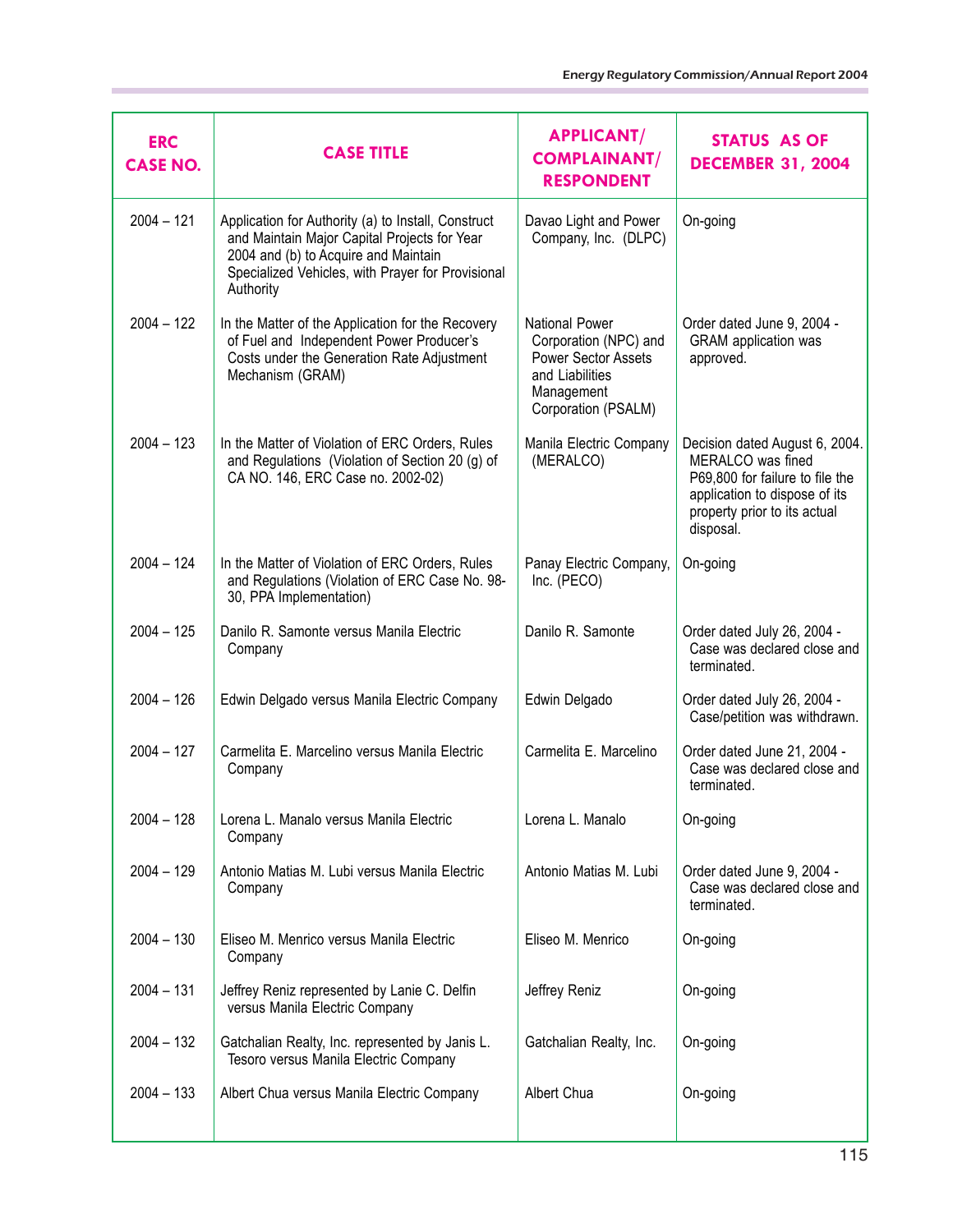| <b>ERC</b><br><b>CASE NO.</b> | <b>CASE TITLE</b>                                                                                                                                                                                     | <b>APPLICANT/</b><br><b>COMPLAINANT/</b><br><b>RESPONDENT</b>                                                                                                                                                                                     | <b>STATUS AS OF</b><br><b>DECEMBER 31, 2004</b>                             |
|-------------------------------|-------------------------------------------------------------------------------------------------------------------------------------------------------------------------------------------------------|---------------------------------------------------------------------------------------------------------------------------------------------------------------------------------------------------------------------------------------------------|-----------------------------------------------------------------------------|
| $2004 - 134$                  | Ernesto Javillonar versus Manila Electric<br>Company                                                                                                                                                  | Ernesto Javillonar                                                                                                                                                                                                                                | On-going                                                                    |
| $2004 - 135$                  | Romeo P. Bargas versus Manila Electric<br>Company                                                                                                                                                     | Romeo P. Bargas                                                                                                                                                                                                                                   | Order dated August 23, 2004 -<br>Case was declared close and<br>terminated. |
| $2004 - 136$                  | Normita C. Arduana versus Manila Electric<br>Company                                                                                                                                                  | Normita C. Arduana                                                                                                                                                                                                                                | Order dated June 21, 2004 -<br>Case was declared close and<br>terminated.   |
| 2004 - 137                    | Manuel S. Daquigan versus Manila Electric<br>Company                                                                                                                                                  | Manuel S. Daquigan                                                                                                                                                                                                                                | On-going                                                                    |
| $2004 - 138$                  | Alma D. Zarraga versus Manila Electric Company                                                                                                                                                        | Alma D. Zarraga                                                                                                                                                                                                                                   | Order dated August 31, 2004 -<br>Case was declared close and<br>terminated. |
| $2004 - 139$                  | In the Matter of the Application for the Approval of<br>the New Rate Adjustments the Amount of PhP<br>0.8528/kwh in Accordance with the Provision of<br>RA 9136 with Prayer for Provisional Authority | Sorsogon I Electric<br>Cooperative, Inc.<br>(SORECO I)                                                                                                                                                                                            | On-going                                                                    |
| $2004 - 140$                  | In the Matter of the Application for Authority to<br>Adopt a Tax Recovery Adjustment Charge in the<br>Rates of Electric Cooperatives, with Prayer for<br><b>Provisional Authority</b>                 | Region III Electric<br>Cooperatives<br>(PENELCO, NEECO I,<br>NEECO II, PELCO I,<br>PELCO II, PELCO III,<br>PRESCO, TARELCO I,<br>TARELCO II, ZAMECO<br>I, ZAMECO II)                                                                              | On-going                                                                    |
| $2004 - 141$                  | In the Matter of the Application for Authority to<br>Adopt a Tax Recovery Adjustment Charge in the<br>Rates of Electric Cooperatives, with Prayer for<br>Provisional Authority                        | Region V Electric<br>Cooperatives<br>(ALECO, CANORECO,<br>CASURECO I,<br>CASURECO III,<br>CASURECO IV,<br>FICELCO, MASELCO,<br>SORECO I, TISELCO)                                                                                                 | On-going                                                                    |
| $2004 - 142$                  | In the Matter of the Application for Authority to<br>Adopt a Tax Recovery Adjustment Charge in the<br>Rates of Electric Cooperatives, with Prayer for<br><b>Provisional Authority</b>                 | Region IX & xi Electric<br>Cooperatives<br>(BASELCO, SULECO,<br>TAWELCO,<br>ZAMCELCO, ZANECO,<br>ZAMSURECO I,<br>ZAMSURECO II,<br>SIASELCO, CASELCO,<br>LASURECO,<br>MAGELCO, DANECO,<br>DORECO, SOCOTECO<br>I, SOCOTECO II,<br>COTELCO, SUKELCO) | On-going                                                                    |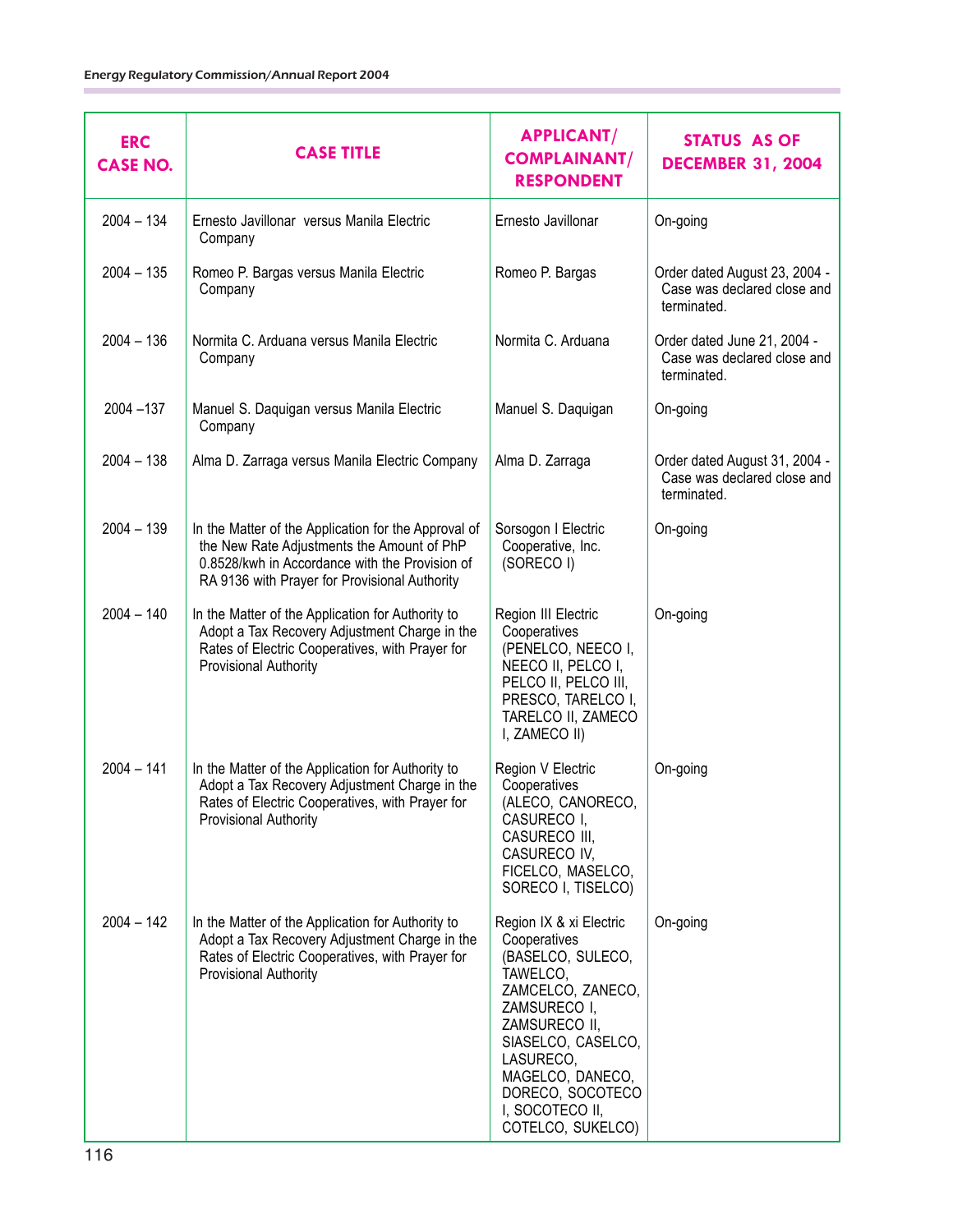| <b>ERC</b><br><b>CASE NO.</b> | <b>CASE TITLE</b>                                                                                                                                                                                                                                   | <b>APPLICANT/</b><br><b>COMPLAINANT/</b><br><b>RESPONDENT</b>     | STATUS AS OF<br><b>DECEMBER 31, 2004</b>                                       |
|-------------------------------|-----------------------------------------------------------------------------------------------------------------------------------------------------------------------------------------------------------------------------------------------------|-------------------------------------------------------------------|--------------------------------------------------------------------------------|
| $2004 - 143$                  | Application for Authority to Implement Proposed<br>Capital Projects for Year 2004, with Prayer for<br>Provisional Authority                                                                                                                         | Subic Enerzone<br>Corporation                                     | On-going                                                                       |
| $2004 - 144$                  | In the Matter of the Application for the Approval of<br>the Sale of Various Sub-Transmission Line/<br>Assets within the Franchise Area of Angeles<br>Electric Corporation (AEC)                                                                     | National Transmission<br>Corporation (NPC/<br>TRANSCO)            | On-going                                                                       |
| $2004 - 145$                  | In the Matter of the Application for the Approval of<br>the Sale of Various Sub-Transmission Lines/<br>Assets within the Franchise Area of Cabanatuan<br>Electric Corporation (CELCOR)                                                              | National Transmission<br>Corporation (NPC)                        | On-going                                                                       |
| $2004 - 146$                  | Marilyn Alo versus Manila Electric Company                                                                                                                                                                                                          | Marilyn Alo                                                       | On-going                                                                       |
| $2004 - 147$                  | Julian Lemence versus Manila Electric Company                                                                                                                                                                                                       | Julian Lemence                                                    | On-going                                                                       |
| $2004 - 148$                  | Euremia Pinero versus Manila Electric Company                                                                                                                                                                                                       | Euremia Pinero                                                    | Order dated September 10,<br>2004 - Case was declared<br>close and terminated. |
| $2004 - 149$                  | Alma D. Zarraga versus Manila Electric Company                                                                                                                                                                                                      | Alma D. Zarraga                                                   | Order dated August 31, 2004 -<br>Case was declared close and<br>terminated.    |
| 2004 - 150                    | In the Matter of the Submission of Business<br>Separation and Unbundling Plan & Accounting<br>and Cost Allocation Manual                                                                                                                            | Visayan Electric<br>Company, Inc. (VECO)                          | On-going                                                                       |
| $2004 - 151$                  | Ismael B. Flores versus Manila Electric Company                                                                                                                                                                                                     | Ismael B. Flores                                                  | Order dated November 3, 2004<br>- Case was declared close<br>and terminated.   |
| $2004 - 152$                  | In the Matter of the Application for the Recovery<br>of Fuel and Independent Power Producer's<br>Costs under the Generation Rate Adjustment<br>Mechanism (GRAM)                                                                                     | Cabanatuan Electric<br>Corporation (CELCOR)                       | Order dated July 20, 2004 -<br>Case/petition was withdrawn.                    |
| $2004 - 153$                  | In the Matter of the Petition for the Removal of All<br>Inter-class Subsidies within the MERALCO<br>Franchise Area Pursuant to Sections 34 and 74<br>of Republic Act no. 9136, otherwise known as<br>the Electric Power Industry Reform Act of 2001 | Semiconductor and<br>Electronics Industries in<br>the Philippines | On-going                                                                       |
| $2004 - 154$                  | Ma. Teresita A. Banaag versus Manila Electric<br>Company                                                                                                                                                                                            | Ma. Teresita A. Banaag                                            | On-going                                                                       |
| $2004 - 155$                  | Edna Manaje versus Manila Electric Company                                                                                                                                                                                                          | Edna Manaje                                                       | On-going                                                                       |
| $2004 - 156$                  | Edna Manaje versus Manila Electric Company                                                                                                                                                                                                          | Edna Manaje                                                       | On-going                                                                       |
|                               |                                                                                                                                                                                                                                                     |                                                                   |                                                                                |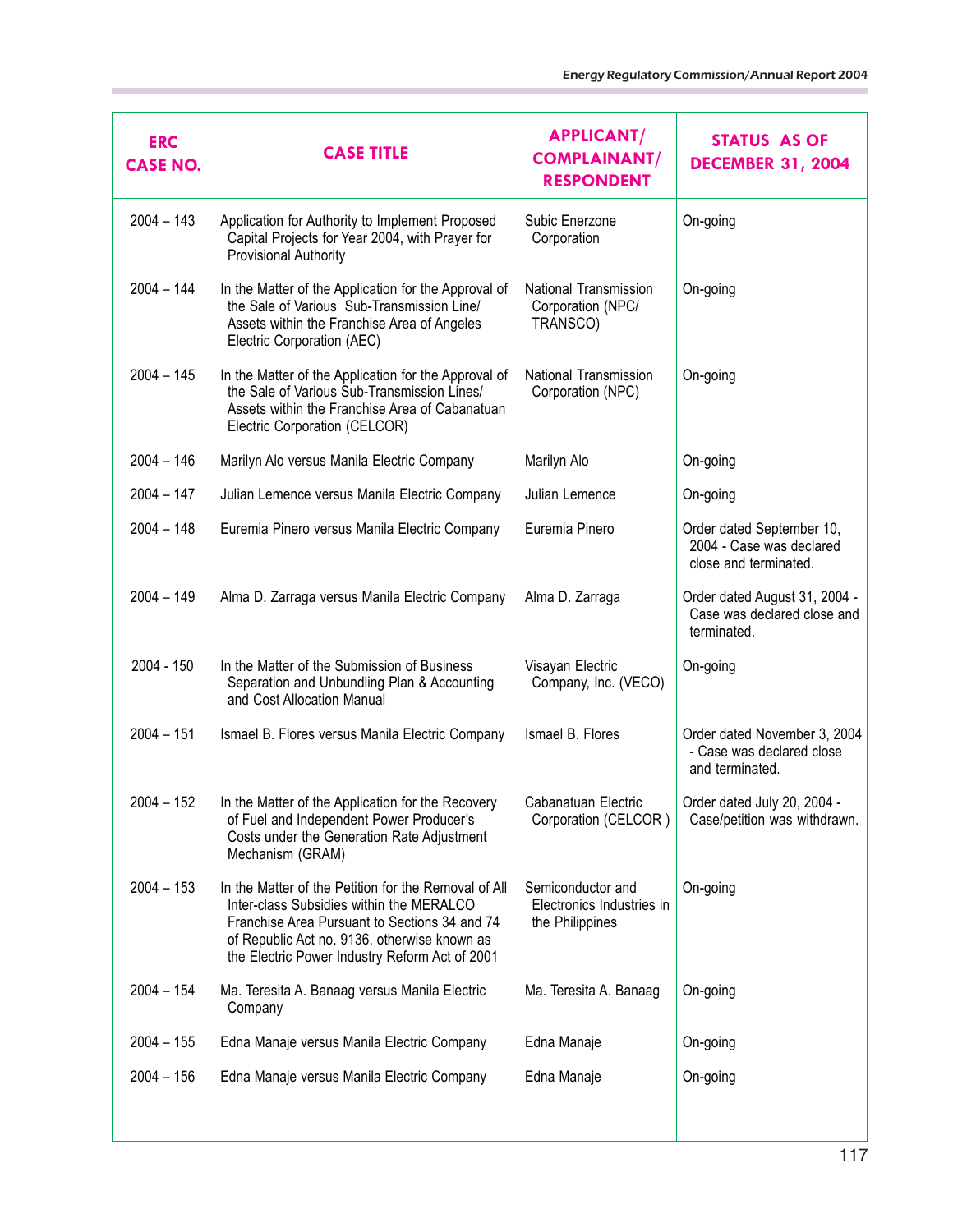| <b>ERC</b><br><b>CASE NO.</b> | <b>CASE TITLE</b>                                                                                                                                                                                                                   | <b>APPLICANT/</b><br><b>COMPLAINANT/</b><br><b>RESPONDENT</b>                                                                                                                   | <b>STATUS AS OF</b><br><b>DECEMBER 31, 2004</b>                              |
|-------------------------------|-------------------------------------------------------------------------------------------------------------------------------------------------------------------------------------------------------------------------------------|---------------------------------------------------------------------------------------------------------------------------------------------------------------------------------|------------------------------------------------------------------------------|
| $2004 - 157$                  | Ernesto Cepeda versus Manila Electric Company                                                                                                                                                                                       | Ernesto Cepeda                                                                                                                                                                  | Order dated December 1, 2004<br>- Case was declared close<br>and terminated. |
| $2004 - 158$                  | In the Matter of the Application for An Upward<br>Adjustment of Rate                                                                                                                                                                | Batangas II Electric<br>Cooperative, Inc.<br>(BATELEC II)                                                                                                                       | Order dated August 4, 2004 -<br>Case/petition was withdrawn.                 |
| $2004 - 159$                  | In the Matter of the Application for Authority to<br>Adopt a Tax Recovery Adjustment Charge in the<br>Rates of Electric Cooperatives, with Prayer for<br>Provisional Authority                                                      | Region II Electric<br>Cooperatives<br>(BATANELCO,<br>CAGELCO I,<br>CAGELCO II, ISELCO<br>I, ISELCO II,<br>NUVELCO,<br>QUIRELCO)                                                 | On-going                                                                     |
| $2004 - 160$                  | In the Matter of the Application for Authority to<br>Adopt a Tax Recovery Adjustment Charge in the<br>Rates of Electric Cooperatives, with Prayer for<br>Provisional Authority                                                      | Region IV Electric<br>Cooperatives<br>(AURELCO, BATELEC<br>I, BATELEC II,<br>BISELCO, FLECO,<br>LUBELCO, MARELCO,<br>OMECO, ORMECO,<br>PALECO, QUEZELCO<br>II, ROMELCO, TIELCO) | On-going                                                                     |
| $2004 - 161$                  | Eduardo Guevarra versus Manila Electric<br>Company                                                                                                                                                                                  | Eduardo Guevarra                                                                                                                                                                | On-going                                                                     |
| $2004 - 162$                  | In the Matter of the Application for the Issuance of<br>Certificate of Public Convenience and Necessity<br>(CPCN) for the Operation of Electric Service in<br>the Municipality of Maripipi with Prayer for<br>Provisional Authority | Maripipi Multi-Purpose<br>Cooperative                                                                                                                                           | On-going                                                                     |
| $2004 - 163$                  | In the Matter of the Dispute Between VECO and<br><b>CPPC</b>                                                                                                                                                                        | Cebu Private Power<br>Corporation (CPPC) and<br>Visayan Electric<br>Company, Inc. (VECO)                                                                                        | On-going                                                                     |
| $2004 - 164$                  | In the Matter of the Application for Approval of the<br>Statement of Compliance to the Philippine Grid<br>Code, the Philippine Distribution Code and<br>Compliance Plans to the PGC & PDC Pursuant<br>to the Provisions of RA 9136  | <b>Clark Electric Distribution</b><br>Corporation                                                                                                                               | On-going                                                                     |
| $2004 - 165$                  | Joselito E. Cristobal versus Manila Electric<br>Company                                                                                                                                                                             | Joselito E. Cristobal                                                                                                                                                           | On-going                                                                     |
| $2004 - 166$                  | In the Matter of Violation of ERB Orders, Rules<br>and Regulations (Section 17 of CA No. 146 and<br>Section 52 of ERB Resolution No. 95-21)                                                                                         | Manila Electric Company                                                                                                                                                         | On-going                                                                     |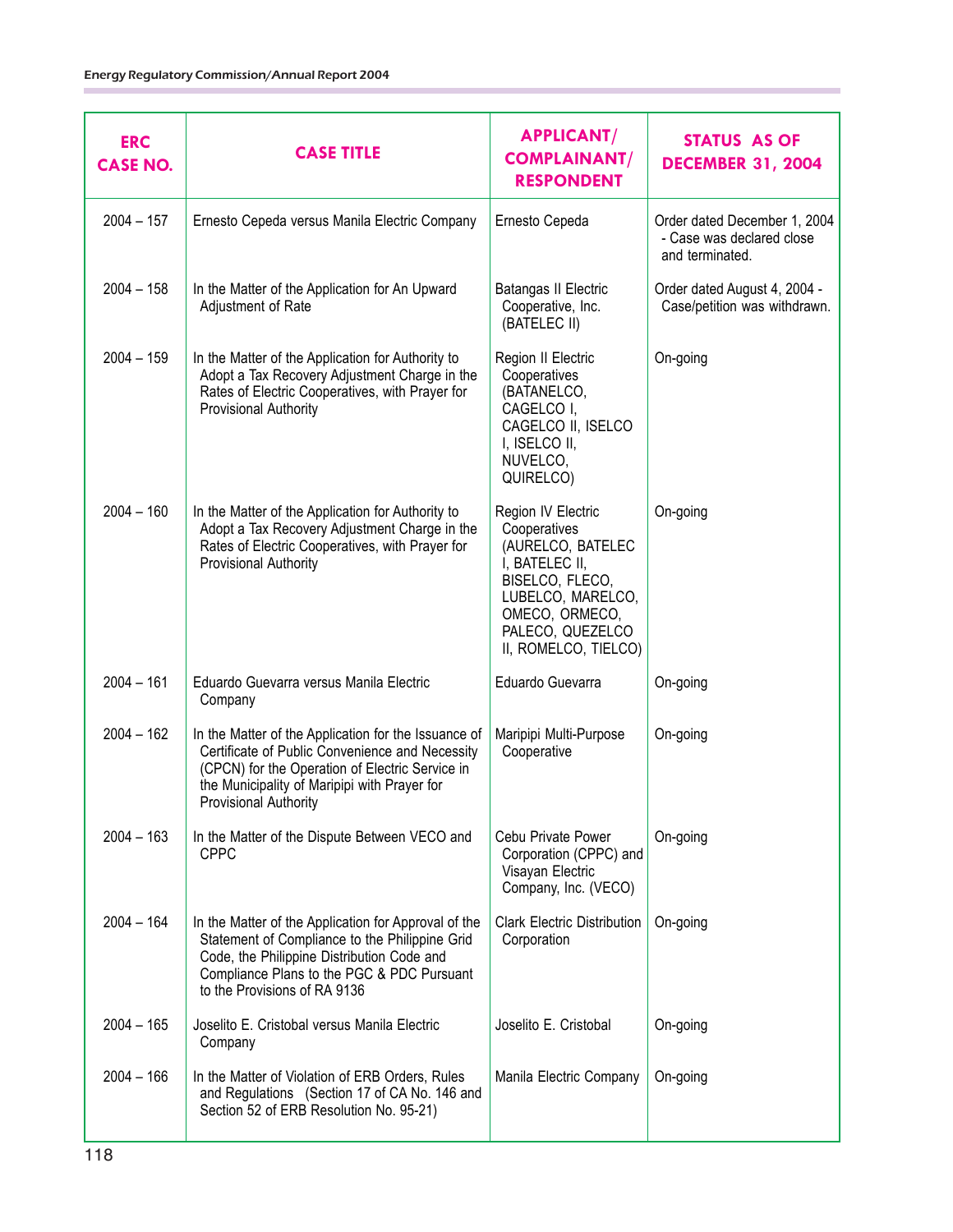| <b>ERC</b><br><b>CASE NO.</b> | <b>CASE TITLE</b>                                                                                                                                                                                                                                                        | <b>APPLICANT/</b><br><b>COMPLAINANT/</b><br><b>RESPONDENT</b>                                                                 | STATUS AS OF<br><b>DECEMBER 31, 2004</b>                                                                               |
|-------------------------------|--------------------------------------------------------------------------------------------------------------------------------------------------------------------------------------------------------------------------------------------------------------------------|-------------------------------------------------------------------------------------------------------------------------------|------------------------------------------------------------------------------------------------------------------------|
| $2004 - 167$                  | Gian Karlo P. Rosales versus Manila Electric<br>Company                                                                                                                                                                                                                  | Gian Karlo P. Rosales                                                                                                         | On-going                                                                                                               |
| $2004 - 168$                  | Agustina Abasta versus Manila Electric Company                                                                                                                                                                                                                           | Agustina Abasta                                                                                                               | On-going                                                                                                               |
| $2004 - 169$                  | Amended Application for Authority to Extend<br>Electric Lines and Power Services in Brgys. Villa<br>Bacolor, Laoang, Sto Domingo, San Juan de<br>Mata, Batang-Batang and Bora, all in the City of<br>Tarlac, Province of Tarlac with Prayer for<br>Provisional Authority | Tarlac Electric Inc. (TEI)                                                                                                    | On-going                                                                                                               |
| $2004 - 170$                  | Joseph Trinidad versus Manila Electric Company                                                                                                                                                                                                                           | Joseph Trinidad                                                                                                               | On-going                                                                                                               |
| $2004 - 171$                  | Joseph Trinidad versus Manila Electric Company                                                                                                                                                                                                                           | Joseph Trinidad                                                                                                               | On-going                                                                                                               |
| $2004 - 172$                  | Julie B. Braca versus Manila Electric Company                                                                                                                                                                                                                            | Julie B. Braca                                                                                                                | Order dated November 16,<br>2004 - Case was declared<br>close and terminated.                                          |
| $2004 - 173$                  | Edward Sun Represented by Antonia Sun versus<br>Manila Electric Company                                                                                                                                                                                                  | <b>Edward Sun</b>                                                                                                             | On-going                                                                                                               |
| $2004 - 174$                  | Fernando Juan versus Manila Electric Company                                                                                                                                                                                                                             | Fernando Juan                                                                                                                 | Order dated September 15,<br>2004 - Case was declared<br>close and terminated.                                         |
| $2004 - 175$                  | Fernando Juan versus Manila Electric Company                                                                                                                                                                                                                             | Fernando Juan                                                                                                                 | Order dated September 15,<br>2004 - Case was declared<br>close and terminated.                                         |
| $2004 - 176$                  | Regilnaldo Lontayao versus Manila Electric<br>Company                                                                                                                                                                                                                    | Regilnaldo Lontayao                                                                                                           | On-going                                                                                                               |
| $2004 - 177$                  | In the Matter of the Amendment of Rule X,<br>Section 2, of the Rules and Regulations<br>Implementing Republic Act No. 7832                                                                                                                                               | Manila Electric Company<br>(MERALCO)                                                                                          | On-going                                                                                                               |
| $2004 - 178$                  | In the Matter of the Application for the Approval of<br>the Proposed Generation Rates for Luzon,<br>Visayas and Mindanao Grids with Prayer for<br>Provisional Authority                                                                                                  | <b>National Power</b><br>Corporation (NPC) and<br>Power Sector Assets<br>and Liabilities<br>Management<br>Corporation (PSALM) | Order dated September 3,<br>2004 - Approval of the<br>Proposed Generation rates for<br>Luzon, Visayas and<br>Mindanao. |
| $2004 - 179$                  | Myra P. Salandanan versus Manila Electric<br>Company                                                                                                                                                                                                                     | Myra P. Salandanan                                                                                                            | On-going                                                                                                               |
| $2004 - 180$                  | In the Matter of the Application to Charge Royalty<br>Fee to Directly Connected Consumers of NPC.                                                                                                                                                                        | <b>Albay Electric</b><br>Cooperative, Inc.<br>(ALECO)                                                                         | On-going                                                                                                               |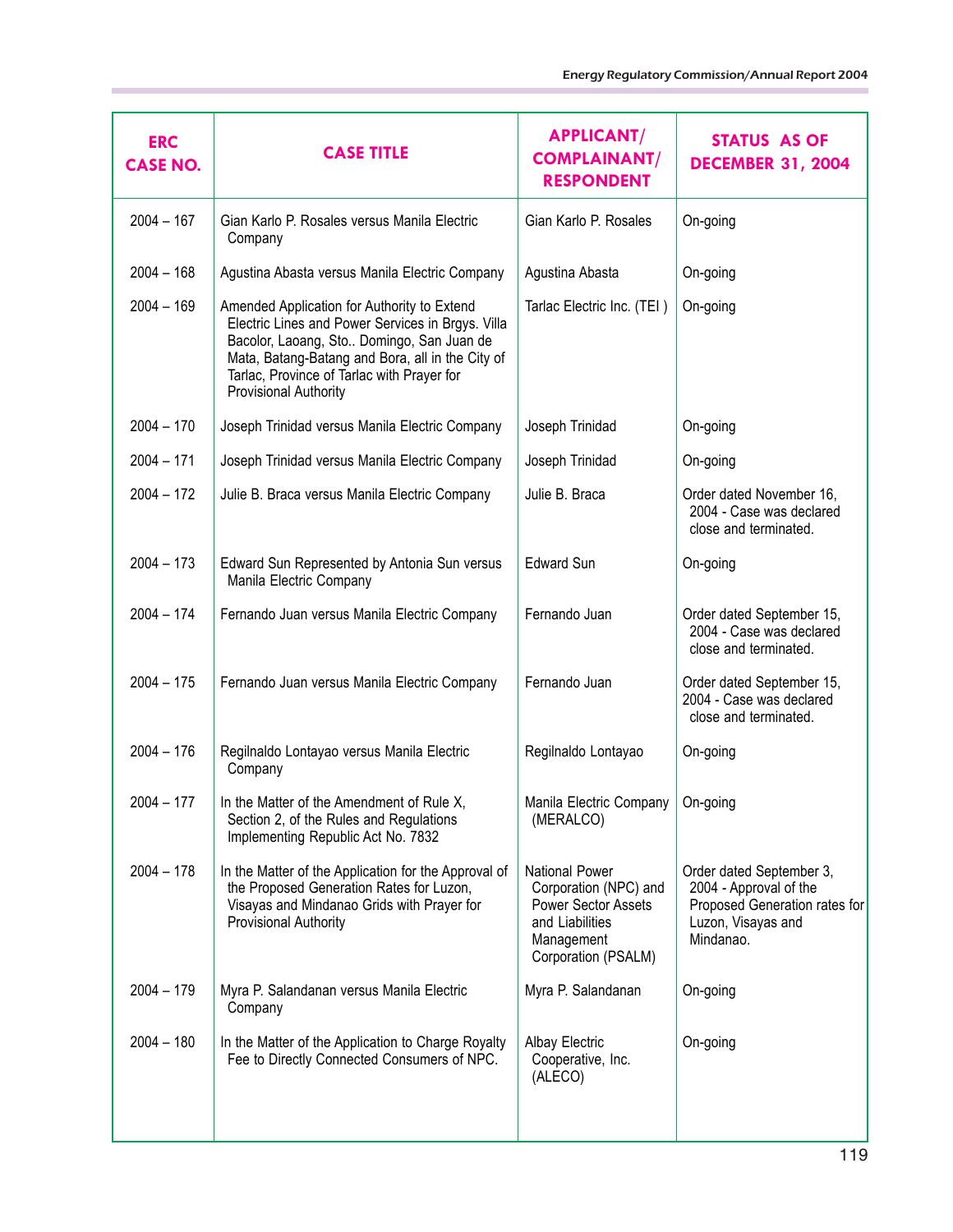| <b>ERC</b><br><b>CASE NO.</b> | <b>CASE TITLE</b>                                                                            | <b>APPLICANT/</b><br><b>COMPLAINANT/</b><br><b>RESPONDENT</b>   | STATUS AS OF<br><b>DECEMBER 31, 2004</b>                                       |
|-------------------------------|----------------------------------------------------------------------------------------------|-----------------------------------------------------------------|--------------------------------------------------------------------------------|
| $2004 - 181$                  | Application for Approval of Extension of Lines<br>Implemented from 1996 to 2002              | San Fernando Electric<br>Light and Power Co.,<br>Inc.(SFELAPCO) | On-going                                                                       |
| $2004 - 182$                  | Rebecca Delos Reyes versus Manila Electric<br>Company                                        | Rebecca Delos Reyes                                             | On-going                                                                       |
| $2004 - 183$                  | Junar V. Santiago representing Ettore & George<br>Food Corp. versus Manila Electric Company  | Ettore & George Food<br>Corp.                                   | Order dated September 27,<br>2004 - Case was declared<br>close and terminated. |
| $2004 - 184$                  | Ma. Josefa Alix versus Manila Electric Company                                               | Ma. Josefa Alix                                                 | Order dated August 31, 2004 -<br>Case was declared close and<br>terminated.    |
| $2004 - 185$                  | Debora Anastacia T. Layugan versus Manila<br><b>Electric Company</b>                         | Debora Anastacia T.<br>Layugan                                  | On-going                                                                       |
| $2004 - 186$                  | Rodolfo dela Cruz versus Manila Electric<br>Company                                          | Rodolfo dela Cruz                                               | On-going                                                                       |
| $2004 - 187$                  | Application for Approval of Extension of Lines<br>Implemented from 1995 to 2002              | Cabanatuan Electric<br>Corporation                              | On-going                                                                       |
| $2004 - 188$                  | Application for Approval of Extension of Lines<br>Implemented from 1995 to 2002              | La Union Electric<br>Company, Inc.                              | On-going                                                                       |
| $2004 - 189$                  | Gerardo Cabatican versus Manila Electric<br>Company                                          | Gerardo Cabatican                                               | On-going                                                                       |
| 2004 - 190                    | Antonio A. Sadia versus Manila Electric Company                                              | Antonio A. Sadia                                                | On-going                                                                       |
| $2004 - 191$                  | Jay M. Ablao versus Manila Electric Company                                                  | Jay M. Ablao                                                    | On-going                                                                       |
| $2004 - 192$                  | Application for the Adoption of the Generation<br>Rate Adjustment Mechanism, (GRAM)          | Oriental Mindoro Electric<br>Cooperative,<br>Inc.(ORMECO)       | Order dated September 27,<br>2004 - GRAM application was<br>approved.          |
| $2004 - 193$                  | Myra G. Banigos versus Manila Electric<br>Company                                            | Myra G. Banigos                                                 | On-going                                                                       |
| $2004 - 194$                  | Ruben C. Rosales versus Manila Electric<br>Company                                           | Ruben C. Rosales                                                | On-going                                                                       |
| $2004 - 195$                  | Ma. Victoria C. Libunao versus Manila Electric<br>Company                                    | Ma. Victoria C. Libunao                                         | On-going                                                                       |
| $2004 - 196$                  | Beatriz R. Cabiling represented by Ma. Victoria C.<br>Libunao versus Manila Electric Company | Beatriz R. Cabiling                                             | Amicable Settlement filed by<br>the Parties for resolution.                    |
| $2004 - 197$                  | Benny Tan represented by Elsa Uy Docdoc<br>versus Manila Electric Company                    | Benny Tan                                                       | On-going                                                                       |
|                               |                                                                                              |                                                                 |                                                                                |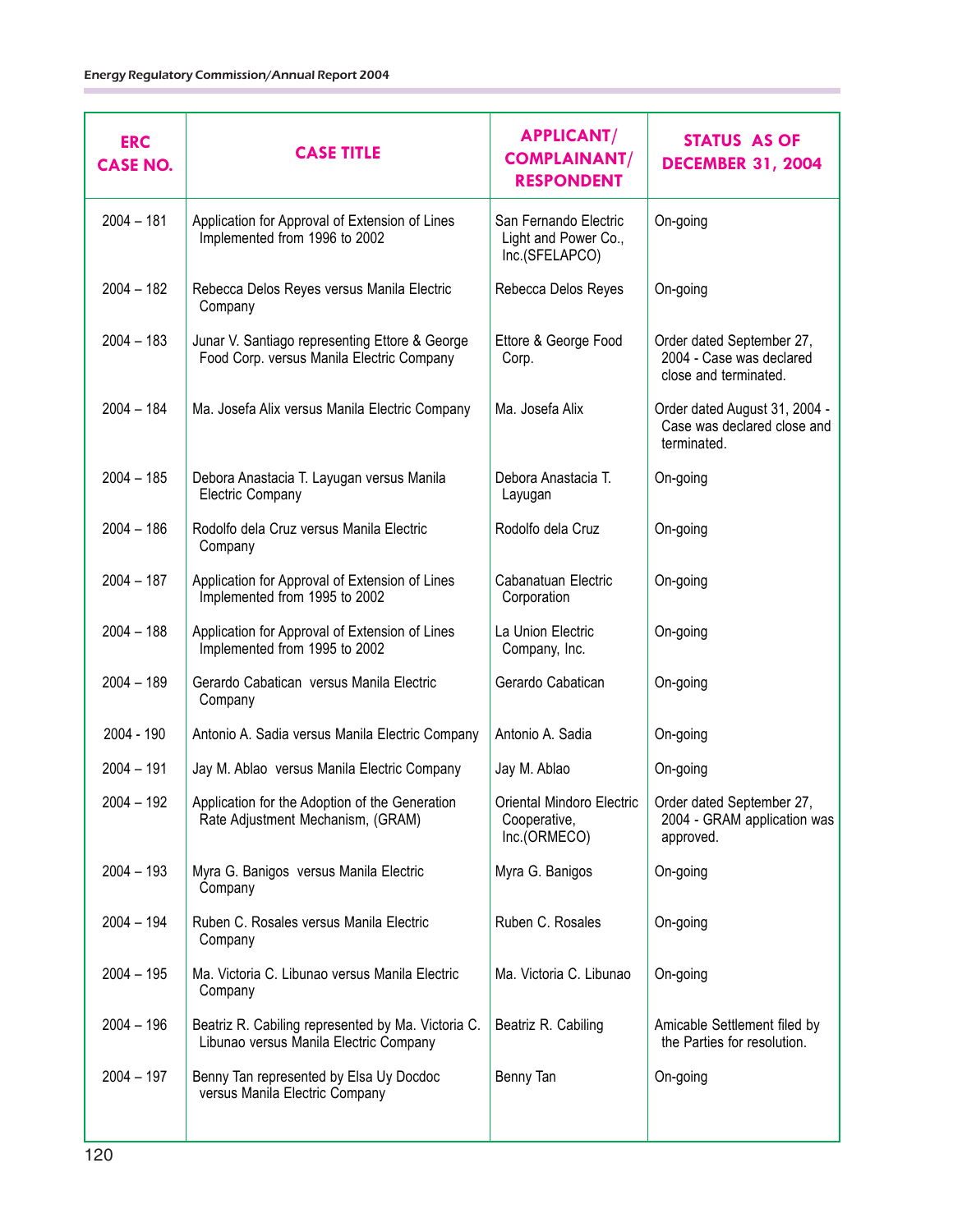| <b>ERC</b><br><b>CASE NO.</b> | <b>CASE TITLE</b>                                                                                                                                         | <b>APPLICANT/</b><br><b>COMPLAINANT/</b><br><b>RESPONDENT</b> | <b>STATUS AS OF</b><br><b>DECEMBER 31, 2004</b>                               |
|-------------------------------|-----------------------------------------------------------------------------------------------------------------------------------------------------------|---------------------------------------------------------------|-------------------------------------------------------------------------------|
| $2004 - 198$                  | Benjamin S. Santos versus Manila Electric<br>Company                                                                                                      | Benjamin S. Santos                                            | Order dated November 3, 2004<br>- Case was declared close<br>and terminated.  |
| $2004 - 199$                  | Segundo P. Bautista versus Manila Electric<br>Company                                                                                                     | Segundo P. Bautista                                           | On-going                                                                      |
| $2004 - 200$                  | Segundo P. Bautista versus Manila Electric<br>Company                                                                                                     | Segundo P. Bautista                                           | On-going                                                                      |
| $2004 - 201$                  | Felicisima Galera represented by Segundo P.<br>Bautista versus Manila Electric Company                                                                    | Felicisima Galera                                             | On-going                                                                      |
| $2004 - 202$                  | Arnold Bautista represented by Segundo P.<br>Bautista versus Manila Electric Company                                                                      | Arnold Bautista                                               | On-going                                                                      |
| $2004 - 203$                  | Merlie Rivera versus Manila Electric Company                                                                                                              | Merlie Rivera                                                 | On-going                                                                      |
| $2004 - 204$                  | Ricardo B. Marcelo versus Manila Electric<br>Company                                                                                                      | Ricardo B. Marcelo                                            | On-going                                                                      |
| $2004 - 205$                  | In the Matter of the Application for the Recovery<br>of the Independent Power Producers Costs<br>under the Generation Rate Adjustment<br>Mechanism (GRAM) | Manila Electric Company<br>(MERALCO)                          | Order dated August 20, 2004 -<br><b>GRAM</b> application was<br>approved.     |
| $2004 - 206$                  | Pelagio Bayani versus Manila Electric Company                                                                                                             | Pelagio Bayani                                                | On-going                                                                      |
| $2004 - 207$                  | Jayson Yu versus Manila Electric Company                                                                                                                  | Jayson Yu                                                     | Order dated September 7,<br>2004 - Case was declared<br>close and terminated. |
| $2004 - 208$                  | Catherine Geraldine N. Togle versus Manila<br><b>Electric Company</b>                                                                                     | Catherine Geraldine N.<br>Togle                               | Order dated August 9, 2004 -<br>Case was declared close and<br>terminated.    |
| $2004 - 209$                  | Filipina Torralba versus Manila Electric Company                                                                                                          | Filipina Torralba                                             | Order dated December 8, 2004<br>- Case was declared close<br>and terminated.  |
| $2004 - 210$                  | Eduardo Cruz versus Manila Electric Company                                                                                                               | Eduardo Cruz                                                  | On-going                                                                      |
| $2004 - 211$                  | Wilfred A. Lim versus Manila Electric Company                                                                                                             | Wilfred A. Lim                                                | On-going                                                                      |
| $2004 - 212$                  | Fe P. Tupas versus Manila Electric Company                                                                                                                | Fe P. Tupas                                                   | On-going - Comments were<br>submitted on September 10,<br>2004.               |
| $2004 - 213$                  | Roswel Columna represented by Teresita De<br>Castro versus Manila Electric Company                                                                        | Roswel Columna                                                | Order dated August 19, 2004 -<br>Case was declared close and<br>terminated.   |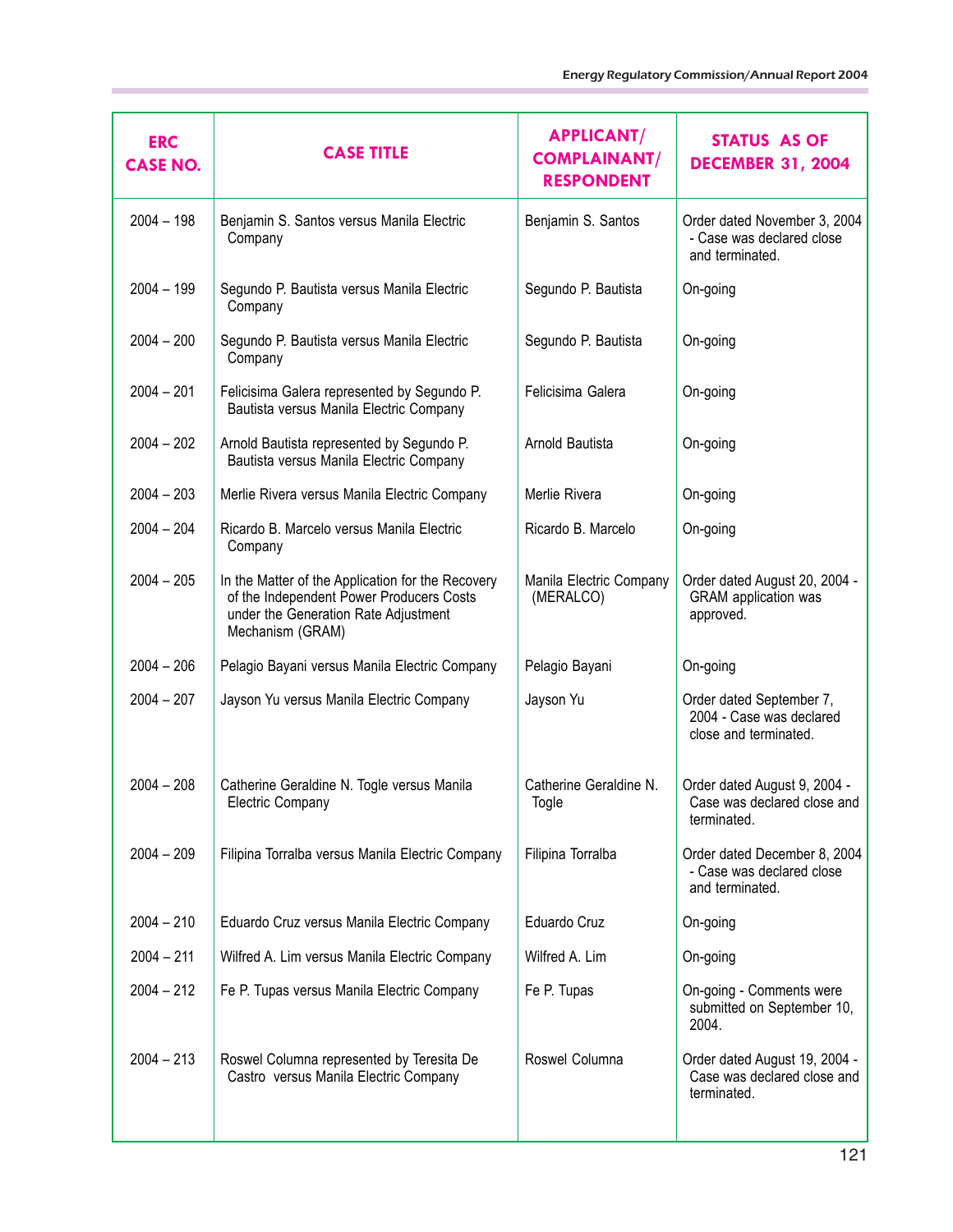| <b>ERC</b><br><b>CASE NO.</b> | <b>CASE TITLE</b>                                                                                                                                                                                                                                                                                  | <b>APPLICANT/</b><br><b>COMPLAINANT/</b><br><b>RESPONDENT</b>         | <b>STATUS AS OF</b><br><b>DECEMBER 31, 2004</b>                             |
|-------------------------------|----------------------------------------------------------------------------------------------------------------------------------------------------------------------------------------------------------------------------------------------------------------------------------------------------|-----------------------------------------------------------------------|-----------------------------------------------------------------------------|
| $2004 - 214$                  | Joaquin A. Tan, Jr. versus Manila Electric<br>Company                                                                                                                                                                                                                                              | Joaquin A. Tan, Jr.                                                   | Order dated August 19, 2004 -<br>Case was declared close and<br>terminated. |
| $2004 - 215$                  | In the Matter of the Violation of ERC Orders,<br>Rules and Regulation (Violation of Section 20(b)<br>of Commonwealth Act No. 146 and Section 8 of<br>Resolution No. 95-21, completion of Gaya-Gaya<br>Bank No. 1, Flexibility Improvement of Taguig<br>49ZL and Dolores 44xMA and North Port 405H) | Manila Electric Company<br>(MERALCO)                                  | On-going evaluation of the<br>documents submitted by the<br>respondent.     |
| $2004 - 216$                  | Premy Ng Tan versus Manila Electric Company                                                                                                                                                                                                                                                        | Premy Ng Tan                                                          | On-going                                                                    |
| $2004 - 217$                  | In the Matter of the Implementation of the<br>Presidential Directive Granting Discounts or<br>Special Rates to Industries in Leyte at 20%<br>Below the Existing Rates of the Luzon Grid                                                                                                            | Philippine Associated<br>Smelting and Refining<br>Corporation (PASAR) | On-going                                                                    |
| $2004 - 218$                  | Merle B. Desiderio versus Manila Electric<br>Company                                                                                                                                                                                                                                               | Merle B. Desiderio                                                    | Order dated October 21, 2004<br>Case was declared close and<br>terminated.  |
| $2004 - 219$                  | Evangeline S. Graciadas represented by Teresita<br>de Castro versus Manila Electric Company                                                                                                                                                                                                        | Evangeline S. Graciadas                                               | On going                                                                    |
| $2004 - 220$                  | Reynaldo R. Cruz versus Manila Electric<br>Company                                                                                                                                                                                                                                                 | Reynaldo R. Cruz                                                      | Order dated August 11, 2004 -<br>Case was declared close and<br>terminated. |
| $2004 - 221$                  | Lynne P. Villanueva versus Manila Electric<br>Company                                                                                                                                                                                                                                              | Lynne P. Villanueva                                                   | On-going                                                                    |
| $2004 - 222$                  | Isperidion S. Penalver versus Manila Electric<br>Company                                                                                                                                                                                                                                           | Isperidion S. Penalver                                                | On-going                                                                    |
| $2004 - 223$                  | Catherine F. Ando versus Manila Electric<br>Company                                                                                                                                                                                                                                                | Catherine F. Ando                                                     | Order dated August 10, 2004 -<br>Case was declared close and<br>terminated. |
| $2004 - 224$                  | In the Matter of the Application for Authority to<br>Implement the Local Franchise Fee Rate in the<br>City of Valenzuela, with Prayer for Provisional<br>Authority                                                                                                                                 | Manila Electric Company<br>(MERALCO)                                  | On-going                                                                    |
| $2004 - 225$                  | Angelito P. Reyes versus Manila Electric<br>Company                                                                                                                                                                                                                                                | Angelito P. Reyes                                                     | On-going                                                                    |
| $2004 - 226$                  | Jocelyn I. Fababi/Nelly Corpuz versus Manila<br><b>Electric Company</b>                                                                                                                                                                                                                            | Jocelyn I. Fababi                                                     | On-going                                                                    |
| $2004 - 227$                  | Arlita De las Llagas versus Manila Electric<br>Company                                                                                                                                                                                                                                             | Arlita De las Llagas                                                  | Order dated October 28, 2004<br>Case was declared close and<br>terminated.  |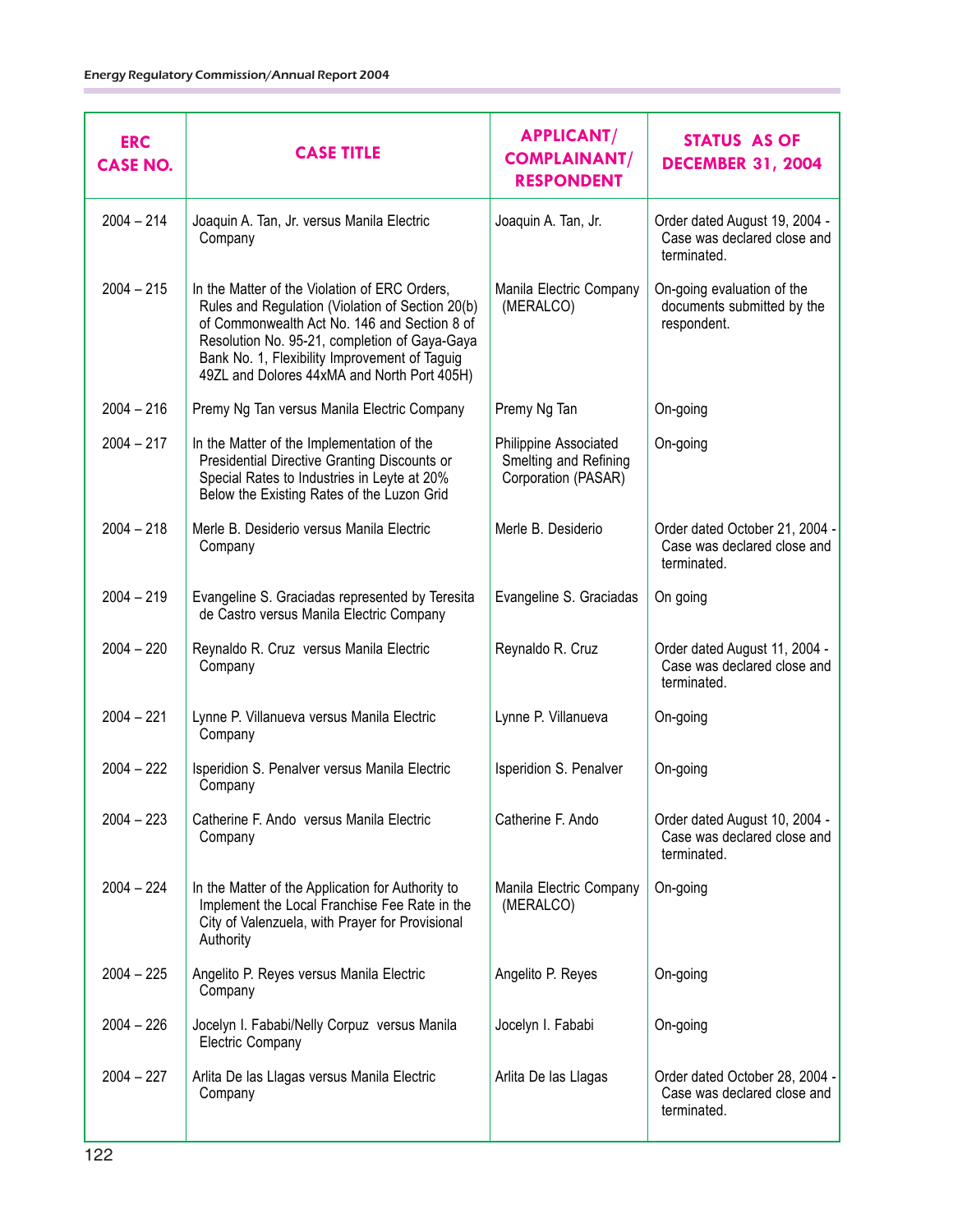| <b>ERC</b><br><b>CASE NO.</b> | <b>CASE TITLE</b>                                                                                                                                                              | <b>APPLICANT/</b><br><b>COMPLAINANT/</b><br><b>RESPONDENT</b>                                                     | <b>STATUS AS OF</b><br><b>DECEMBER 31, 2004</b>                                |
|-------------------------------|--------------------------------------------------------------------------------------------------------------------------------------------------------------------------------|-------------------------------------------------------------------------------------------------------------------|--------------------------------------------------------------------------------|
| $2004 - 228$                  | Philippine Foundation for Cultural and Educational<br>Development, Inc. represented by Ms. Josephine<br>Q. Javelona versus Manila Electric Company                             | Philippine Foundation for<br>Cultural and Education-<br>al Development, Inc.                                      | On-going                                                                       |
| $2004 - 229$                  | Eufemia T. Coronel versus Manila Electric<br>Company                                                                                                                           | Eufemia T. Coronel                                                                                                | Order dated August 27, 2004 -<br>Case was declared close and<br>terminated.    |
| $2004 - 230$                  | George O. Jimenez versus Manila Electric<br>Company                                                                                                                            | George O. Jimenez                                                                                                 | Order dated September 29,<br>2004 - Case was declared<br>close and terminated. |
| $2004 - 231$                  | Wilfredo Villaueva represented by Norberto<br>Capule versus Manila Electric Company                                                                                            | Wilfredo Villaueva                                                                                                | On-going                                                                       |
| $2004 - 232$                  | Antonio Crag represented by Norberto Capule<br>versus Manila Electric Company                                                                                                  | Antonio Crag                                                                                                      | On-going                                                                       |
| $2004 - 233$                  | Celestino C. Esteban versus Manila Electric<br>Company                                                                                                                         | Celestino C. Esteban                                                                                              | On-going                                                                       |
| 2004 - 234                    | Celestino C. Esteban versus Manila Electric<br>Company                                                                                                                         | Celestino C. Esteban                                                                                              | On-going                                                                       |
| $2004 - 235$                  | In the Matter of the adoption of the Incremental<br>Currency Exchange Rate Adjustment (ICERA)                                                                                  | <b>National Power</b><br>Corporation - Small<br>Power Utilities Group<br>(NPC-SPUG)                               | Order dated September 13,<br>2004 - Case/petition was<br>withdrawn.            |
| $2004 - 236$                  | In the Matter of the Adoption of the Generation<br>Rate Adjustment Mechanism (GRAM)                                                                                            | <b>National Power</b><br>Corporation - Small<br>Power Utilities Group<br>(NPC-SPUG)                               | Order dated September 13,<br>2004 - Case/petition was<br>withdrawn.            |
| $2004 - 237$                  | Mario Kabigting versus Manila Electric Company                                                                                                                                 | Mario Kabigting                                                                                                   | Order dated December 7, 2004<br>- Case was declared close<br>and terminated.   |
| $2004 - 238$                  | In the Matter of the Application for Authority to<br>Adopt a Tax Recovery Adjustment Charge in the<br>Rates of Electric Cooperatives, with Prayer for<br>Provisional Authority | Region VIII Electric<br>Cooperatives<br>(NORSAMELCO,<br>SAMELCO I, LEYECO<br>II, LEYECO III,<br>LEYECO V, SOLECO) | On-going                                                                       |
| $2004 - 239$                  | Application for Approval of Extension of<br>Distribution Lines Implemented from 1995 to<br>2003                                                                                | Dagupan Electric<br>Corporation (DECORP)                                                                          | On-going                                                                       |
| $2004 - 240$                  | Our Lady of Lourdes Technology College<br>represented by Maria Editha P. Bacalango<br>versus Manila Electric Company                                                           | Our Lady of Lourdes<br><b>Technology College</b>                                                                  | Order dated November 19,<br>2004 - Case was declared<br>close and terminated.  |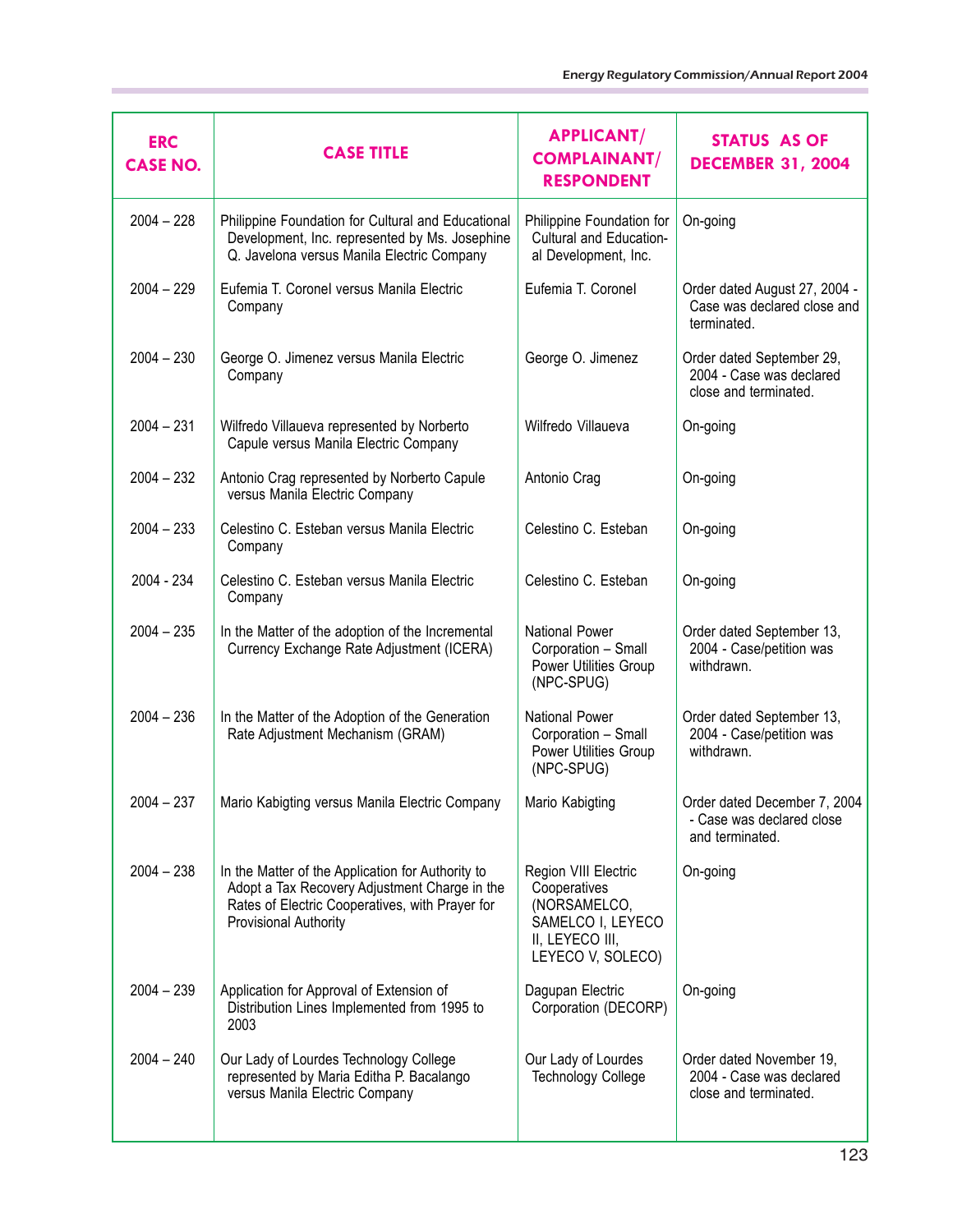| <b>ERC</b><br><b>CASE NO.</b> | <b>CASE TITLE</b>                                                                                                                                                                                            | <b>APPLICANT/</b><br><b>COMPLAINANT/</b><br><b>RESPONDENT</b> | <b>STATUS AS OF</b><br><b>DECEMBER 31, 2004</b>                                                                                                        |
|-------------------------------|--------------------------------------------------------------------------------------------------------------------------------------------------------------------------------------------------------------|---------------------------------------------------------------|--------------------------------------------------------------------------------------------------------------------------------------------------------|
| $2004 - 241$                  | In the Matter of Violation of ERC Orders, Rules<br>(Violation of Section 39 of<br>and Regulations<br>Resolution No. 95-21 and Section 16 of<br>Commonwealth Act No. 146)                                     | Bohol Light Company,<br>Inc. (BLCI)                           | Decision dated October 21,<br>2004 - Penalty of PhP<br>283,900. Respondent filed<br>Motion for Reconsideration,<br>which motion was for<br>evaluation. |
| $2004 - 242$                  | In the Matter of the Adoption of a Methodology for<br>Setting Distribution Wheeling Rates (Section 43<br>(f) of RA9136, Guidelines)                                                                          |                                                               | On-going                                                                                                                                               |
| $2004 - 243$                  | Glenn R. Elivera versus Manila Electric Company                                                                                                                                                              | Glenn R. Elivera                                              | On-going - Comments were<br>submitted on November 18.<br>2004.                                                                                         |
| $2004 - 244$                  | Jose N. Salvador versus Manila Electric Company                                                                                                                                                              | Jose N. Salvador                                              | On-going                                                                                                                                               |
| $2004 - 245$                  | Ma. Victoria H. Yelo versus Manila Electric<br>Company                                                                                                                                                       | Ma. Victoria H. Yelo                                          | On-going                                                                                                                                               |
| $2004 - 246$                  | Reginald C. Candelaria versus Manila Electric<br>Company                                                                                                                                                     | Reginald C. Candelaria                                        | On-going                                                                                                                                               |
| $2004 - 247$                  | Remedios S. Reonal versus Manila Electric<br>Company                                                                                                                                                         | Remedios S. Reonal                                            | On-going - Comments were<br>submitted on September 29,<br>2004.                                                                                        |
| $2004 - 248$                  | Domingo S. Bustamante versus Manila Electric<br>Company                                                                                                                                                      | Domingo S. Bustamante                                         | Order dated December 15,<br>2004 - Case/petition was<br>withdrawn.                                                                                     |
| $2004 - 249$                  | William P. Ignacio versus Manila Electric<br>Company                                                                                                                                                         | William P. Ignacio                                            | Order dated October 12, 2004 -<br>Case was declared close and<br>terminated.                                                                           |
| $2004 - 250$                  | Rosie L. Agamata versus Manila Electric<br>Company                                                                                                                                                           | Rosie L. Agamata                                              | On-going                                                                                                                                               |
| $2004 - 251$                  | Rosario H. Palacio versus Manila Electric<br>Company                                                                                                                                                         | Rosario H. Palacio                                            | On-going                                                                                                                                               |
| $2004 - 252$                  | In the Matter of Violation of ERC Orders, Rules<br>(Violation of Section 9(d) of<br>and Regulations<br>RA 9136, construction of Luzon grid-San Jose<br>Batangas transmission, 40MW NNOC Wind<br>Farm et. al) | National Transmission<br>Corporation<br>(TRANSCO)             | On-going                                                                                                                                               |
| 2004 - 253                    | Jedediah Eldon I. Estiandan versus Manila<br><b>Electric Company</b>                                                                                                                                         | Jedediah Eldon I.<br>Estiandan                                | Order dated September 9,<br>2004 - Case was declared<br>close and terminated.                                                                          |
| $2004 - 254$                  | Roberto P. Paulino versus Manila Electric<br>Company                                                                                                                                                         | Roberto P. Paulino                                            | On-going                                                                                                                                               |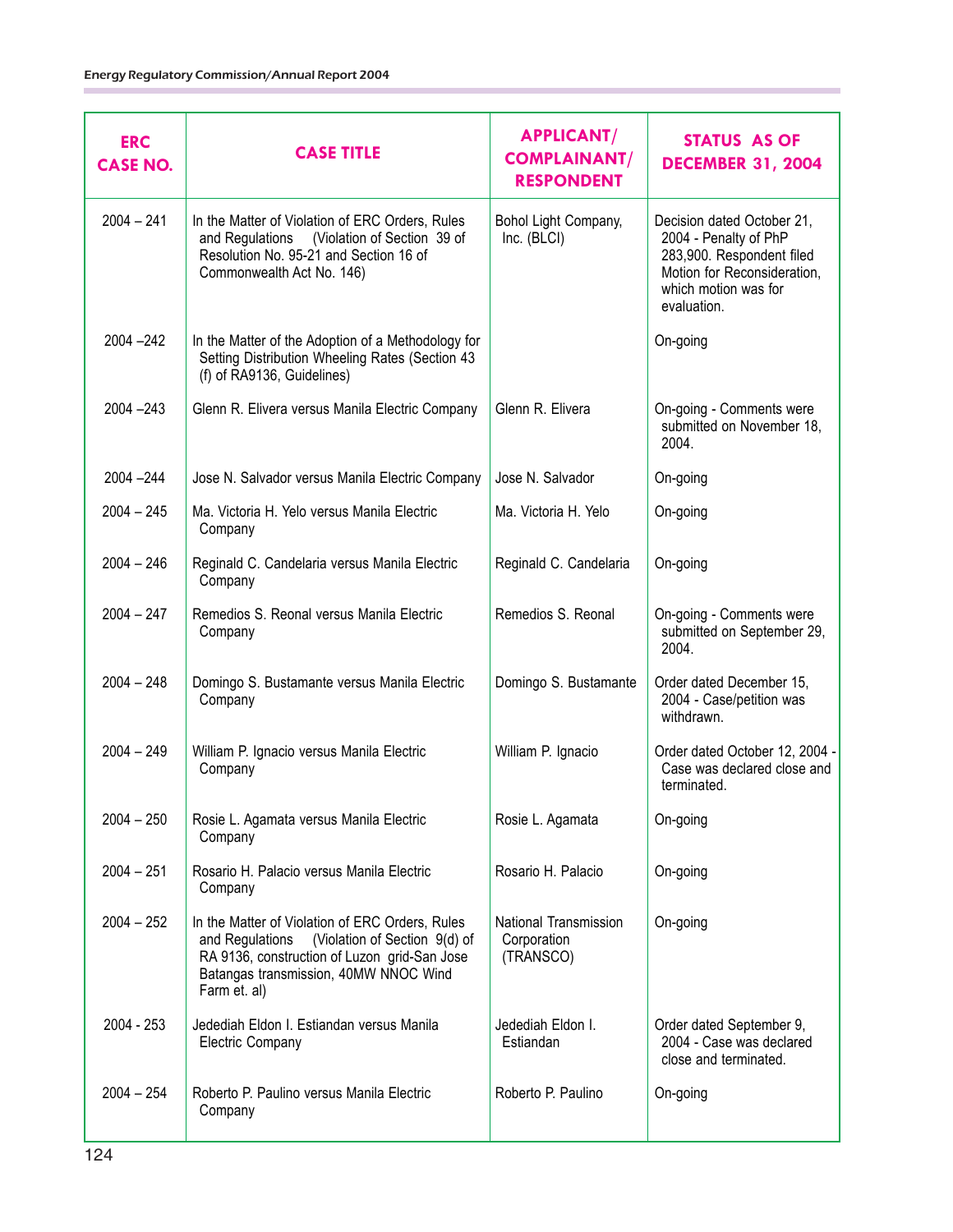| <b>ERC</b><br><b>CASE NO.</b> | <b>CASE TITLE</b>                                                                                                                                                                                                                                    | <b>APPLICANT/</b><br><b>COMPLAINANT/</b><br><b>RESPONDENT</b> | <b>STATUS AS OF</b><br><b>DECEMBER 31, 2004</b>                                |
|-------------------------------|------------------------------------------------------------------------------------------------------------------------------------------------------------------------------------------------------------------------------------------------------|---------------------------------------------------------------|--------------------------------------------------------------------------------|
| $2004 - 255$                  | Augusto P. Rivas versus Manila Electric Company                                                                                                                                                                                                      | Augusto P. Rivas                                              | Order dated December 14,<br>2004 - Case was declared<br>close and terminated.  |
| $2004 - 256$                  | Noel Pascual versus Manila Electric Company                                                                                                                                                                                                          | Noel Pascual                                                  | On-going                                                                       |
| $2004 - 257$                  | Noel Pascual versus Manila Electric Company                                                                                                                                                                                                          | Noel Pascual                                                  | On-going                                                                       |
| $2004 - 258$                  | Delia C. Bondame versus Manila Electric<br>Company                                                                                                                                                                                                   | Delia C. Bondame                                              | On-going                                                                       |
| $2004 - 259$                  | In the Matter of Violation of ERC Orders, Rules<br>and Regulations (Violation to submit documents<br>necessary for the evaluation of its unbundling<br>application under ERC Case No. 2001-940)                                                      | Bauan Electric Light<br>System (BELS)                         | Order dated August 4, 2004 -<br>Waiting for Compliance.                        |
| $2004 - 260$                  | Ramon V. Bernardo versus Manila Electric<br>Company                                                                                                                                                                                                  | Ramon V. Bernardo                                             | Order dated September 21,<br>2004 - Case was declared<br>close and terminated. |
| $2004 - 261$                  | Verna Mariano versus Manila Electric Company                                                                                                                                                                                                         | Verna Mariano                                                 | On-going                                                                       |
| $2004 - 262$                  | Benilda P. Flores versus Manila Electric Company                                                                                                                                                                                                     | Benilda P. Flores                                             | Order dated September 10,<br>2004 - Case was declared<br>close and terminated. |
| $2004 - 263$                  | Epimaco A. Turado versus Manila Electric<br>Company                                                                                                                                                                                                  | Epimaco A. Turado                                             | On-going                                                                       |
| $2004 - 264$                  | Barangay Hall 838-Z-91 District VI represented by<br>Kagawad Evelyn S. Hernandez versus Manila<br><b>Electric Company</b>                                                                                                                            | Barangay Hall 838-Z-91<br>District VI                         | Order dated October 26, 2004 -<br>Case was declared close and<br>terminated.   |
| $2004 - 265$                  | Dionisio N. Castro versus Manila Electric<br>Company                                                                                                                                                                                                 | Dionisio N. Castro                                            | On-going                                                                       |
| $2004 - 266$                  | In the Matter of Violation of ERC Orders, Rules<br>and Regulations (Violation of ERB Order dated<br>November 5, 1996 in ERC Case No. 2001-333<br>Prescribed that Company use shall be Computed<br>on Actual Consumption or 1% whichever is<br>Lower) | Tarlac Electric Inc. (TEI)                                    | On-going evaluation of the<br>verified explanation filed by<br>the respondent. |
| $2004 - 267$                  | Noel Lee versus Manila Electric Company                                                                                                                                                                                                              | Noel Lee                                                      | On-going                                                                       |
| $2004 - 268$                  | Antonio Tacsagor versus Manila Electric<br>Company                                                                                                                                                                                                   | Antonio Tacsagor                                              | On-going                                                                       |
| $2004 - 269$                  | Jesusa Susan Camacho-Hara versus Manila<br><b>Electric Company</b>                                                                                                                                                                                   | Jesusa Susan<br>Camacho-Hara                                  | On-going                                                                       |
| $2004 - 270$                  | Jacinta Cablayan versus Manila Electric Company                                                                                                                                                                                                      | Jacinta Cablayan                                              | On-going                                                                       |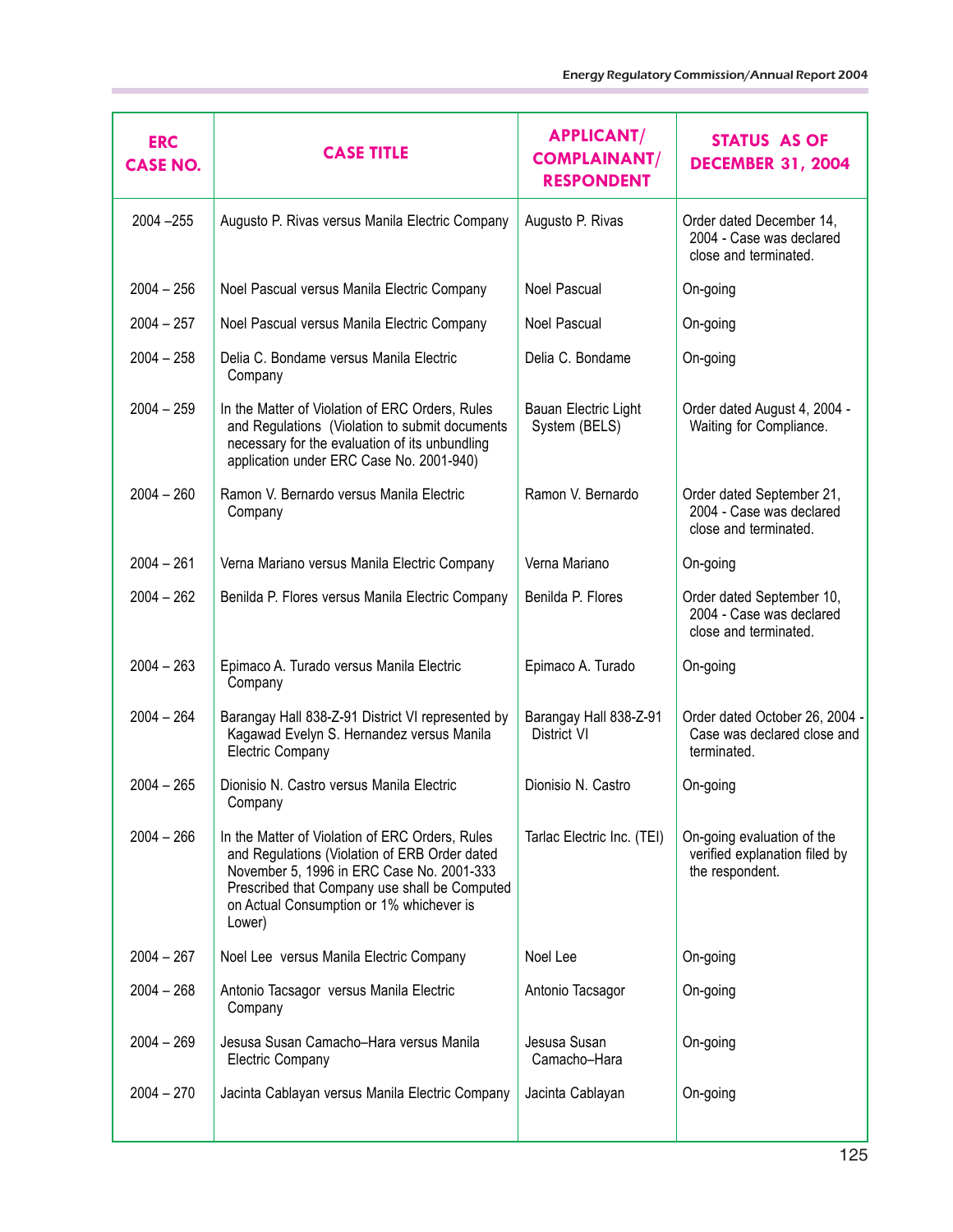| <b>ERC</b><br><b>CASE NO.</b> | <b>CASE TITLE</b>                                                                                                                                                                                                                                                                                                       | <b>APPLICANT/</b><br><b>COMPLAINANT/</b><br><b>RESPONDENT</b>  | <b>STATUS AS OF</b><br><b>DECEMBER 31, 2004</b>                                                     |
|-------------------------------|-------------------------------------------------------------------------------------------------------------------------------------------------------------------------------------------------------------------------------------------------------------------------------------------------------------------------|----------------------------------------------------------------|-----------------------------------------------------------------------------------------------------|
| $2004 - 271$                  | In the Matter of Violation of ERC Orders, Rules<br>and Regulations (Violation of Section 20 (b) of<br>CA 146 and Section 8 of ERB Resolution No.<br>95-21, Extension of 140-53 Circuit Kilometers of<br>Primary Lines of 2003 & Rehabilitation of 15.198<br>Circuit Kilometers of Primary Feeder Lines of<br>Year 2003) | Cabanatuan Electric<br>Corporation (CELCOR)                    | On-going evaluation of the<br>verified explanation filed by<br>the respondent.                      |
| $2004 - 272$                  | In the Matter of Violation of ERC Orders, Rules<br>and Regulations (Violation of Section 17 (h) of<br>CA 146 and Section 55 of ERB Resolution No.<br>95-21, late submission of its Annual Report Year<br>2003)                                                                                                          | Ibaan Electric and<br><b>Engineering Corporation</b><br>(IEEE) | On going evaluation of the<br>offer to settle penalty by<br>installment filed by the<br>respondent. |
| $2004 - 273$                  | In the Matter of Violation of ERC Orders, Rules<br>and Regulations (Violation of Section 17 (h) of<br>CA 146 and Section 55 of ERB Resolution No.<br>95-21, late submission of its Annual Report Year<br>2003)                                                                                                          | Tarlac Electric Inc. (TEI)                                     | Order dated September 23,<br>2004 - Waiting for<br>Compliance.                                      |
| $2004 - 274$                  | In the Matter of Violation of ERC Orders, Rules<br>and Regulations (Violation of Section 17 (h) of<br>CA 146 and Section 55 of ERB Resolution No.<br>95-21, non - submission of its Annual Report<br>Year 2003)                                                                                                         | <b>Mactan Electric</b><br>Company, Inc. (MECO)                 | Order dated August 12, 2004 -<br>Waiting for Compliance.                                            |
| $2004 - 275$                  | In the Matter of Violation of ERC Orders, Rules<br>and Regulations (Violation of Section 17 (h) of<br>CA 146 and Section 55 of ERB Resolution No.<br>95-21, Late Submission of its Annual Report<br>Year 2003)                                                                                                          | <b>Public Utilities</b><br>Department - Olongapo<br>City (PUD) | Order dated September 23,<br>2004 - Waiting for<br>Compliance.                                      |
| $2004 - 276$                  | Carmelita E. Lopez versus Manila Electric<br>Company                                                                                                                                                                                                                                                                    | Carmelita E. Lopez                                             | On-going                                                                                            |
| $2004 - 277$                  | In the Mater of the Adoption of the Guidelines to<br>Implement Articles 7, 8, 14 and 28 of the Magna<br>Carta for Residential Electricity Consumers<br>Pursuant to the Provisions of Section 41 of<br>Republic Act No. 9136, otherwise Known as the<br>Electric Power Industry Reform Act                               |                                                                | Public Consultation to be held<br>on January 11, 2005.                                              |
| $2004 - 278$                  | Jess T. Cerver versus Manila Electric Company                                                                                                                                                                                                                                                                           | Jess T. Cerver                                                 | Amicable Settlement filed by<br>the parties for resolution.                                         |
| $2004 - 279$                  | Cresencia Medina versus Manila Electric<br>Company                                                                                                                                                                                                                                                                      | Cresencia Medina                                               | On-going                                                                                            |
| $2004 - 280$                  | Lawrence S. Uy versus Manila Electric Company                                                                                                                                                                                                                                                                           | Lawrence S. Uy                                                 | On-going                                                                                            |
| $2004 - 281$                  | Rosenda Guerrero versus Manila Electric<br>Company                                                                                                                                                                                                                                                                      | Rosenda Guerrero                                               | On-going                                                                                            |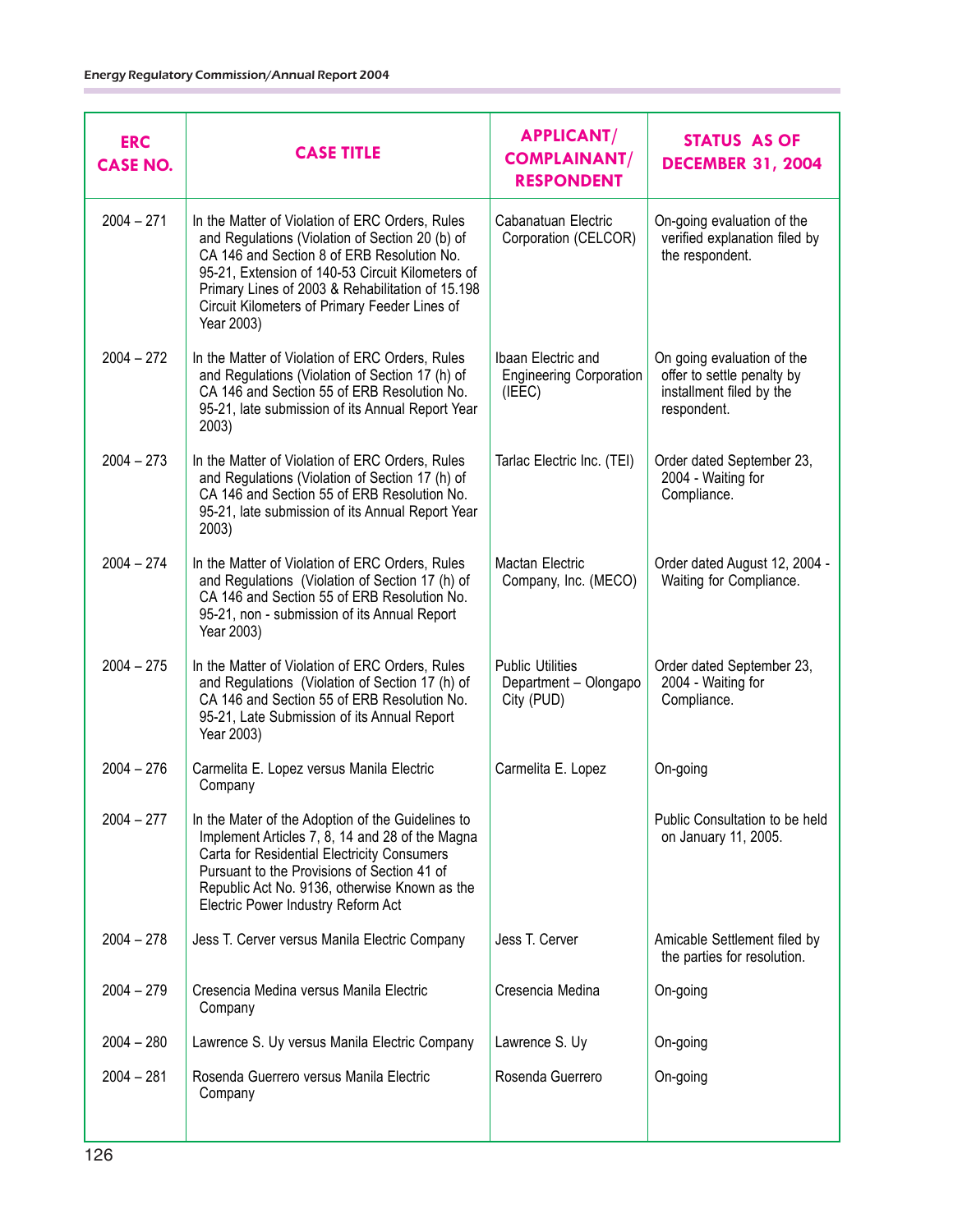| <b>ERC</b><br><b>CASE NO.</b> | <b>CASE TITLE</b>                                                                                                                                                                                                                                                                                                                                                                                                                                                                                                                                                                     | <b>APPLICANT/</b><br><b>COMPLAINANT/</b><br><b>RESPONDENT</b> | STATUS AS OF<br><b>DECEMBER 31, 2004</b>                                       |
|-------------------------------|---------------------------------------------------------------------------------------------------------------------------------------------------------------------------------------------------------------------------------------------------------------------------------------------------------------------------------------------------------------------------------------------------------------------------------------------------------------------------------------------------------------------------------------------------------------------------------------|---------------------------------------------------------------|--------------------------------------------------------------------------------|
| $2004 - 282$                  | In the Matter of the Application for the Approval of<br>a Separate Power Pricing for Industries in Leyte-<br>Samar Grid at 20% Lower than Luzon Grid Rate                                                                                                                                                                                                                                                                                                                                                                                                                             | Philippine Phosphate<br>Fertilizer Corporation<br>(PHILPHOS)  | On-going                                                                       |
| $2004 - 283$                  | Enrique S. Ibe versus Manila Electric Company                                                                                                                                                                                                                                                                                                                                                                                                                                                                                                                                         | Enrique S. Ibe                                                | Order dated December 8, 2004<br>- Case was declared close<br>and terminated.   |
| $2004 - 284$                  | Cynthia Ramirez versus Manila Electric Company                                                                                                                                                                                                                                                                                                                                                                                                                                                                                                                                        | Cynthia Ramirez                                               | On-going                                                                       |
| $2004 - 285$                  | Tereso Sorongon versus Manila Electric Company                                                                                                                                                                                                                                                                                                                                                                                                                                                                                                                                        | Tereso Sorongon                                               | Order dated October 19, 2004 -<br>Case was declared close and<br>terminated.   |
| $2004 - 286$                  | Salvacion V. Lique versus Manila Electric<br>Company                                                                                                                                                                                                                                                                                                                                                                                                                                                                                                                                  | Salvacion V. Lique                                            | Order dated October 14, 2004 -<br>Case was declared close and<br>terminated.   |
| $2004 - 287$                  | Loida Villegas versus Manila Electric Company                                                                                                                                                                                                                                                                                                                                                                                                                                                                                                                                         | Loida Villegas                                                | Order dated October 8, 2004 -<br>Case was declared close and<br>terminated.    |
| $2004 - 288$                  | Angel V. Regio versus Manila Electric Company                                                                                                                                                                                                                                                                                                                                                                                                                                                                                                                                         | Angel V. Regio                                                | On going                                                                       |
| 2004 - 289                    | Rogelio A. Batara versus Manila Electric<br>Company                                                                                                                                                                                                                                                                                                                                                                                                                                                                                                                                   | Rogelio A. Batara                                             | Order dated September 29,<br>2004 - Case was declared<br>close and terminated. |
| $2004 - 290$                  | Fe Antolin versus Manila Electric Company                                                                                                                                                                                                                                                                                                                                                                                                                                                                                                                                             | Fe Antolin                                                    | On-going                                                                       |
| $2004 - 291$                  | Richard Diaz versus Manila Electric Company                                                                                                                                                                                                                                                                                                                                                                                                                                                                                                                                           | <b>Richard Diaz</b>                                           | On-going                                                                       |
| 2004 - 292                    | Ma. Teresa Penano versus Manila Electric<br>Company                                                                                                                                                                                                                                                                                                                                                                                                                                                                                                                                   | Ma. Teresa Penano                                             | On-going                                                                       |
| 2004 - 293                    | Pastor H. Escobedo, Sr. versus Manila Electric<br>Company                                                                                                                                                                                                                                                                                                                                                                                                                                                                                                                             | Pastor H. Escobedo, Sr.                                       | On-going                                                                       |
| 2004 - 294                    | Pastor H. Escobedo, Sr. versus Manila Electric<br>Company                                                                                                                                                                                                                                                                                                                                                                                                                                                                                                                             | Pastor H. Escobedo, Sr.                                       | On-going                                                                       |
| $2004 - 295$                  | In the Matter of the Application for Approval of the<br>Memorandum of Understanding (MOU) Between<br>and Among Manila Electric Company<br>(MERALCO), Sunpower Philippines Mfg. Ltd.<br>(SUNPOWER), National Transmission<br>Corporation (TRANSCO), National Power<br>Corporation (NPC) and Mirant Energy<br>Corporation (MIRANT); The Agreement for the<br>Sale of Electric Energy Between MERALCO and<br>SUNPOWER (ASEE); The Electric Power<br>Purchase Agreement Between MERALCO and<br>MIRANT (PPA); Amendment/Supplement to NPC<br>- MERALCO Contract for Supply of Electricity; | Manila Electric Company<br>(MERALCO)                          | On-going                                                                       |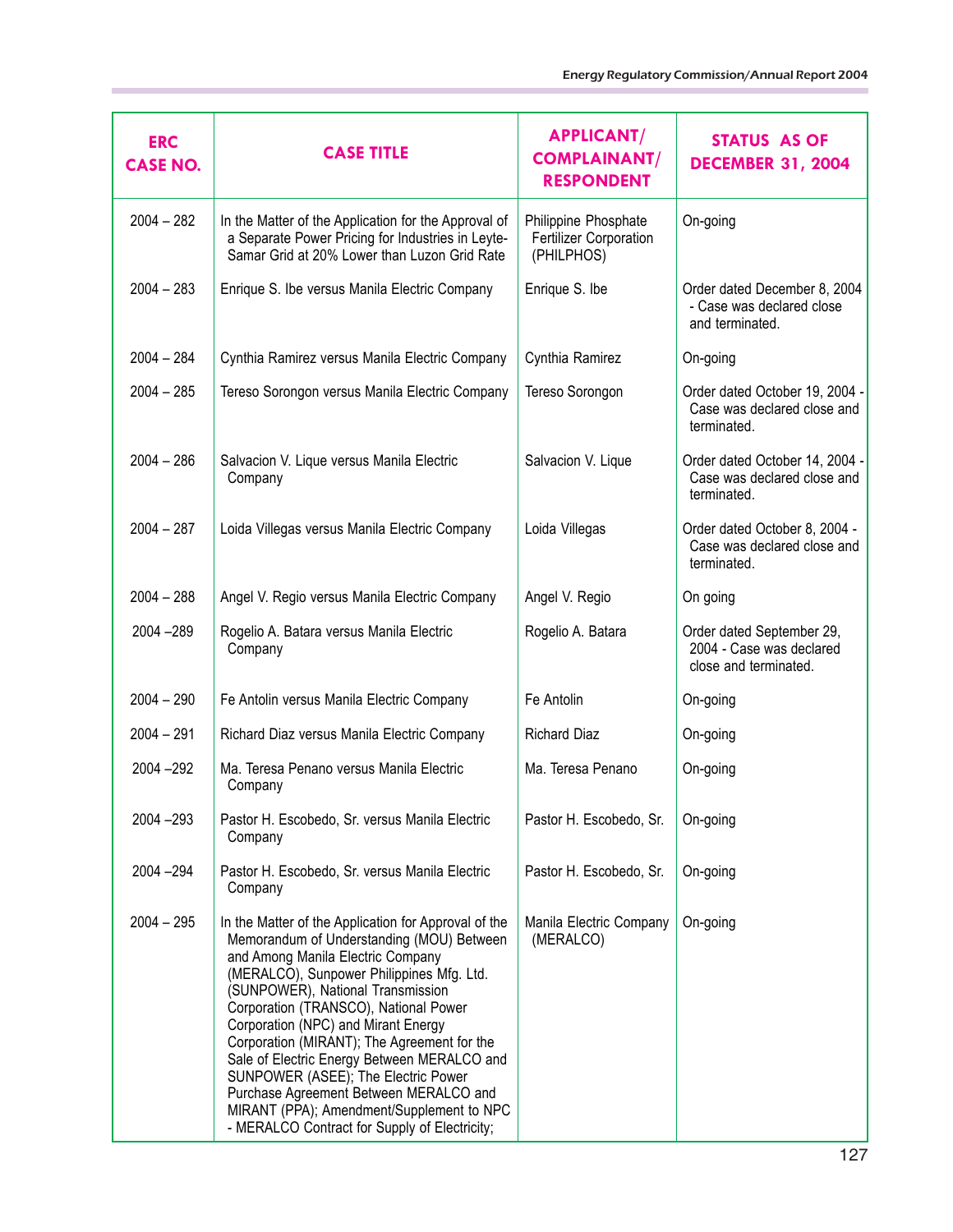| <b>ERC</b><br><b>CASE NO.</b> | <b>CASE TITLE</b>                                                                                                                                                                                                                                                                                                                                                            | <b>APPLICANT/</b><br><b>COMPLAINANT/</b><br><b>RESPONDENT</b> | STATUS AS OF<br><b>DECEMBER 31, 2004</b>                                                      |
|-------------------------------|------------------------------------------------------------------------------------------------------------------------------------------------------------------------------------------------------------------------------------------------------------------------------------------------------------------------------------------------------------------------------|---------------------------------------------------------------|-----------------------------------------------------------------------------------------------|
|                               | <b>Transmission Service Agreement Between</b><br>MERALCO and TRANSCO (TSA); and the<br>Protocol on NPC and Mirant Generation<br>Dispatch for the Electricity Requirement of<br>Sunpower (PROTOCOL) with Prayer for<br>Provisional Authority                                                                                                                                  |                                                               |                                                                                               |
| 2004 - 296                    | Beverage Packaging Specialists, Inc. versus<br>National Power Corporation, National<br>Transmission Corporation and San Fernando<br>Electric Light and Power Company, Inc.<br>(SFELAPCO)                                                                                                                                                                                     | Beverage Packaging<br>Specialists, Inc.                       | On-going                                                                                      |
| $2004 - 297$                  | Rolando Yap versus Manila Electric Company                                                                                                                                                                                                                                                                                                                                   | Rolando Yap                                                   | On-going                                                                                      |
| $2004 - 298$                  | Eduardo Riparip versus Manila Electric Company                                                                                                                                                                                                                                                                                                                               | Eduardo Riparip                                               | On-going                                                                                      |
| $2004 - 299$                  | Esmeralda J. Victoriano versus Manila Electric<br>Company                                                                                                                                                                                                                                                                                                                    | Esmeralda J. Victoriano                                       | Order dated November 8, 2004<br>- Case was declared close<br>and terminated.                  |
| $2004 - 300$                  | Christine F. Caparas versus Manila Electric<br>Company                                                                                                                                                                                                                                                                                                                       | Christine F. Caparas                                          | Order dated October 20, 2004 -<br>Case was declared close and<br>terminated.                  |
| $2004 - 301$                  | In the Matter of Violation of ERC Orders, Rules<br>and Regulations (Violation of Section 20 (G) of<br>CA 146) - donated certain lands and land rights<br>without prior approval of the then ERB, SM<br>Shangrila Substation to Shangrila Properties and<br>First Asia Realty Dev. Corp., Tabang Substation<br>to Phil. Star Mktg.& Dev. Inc. and LISP<br>Substation to LISP) | Manila Electric Company<br>(MERALCO)                          | On going evaluation of<br>manifestation and explanation<br>under oath filed by<br>respondent. |
| $2004 - 302$                  | Josefina Mopon versus Manila Electric Company                                                                                                                                                                                                                                                                                                                                | Josefina Mopon                                                | On-going                                                                                      |
| 2004 - 303                    | Belarmina Fernandez versus Manila Electric<br>Company                                                                                                                                                                                                                                                                                                                        | Belarmina Fernandez                                           | On-going                                                                                      |
| $2004 - 304$                  | Noel Poblador versus Manila Electric Company                                                                                                                                                                                                                                                                                                                                 | Noel Poblador                                                 | On-going                                                                                      |
| 2004 - 305                    | Kristifferson Tapel versus Manila Electric<br>Company                                                                                                                                                                                                                                                                                                                        | Kristifferson Tapel                                           | On-going                                                                                      |
| $2004 - 306$                  | Edgardo S. Soriano versus Manila Electric<br>Company                                                                                                                                                                                                                                                                                                                         | Edgardo S. Soriano                                            | On-going                                                                                      |
| $2004 - 307$                  | Adelina Banta versus Manila Electric Company                                                                                                                                                                                                                                                                                                                                 | Adelina Banta                                                 | Order dated December 21,<br>2004 - Case was declared<br>close and terminated.                 |
| $2004 - 308$                  | Rogelio R. Yamat versus Manila Electric<br>Company                                                                                                                                                                                                                                                                                                                           | Rogelio R. Yamat                                              | On-going                                                                                      |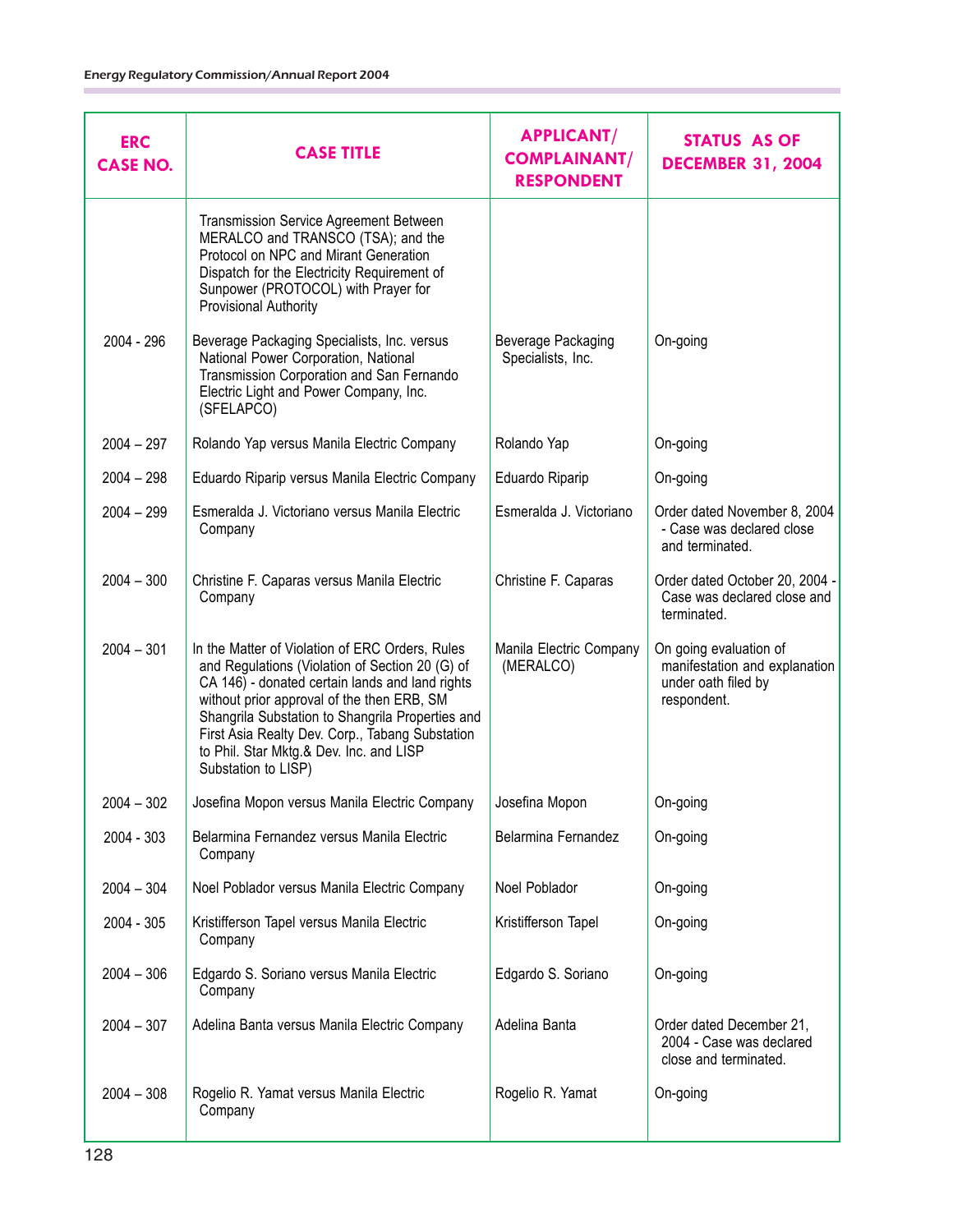| <b>ERC</b><br><b>CASE NO.</b> | <b>CASE TITLE</b>                                                                                                                                      | <b>APPLICANT/</b><br><b>COMPLAINANT/</b><br><b>RESPONDENT</b>                         | STATUS AS OF<br><b>DECEMBER 31, 2004</b>                                  |
|-------------------------------|--------------------------------------------------------------------------------------------------------------------------------------------------------|---------------------------------------------------------------------------------------|---------------------------------------------------------------------------|
| $2004 - 309$                  | Richard Go versus Manila Electric Company                                                                                                              | Richard Go                                                                            | On-going                                                                  |
| $2004 - 310$                  | Remedios Villanueva versus Manila Electric<br>Company                                                                                                  | Remedios Villanueva                                                                   | On-going                                                                  |
| $2004 - 311$                  | Efren Durena versus Manila Electric Company                                                                                                            | Efren Durena                                                                          | On-going                                                                  |
| $2004 - 312$                  | In the Matter of Application for Approval of<br><b>Exchange of Properties</b>                                                                          | Manila Electric Company<br>(MERALCO)                                                  | On-going                                                                  |
| $2004 - 313$                  | Mercidita M. Sermon versus Manila Electric<br>Company                                                                                                  | Mercidita M. Sermon                                                                   | On-going                                                                  |
| $2004 - 314$                  | In the Matter of Violation of ERC Orders, Rules<br>and Regulations (Violation of Order in ERC<br>Case No. 2003-345, Ioan condonation)                  | <b>Batanes Electric</b><br>Cooperative, Inc.<br>(BATANELCO)                           | Order dated November 19,<br>2004.                                         |
| 2004 - 315                    | In the Matter of Violation of ERC Orders, Rules<br>and Regulations (Violation of Order in ERC<br>Case No. 2003-146, Ioan condonation)                  | Nueva Vizcaya Electric<br>Cooperative, Inc.<br>(NUVELCO)                              | On going evaluation of<br>manifestation and motion filed<br>by respondent |
| 2004 - 316                    | Col. Ertemio M. Jose versus Manila Electric<br>Company                                                                                                 | Col. Ertemio M. Jose                                                                  | On-going                                                                  |
| $2004 - 317$                  | Reynaldo A. Garcia versus Manila Electric<br>Company                                                                                                   | Reynaldo A. Garcia                                                                    | On-going                                                                  |
| $2004 - 318$                  | Reynaldo A. Garcia versus Manila Electric<br>Company                                                                                                   | Reynaldo A. Garcia                                                                    | On-going                                                                  |
| $2004 - 319$                  | Leonora Sta. Ana versus Manila Electric Company                                                                                                        | Leonora Sta. Ana                                                                      | On-going                                                                  |
| $2004 - 320$                  | Virginia G. Lorenzo versus Manila Electric<br>Company                                                                                                  | Virginia G. Lorenzo                                                                   | On-going                                                                  |
| 2004 - 321                    | In the Matter of the Petition for Approval /Review<br>of the Power Supply Agreement                                                                    | Cebu III Electric<br>Cooperative Inc.<br>(CEBECO III) & Toledo<br>Power Company (TPC) | On-going                                                                  |
| $2004 - 322$                  | In the Matter of the Adoption of the Guidelines for<br>the Automatic Adjustment of Generation Rates<br>and System Loss Rates by Distribution Utilities |                                                                                       | Order dated October 13, 2004 -<br>Guidelines were adopted.                |
| $2004 - 323$                  | In the Matter of Violation of ERC Orders, Rules<br>and Regulations (Violation of Order in ERC<br>Case No. 2003-305, Ioan condonation)                  | <b>Albay Electric</b><br>Cooperative, Inc.<br>(ALECO)                                 | Order dated September 8,<br>2004 - Waiting for<br>Compliance.             |
| 2004 - 324                    | Dennis Panganiban versus Manila Electric<br>Company                                                                                                    | Dennis Panganiban                                                                     | On-going                                                                  |
| $2004 - 325$                  | Elsa C. Moral versus Manila Electric Company                                                                                                           | Elsa C. Moral                                                                         | On-going                                                                  |
| $2004 - 326$                  | Reynold Ki versus Manila Electric Company                                                                                                              | Reynold Ki                                                                            | On-going                                                                  |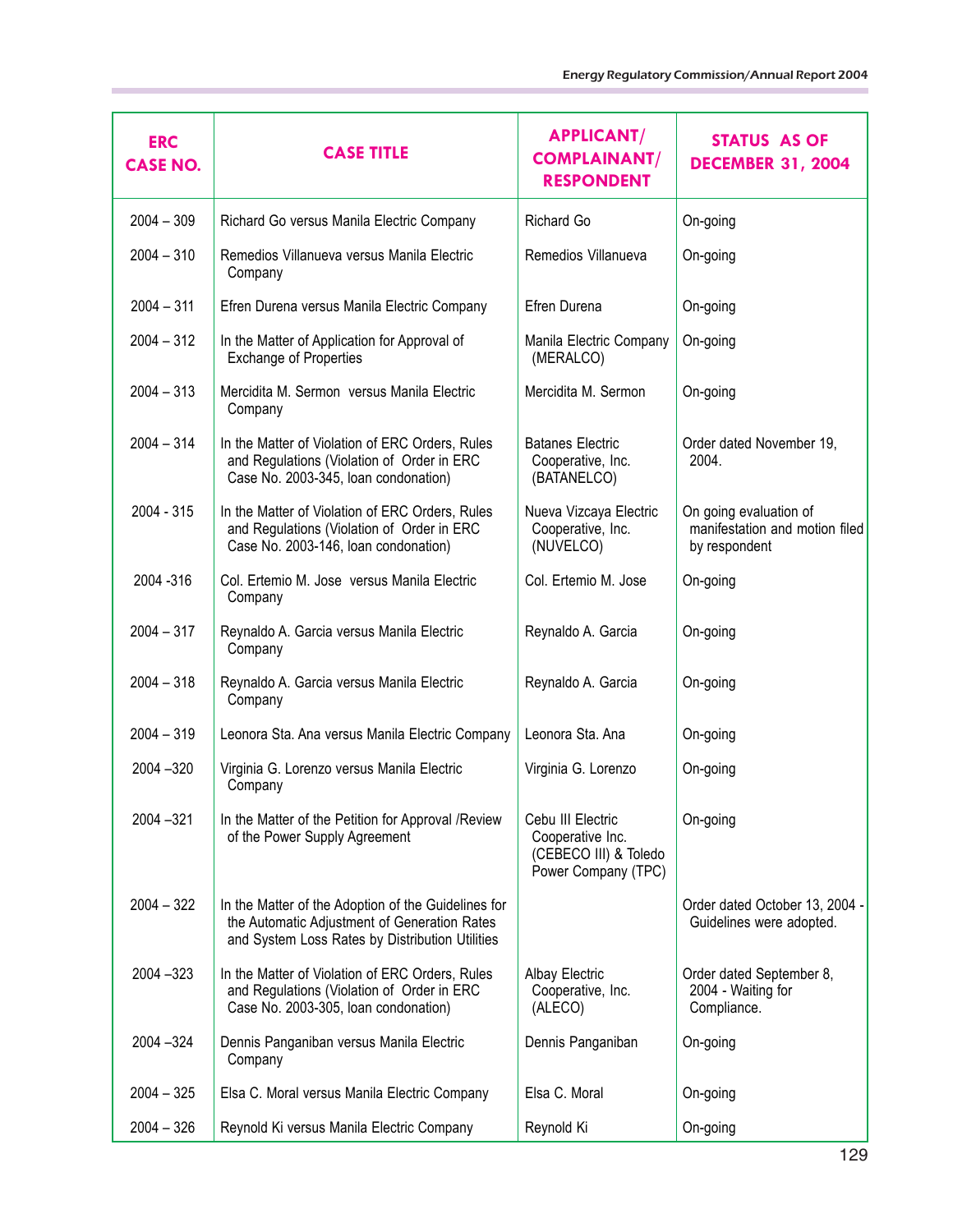| <b>ERC</b><br><b>CASE NO.</b> | <b>CASE TITLE</b>                                                                                                                                                                                                     | <b>APPLICANT/</b><br><b>COMPLAINANT/</b><br><b>RESPONDENT</b> | STATUS AS OF<br><b>DECEMBER 31, 2004</b>                                      |
|-------------------------------|-----------------------------------------------------------------------------------------------------------------------------------------------------------------------------------------------------------------------|---------------------------------------------------------------|-------------------------------------------------------------------------------|
| $2004 - 327$                  | Philippine Foremost Milling Corporation,<br>represented by Its Executive Vice President<br>Engr. Erwin Que versus Panay Electric<br>Company, Inc. (PECO)<br>FOR: Injunction with Prayer for Cease and<br>Desist Order | Philippine Foremost<br>Milling Corporation                    | On-going                                                                      |
| $2004 - 328$                  | Marcelina Salaysay versus Manila Electric<br>Company                                                                                                                                                                  | Marcelina Salaysay                                            | On-going                                                                      |
| $2004 - 329$                  | Salvacion M. Estrada versus Manila Electric<br>Company                                                                                                                                                                | Salvacion M. Estrada                                          | Order dated November 11,<br>2004 - Case was declared<br>close and terminated. |
| $2004 - 330$                  | Romualdo I. Ladaga versus Manila Electric<br>Company                                                                                                                                                                  | Romualdo I. Ladaga                                            | On-going                                                                      |
| $2004 - 331$                  | Nimfa Malaya Jose versus Manila Electric<br>Company                                                                                                                                                                   | Nimfa Malaya Jose                                             | Order dated December 1, 2004<br>- Case was declared close<br>and terminated.  |
| $2004 - 332$                  | Annabelle Olivan versus Manila Electric<br>Company                                                                                                                                                                    | Annabelle Olivan                                              | On-going                                                                      |
| $2004 - 333$                  | Purisima Buraga versus Manila Electric Company                                                                                                                                                                        | Purisima Buraga                                               | On-going                                                                      |
| $2004 - 334$                  | Enrico Castro versus Manila Electric Company                                                                                                                                                                          | Enrico Castro                                                 | On-going                                                                      |
| $2004 - 336$                  | Lydia Ramonal versus Manila Electric Company                                                                                                                                                                          | Lydia Ramonal                                                 | On-going                                                                      |
| $2004 - 337$                  | Randy J. Abujen versus Manila Electric Company                                                                                                                                                                        | Randy J. Abujen                                               | On-going                                                                      |
| $2004 - 338$                  | Teresita Balingit versus Manila Electric Company                                                                                                                                                                      | Teresita Balingit                                             | Order dated November 23,<br>2004 - Case was declared<br>close and terminated. |
| $2004 - 339$                  | Sesinado Banayad versus Manila Electric<br>Company                                                                                                                                                                    | Sesinado Banayad                                              | On-going                                                                      |
| $2004 - 340$                  | Sesinado Banayad versus Manila Electric<br>Company                                                                                                                                                                    | Sesinado Banayad                                              | On-going                                                                      |
| $2004 - 341$                  | In the Matter of Violation of ERC Orders, Rules<br>and Regulations (Violation of Section 6 of<br>Republic Act No. 9136, Non-securing of<br>Certificate of Compliance)                                                 | Republic Cement<br>Corporation                                | Order dated September 23,<br>2004 - Waiting for<br>Compliance.                |
| $2004 - 342$                  | Josephine Scott represented by Margarita S.<br>Dimla versus Manila Electric Company                                                                                                                                   | Josephine Scott                                               | On-going                                                                      |
| $2004 - 343$                  | Marilou Alejo represented by Manuel Tan versus<br>Manila Electric Company                                                                                                                                             | Marilou Alejo                                                 | On-going                                                                      |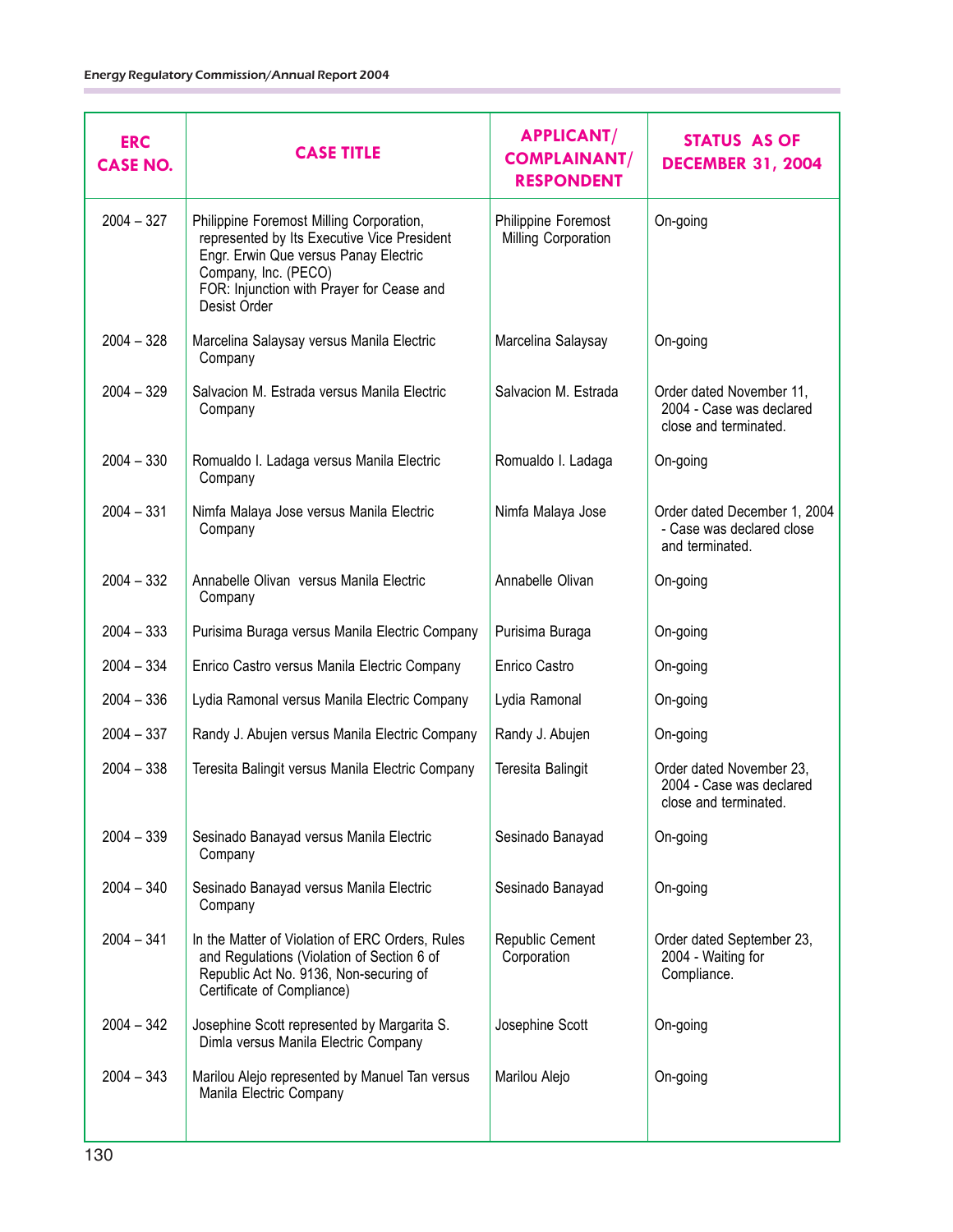| <b>ERC</b><br><b>CASE NO.</b> | <b>CASE TITLE</b>                                                                                                                                                                                                                    | <b>APPLICANT/</b><br><b>COMPLAINANT/</b><br><b>RESPONDENT</b> | <b>STATUS AS OF</b><br><b>DECEMBER 31, 2004</b>                                                                             |
|-------------------------------|--------------------------------------------------------------------------------------------------------------------------------------------------------------------------------------------------------------------------------------|---------------------------------------------------------------|-----------------------------------------------------------------------------------------------------------------------------|
| $2004 - 344$                  | Uniforever Enterprises, Inc. represented by<br>Antonio Antiporda versus Manila Electric<br>Company                                                                                                                                   | Uniforever Enterprises,<br>Inc.                               | On-going                                                                                                                    |
| $2004 - 345$                  | Willy G. Antiporda represented by Sandy Sanchez<br>versus Manila Electric Company                                                                                                                                                    | Willy G. Antiporda                                            | On-going                                                                                                                    |
| $2004 - 346$                  | In the Matter of Application for the Recovery of<br>the Independent Power Producer Cost under<br>Generation Rate Adjustment Mechanism<br>(GRAM)                                                                                      | Isabela I Electric<br>Cooperative, Inc.<br>(ISELCO I)         | Order dated November 26,<br>2004 - Waiting for<br>Compliance, applicant to pay<br>docket fees.                              |
| $2004 - 347$                  | Danilo C. Ocampo versus Manila Electric<br>Company                                                                                                                                                                                   | Danilo C. Ocampo                                              | On-going                                                                                                                    |
| $2004 - 348$                  | Marigen D. Olea versus Manila Electric Company                                                                                                                                                                                       | Marigen D. Olea                                               | On-going                                                                                                                    |
| $2004 - 349$                  | In the Matter of the Application for Authority to<br>Dispose by Way of Donation, of a Property<br>Located at Barangay Navotas, Talim Island,<br>Municipality of Cardona, Province of Rizal, with<br>Prayer for Provisional Authority | Manila Electric Company<br>(MERALCO)                          | On-going                                                                                                                    |
| $2004 - 350$                  | In the Matter of the Adoption of the Generation<br>Rate Adjustment Mechanism (GRAM) and the<br>Incremental Currency Exchange Rate<br>Adjustment (ICERA) - First GRAM                                                                 | Davao Light and Power<br>Company, Inc. (DLPC)                 | Decision dated November 26,<br>2004.<br>Approved the<br>application for Php 0.3318/<br>kwh from February to October<br>2004 |
| 2004 - 351                    | Joelito S. Manio versus Manila Electric Company                                                                                                                                                                                      | Joelito S. Manio                                              | On-going                                                                                                                    |
| $2004 - 352$                  | Celia S. Bacoy versus Manila Electric Company                                                                                                                                                                                        | Celia S. Bacoy                                                | On-going                                                                                                                    |
| $2004 - 353$                  | Julieta B. Tolentino versus Manila Electric<br>Company                                                                                                                                                                               | Julieta B. Tolentino                                          | On-going                                                                                                                    |
| $2004 - 354$                  | Cecilia Corres versus Manila Electric Company                                                                                                                                                                                        | Cecilia Corres                                                | On-going                                                                                                                    |
| $2004 - 355$                  | Janette O. Obar versus Manila Electric Company                                                                                                                                                                                       | Janette O. Obar                                               | On-going                                                                                                                    |
| $2004 - 356$                  | Daniel Cua versus Manila Electric Company                                                                                                                                                                                            | Daniel Cua                                                    | On-going                                                                                                                    |
| $2004 - 357$                  | Malayo O. Admana versus Manila Electric<br>Company                                                                                                                                                                                   | Malayo O. Admana                                              | On-going                                                                                                                    |
| $2004 - 358$                  | In the Matter of the Application for Recovery<br>under the Generation Rate Adjustment<br>Mechanism (GRAM) (2nd gram)                                                                                                                 | Davao Light and Power<br>Company, Inc. (DLPC)                 | Decision dated November 26,<br>2004 - Approved the<br>application for Php 0.3318/<br>kwh from February to October<br>2004.  |
| $2004 - 359$                  | Natalia Bayas versus Manila Electric Company                                                                                                                                                                                         | Natalia Bayas                                                 | On-going                                                                                                                    |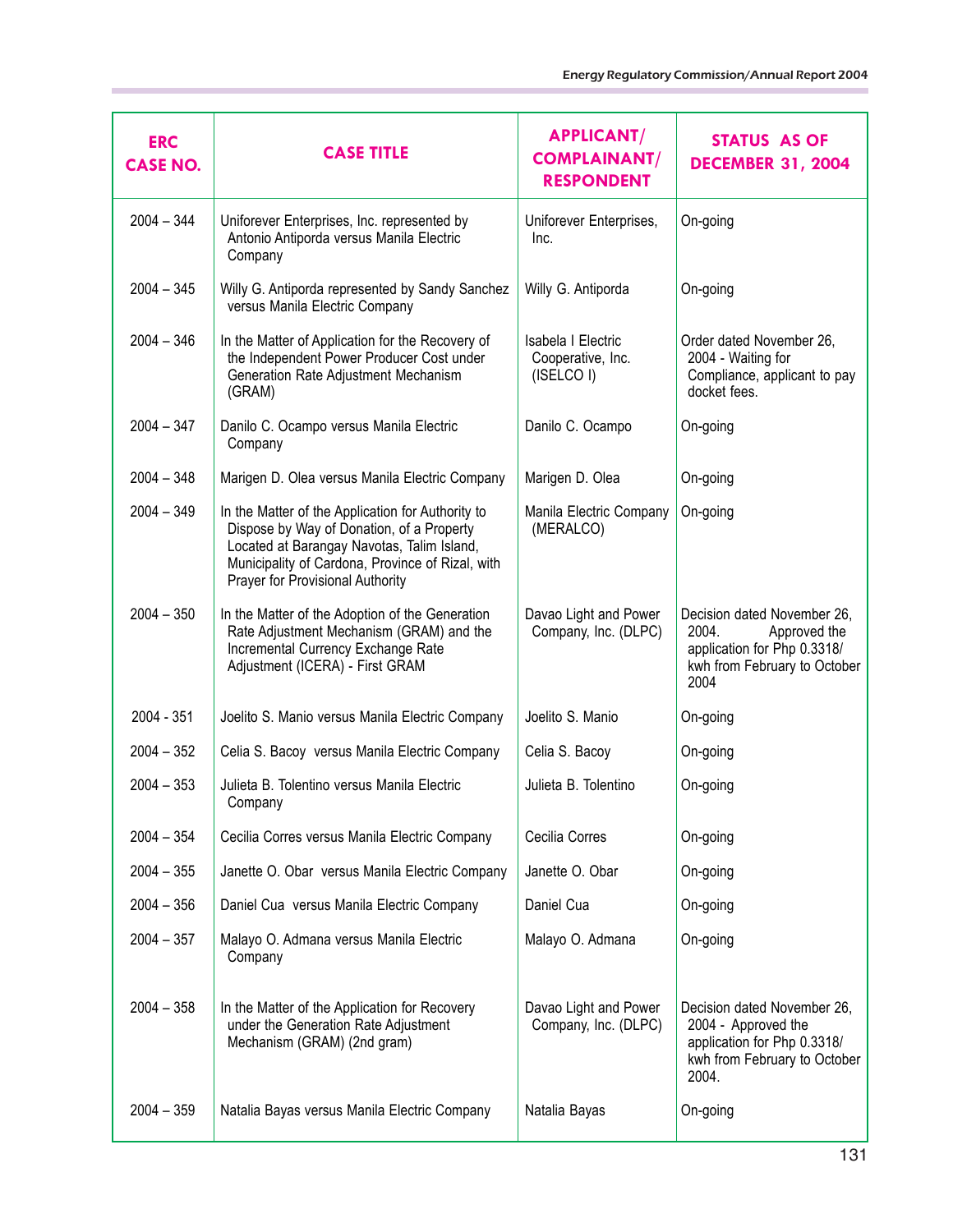| <b>ERC</b><br><b>CASE NO.</b> | <b>CASE TITLE</b>                                                                                                                                                                                   | <b>APPLICANT/</b><br><b>COMPLAINANT/</b><br><b>RESPONDENT</b>                                               | STATUS AS OF<br><b>DECEMBER 31, 2004</b>                                                                 |
|-------------------------------|-----------------------------------------------------------------------------------------------------------------------------------------------------------------------------------------------------|-------------------------------------------------------------------------------------------------------------|----------------------------------------------------------------------------------------------------------|
| $2004 - 360$                  | Osinando A. Quillao versus Manila Electric<br>Company                                                                                                                                               | Osinando A. Quillao                                                                                         | On-going                                                                                                 |
| $2004 - 361$                  | Emelda Abayato versus Manila Electric Company                                                                                                                                                       | Emelda Abayato                                                                                              | On-going                                                                                                 |
| $2004 - 362$                  | Thelma Talastas versus Manila Electric Company                                                                                                                                                      | Thelma Talastas                                                                                             | On-going                                                                                                 |
| $2004 - 363$                  | Edwin F. Faminial versus Manila Electric<br>Company                                                                                                                                                 | Edwin F. Faminial                                                                                           | On-going                                                                                                 |
| $2004 - 364$                  | Lita Arils versus Manila Electric Company                                                                                                                                                           | Lita Arils                                                                                                  | On-going                                                                                                 |
| $2004 - 365$                  | Application for Authority to Install Additional<br>Capacity of 15 MVA at Poro Substation, with<br>Prayer for Provisional Authority                                                                  | La Union Electric<br>Company, Inc. (LUECO)                                                                  | On-going                                                                                                 |
| $2004 - 366$                  | Marinao Seludo versus Manila Electric Company                                                                                                                                                       | Marinao Seludo                                                                                              | Order dated December 7, 2004<br>- Case was declared close<br>and terminated.                             |
| $2004 - 367$                  | Consuelo S. Perez versus Manila Electric<br>Company                                                                                                                                                 | Consuelo S. Perez                                                                                           | On-going                                                                                                 |
| $2004 - 368$                  | Marivic M. Mallari versus Manila Electric<br>Company                                                                                                                                                | Marivic M. Mallari                                                                                          | On-going                                                                                                 |
| $2004 - 369$                  | Carmen R. Aguinaldo versus Manila Electric<br>Company                                                                                                                                               | Carmen R. Aguinaldo                                                                                         | On-going                                                                                                 |
| $2004 - 370$                  | Golden David versus Manila Electric Company                                                                                                                                                         | Golden David                                                                                                | On-going                                                                                                 |
| $2004 - 371$                  | In the Matter of Violation of ERC Orders, Rules<br>and Regulations<br>(Violation of ERC Order dated April 24, 1997 in<br>Case No. 2001-357)                                                         | <b>Mactan Electric</b><br>Company, Inc. (MECO)                                                              | Order dated November 30,<br>2004 - Waiting for<br>Compliance, respondent to<br>submit correct documents. |
| $2004 - 372$                  | Divine Grace Tolentino versus Manila Electric<br>Company                                                                                                                                            | Divine Grace Tolentino                                                                                      | On-going                                                                                                 |
| $2004 - 373$                  | Wernanito Marmita versus Manila Electric<br>Company                                                                                                                                                 | Wernanito Marmita                                                                                           | On-going                                                                                                 |
| $2004 - 374$                  | Teresa Collantes versus Manila Electric Company                                                                                                                                                     | <b>Teresa Collantes</b>                                                                                     | On-going                                                                                                 |
| $2004 - 375$                  | Duracom Mobile Power Corporation for itself and<br>as Agent for East Asia Diesel Power Corporation<br>versus National Transmission Corporation<br>(TRANSCO) and National Power Corporation<br>(NPC) | Duracom Mobile Power<br>Corporation for itself<br>and as Agent for East<br>Asia Diesel Power<br>Corporation | On-going                                                                                                 |
| $2004 - 376$                  | In the Matter of the Application for Authority to<br>Convey Property by Exchange for the<br>Establishment of Substation (ERC Case No.<br>2001-622)                                                  | Manila Electric Company<br>(MERALCO)                                                                        | On-going                                                                                                 |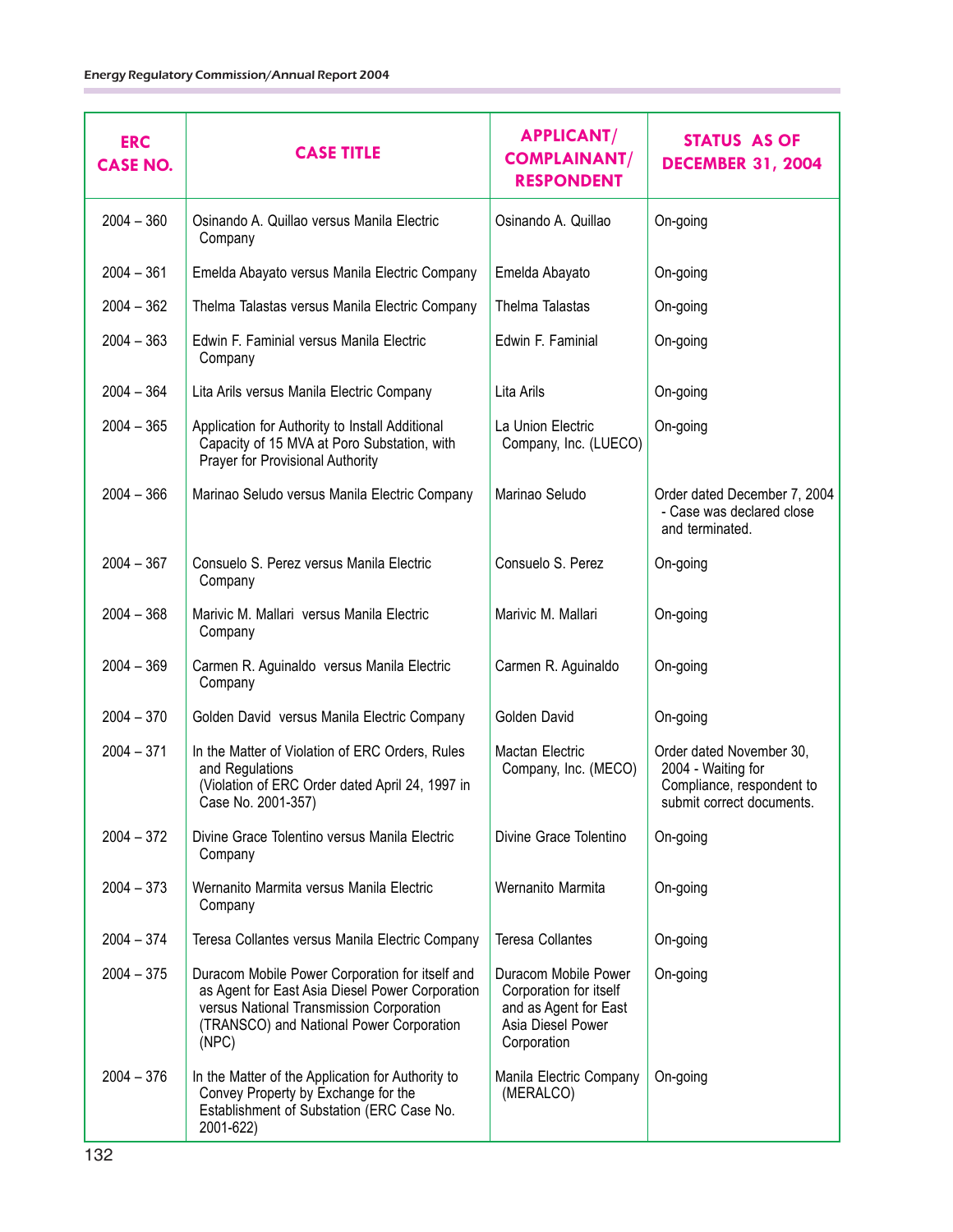| <b>ERC</b><br><b>CASE NO.</b> | <b>CASE TITLE</b>                                                                                                                                                                                                                           | <b>APPLICANT/</b><br><b>COMPLAINANT/</b><br><b>RESPONDENT</b> | <b>STATUS AS OF</b><br><b>DECEMBER 31, 2004</b> |
|-------------------------------|---------------------------------------------------------------------------------------------------------------------------------------------------------------------------------------------------------------------------------------------|---------------------------------------------------------------|-------------------------------------------------|
| $2004 - 377$                  | In the Matter of the Application for the Recovery<br>of the Independent Power Producers' Cost under<br>the Generation Rate Adjustment Mechanism<br>(GRAM) for the months of April, May and June<br>2004                                     | Cabanatuan Electric<br>Corporation (CELCOR)                   | On-going                                        |
| $2004 - 378$                  | Babeth Navarro versus Manila Electric Company                                                                                                                                                                                               | <b>Babeth Navarro</b>                                         | On-going                                        |
| $2004 - 379$                  | Margerie G. Robles versus Manila Electric<br>Company                                                                                                                                                                                        | Margerie G. Robles                                            | On-going                                        |
| $2004 - 380$                  | In the Matter of the Application for Authority to<br>Construct or Increase Capacity of<br>Telecommunications System and Upgrading or<br>Establishment of SCADA System with Prayer for<br>Provisional Authority                              | Manila Electric Company<br>(MERALCO)                          | On-going                                        |
| $2004 - 381$                  | In the Matter of the Application for Authority to<br>Retire the Palico Substation located at Imus,<br>Cavite and to Withdraw from the Service the<br>Equipment and/or Machinery Installed therein,<br>with Prayer for Provisional Authority | Manila Electric Company<br>(MERALCO)                          | On-going                                        |
| $2004 - 382$                  | Jose T. Obregon versus Manila Electric Company                                                                                                                                                                                              | Jose T. Obregon                                               | On-going                                        |
| $2004 - 383$                  | In the Matter of Violation of ERC Orders, Rules<br>and Regulations (violation of section 9 (d) of<br>Republic Act No. 9136, Cebu-Negros Submarine<br>and Negros - Panay Submarine Contract<br>Without Approval)                             | National Transmission<br>Corporation<br>(TRANSCO)             | On-going                                        |
| $2004 - 384$                  | Aizel Anne G. Cayetano versus Manila Electric<br>Company<br>FOR: Injunction / Prohibition and Mandamus<br>with Prayer for TRO and/or Preliminary<br>Injunction                                                                              | Aizel Anne G. Cayetano                                        | On-going                                        |
| $2004 - 385$                  | Lolita Licuanan Fernandez versus Manila Electric<br>Company                                                                                                                                                                                 | Lolita Licuanan<br>Fernandez                                  | On-going                                        |
| $2004 - 386$                  | In the Matter of Violation of ERC Orders, Rules<br>and Regulations (Violation of section 1, Rule X<br>of Implementing Rules and Regulation of<br>Republic Act No. 7832)                                                                     | Lubang Island Electric<br>Cooperative, Inc.<br>(LUBELCO)      | On-going                                        |
| $2004 - 387$                  | Angelina Ng versus Manila Electric Company                                                                                                                                                                                                  | Angelina Ng                                                   | On-going                                        |
| $2004 - 388$                  | Victorino C. Obina versus Manila Electric<br>Company                                                                                                                                                                                        | Victorino C. Obina                                            | On-going                                        |
| 2004 - 389                    | Atty. Ambrocio C. Garcia versus Manila Electric<br>Company                                                                                                                                                                                  | Atty. Ambrocio C. Garcia                                      | On-going                                        |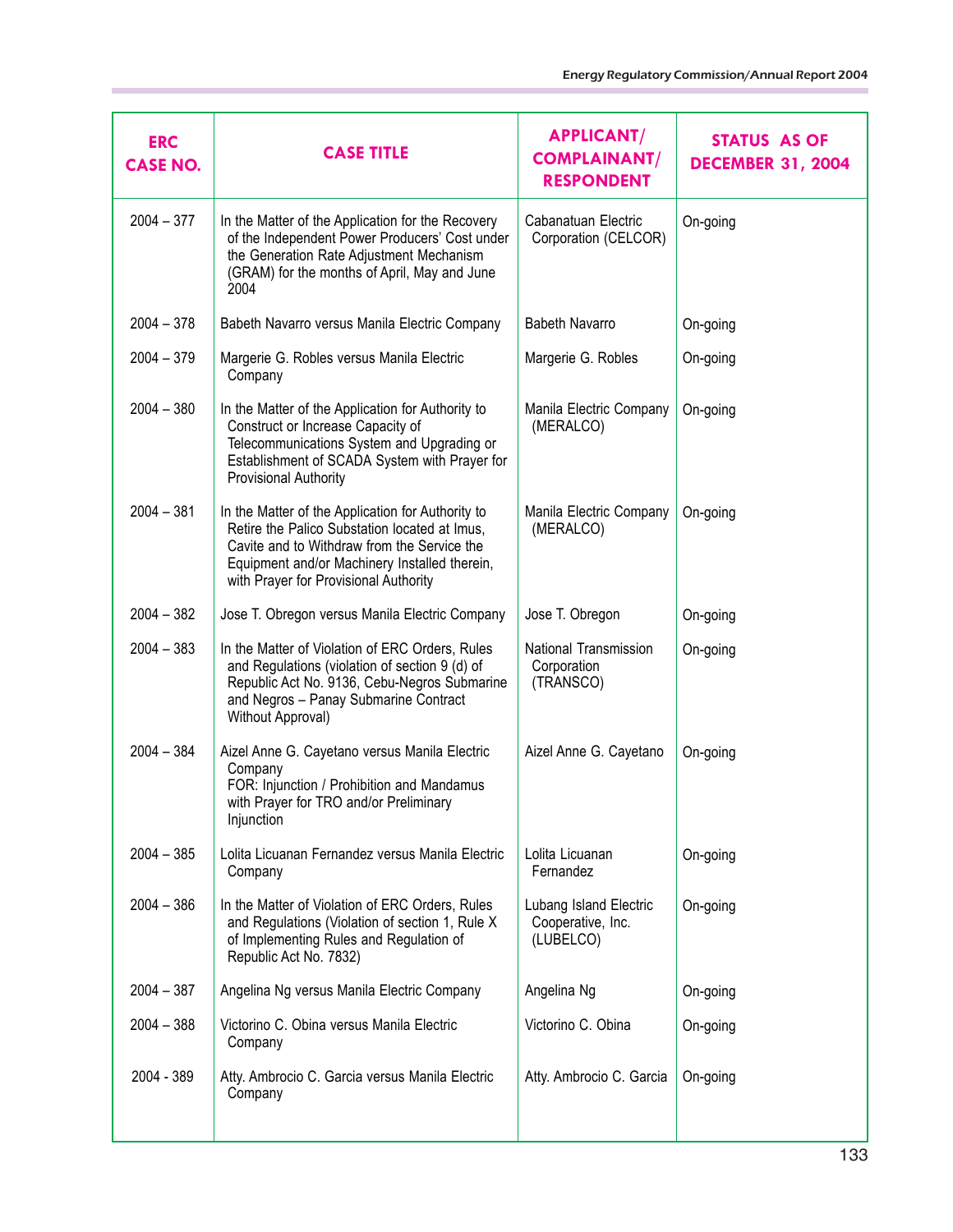| <b>ERC</b><br><b>CASE NO.</b> | <b>CASE TITLE</b>                                                                                                                                                                                                                                                       | <b>APPLICANT/</b><br><b>COMPLAINANT/</b><br><b>RESPONDENT</b> | STATUS AS OF<br><b>DECEMBER 31, 2004</b> |
|-------------------------------|-------------------------------------------------------------------------------------------------------------------------------------------------------------------------------------------------------------------------------------------------------------------------|---------------------------------------------------------------|------------------------------------------|
| $2004 - 390$                  | Ludovico R. Caminoy versus Manila Electric<br>Company                                                                                                                                                                                                                   | Ludovico R. Caminoy                                           | On-going                                 |
| $2004 - 391$                  | Benito Sugay versus Manila Electric Company                                                                                                                                                                                                                             | <b>Benito Sugay</b>                                           | On-going                                 |
| $2004 - 392$                  | Gemma P. Gile versus Manila Electric Company                                                                                                                                                                                                                            | Gemma P. Gile                                                 | On-going                                 |
| $2004 - 393$                  | In the Matter of Setting the Maximum Allowable<br>Revenue (MAR) for Calendar Year 2005 in<br>Accordance with the Alternative Form of Rate<br>Setting Methodology for the National<br>Transmission Corporation (TRANSCO) and any<br><b>Future Concessionaire Thereof</b> | National Transmission<br>Corporation<br>(TRANSCO)             | On-going                                 |
| $2004 - 394$                  | Jesusa S. Velayo versus Manila Electric<br>Company                                                                                                                                                                                                                      | Jesusa S. Velayo                                              | On-going                                 |
| $2004 - 395$                  | In the Matter of the Application for Issuance of<br>Certificate of Public Convenience and Necessity<br>for the Operation of Electric Service in the<br>Municipality of Tiaong, Province of Quezon, with<br>Prayer for Provisional Authority                             | Manila Electric Company<br>(MERALCO)                          | On-going                                 |
| 2004 - 396                    | In the Matter of the Application for Issuance of<br>Certificate of Public Convenience and Necessity<br>for the Operation of Electric Service in San<br>Pablo City, Province of Laguna, with Prayer for<br>Provisional Authority                                         | Manila Electric Company<br>(MERALCO)                          | On-going                                 |
| $2004 - 397$                  | Josue B. Ines versus Manila Electric Company                                                                                                                                                                                                                            | Josue B. Ines                                                 | On-going                                 |
| $2004 - 398$                  | Herminia Tadena versus Manila Electric Company                                                                                                                                                                                                                          | Herminia Tadena                                               | On-going                                 |
| $2004 - 399$                  | Simeon Sy versus Manila Electric Company<br>Account No. 566-298-201                                                                                                                                                                                                     | Simeon Sy                                                     | On-going                                 |
| $2004 - 400$                  | Simeon Sy versus Manila Electric Company<br>Account No. 729-447-701                                                                                                                                                                                                     | Simeon Sy                                                     | On-going                                 |
| $2004 - 401$                  | Simeon Sy versus Manila Electric Company<br>Account No. 566-297-801                                                                                                                                                                                                     | Simeon Sy                                                     | On-going                                 |
| $2004 - 402$                  | Simeon Sy versus Manila Electric Company<br>Account No. 729-449-901                                                                                                                                                                                                     | Simeon Sy                                                     | On-going                                 |
| $2004 - 403$                  | Amador Amil versus Manila Electric Company                                                                                                                                                                                                                              | Amador Amil                                                   | On-going                                 |
| $2004 - 404$                  | Carol Alonzo versus Manila Electric Company                                                                                                                                                                                                                             | Carol Alonzo                                                  | On-going                                 |
| $2004 - 405$                  | Joaquin dela Mata versus Manila Electric<br>Company                                                                                                                                                                                                                     | Joaquin dela Mata                                             | On-going                                 |
| $2004 - 406$                  | Cornelio Santos versus Manila Electric Company                                                                                                                                                                                                                          | Cornelio Santos                                               | On-going                                 |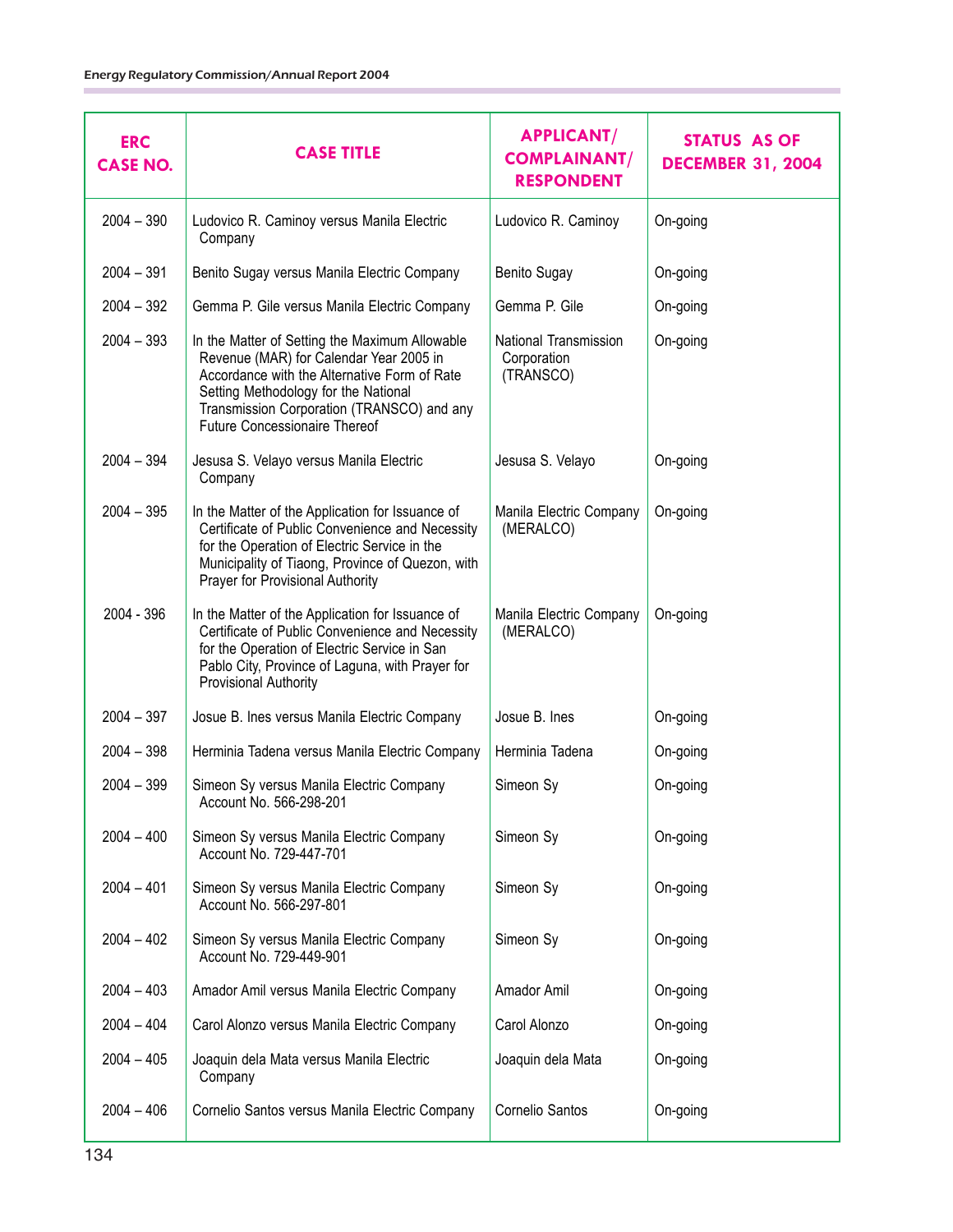| <b>ERC</b><br><b>CASE NO.</b> | <b>CASE TITLE</b>                                                                                                                                                                    | <b>APPLICANT/</b><br><b>COMPLAINANT/</b><br><b>RESPONDENT</b>                       | STATUS AS OF<br><b>DECEMBER 31, 2004</b> |
|-------------------------------|--------------------------------------------------------------------------------------------------------------------------------------------------------------------------------------|-------------------------------------------------------------------------------------|------------------------------------------|
| $2004 - 407$                  | Nida Tacsagon versus Manila Electric Company                                                                                                                                         | Nida Tacsagon                                                                       | On-going                                 |
| $2004 - 408$                  | Teodorico Z. Española versus Manila Electric<br>Company                                                                                                                              | Teodorico Z. Española                                                               | On-going                                 |
| $2004 - 409$                  | Teodorico Z. Española versus Manila Electric<br>Company                                                                                                                              | Teodorico Z. Española                                                               | On-going                                 |
| $2004 - 410$                  | Eddie Vergara versus Manila Electric Company                                                                                                                                         | Eddie Vergara                                                                       | On-going                                 |
| $2004 - 411$                  | Renato Viste versus Manila Electric Company                                                                                                                                          | Renato Viste                                                                        | On-going                                 |
| $2004 - 412$                  | Renato Viste versus Manila Electric Company                                                                                                                                          | Renato Viste                                                                        | On-going                                 |
| $2004 - 413$                  | Romeo M. Aguinde versus Manila Electric<br>Company                                                                                                                                   | Romeo M. Aguinde                                                                    | On-going                                 |
| $2004 - 414$                  | Romeo M. Aguinde versus Manila Electric<br>Company                                                                                                                                   | Romeo M. Aguinde                                                                    | On-going                                 |
| $2004 - 415$                  | Anita M. Quintanar versus Manila Electric<br>Company                                                                                                                                 | Anita M. Quintanar                                                                  | On-going                                 |
| $2004 - 416$                  | Anita M. Quintanar versus Manila Electric<br>Company                                                                                                                                 | Anita M. Quintanar                                                                  | On-go<br>ing                             |
| $2004 - 417$                  | Application for Authority to Secure a Three<br>Hundred Twenty Million (Php 320,000,000.00)<br>Peso Loan with the China Banking Corporation,<br>with Prayer for Provisional Authority | Davao Light and Power<br>Company, Inc. (DLPC)                                       | Order dated December 7,<br>2004.         |
| $2004 - 418$                  | Golden David versus Manila Electric Company                                                                                                                                          | Golden David                                                                        | On-going                                 |
| $2004 - 419$                  | Golden David versus Manila Electric Company                                                                                                                                          | Golden David                                                                        | On-going                                 |
| $2004 - 420$                  | In the Matter of the Adoption of the Incremental<br>Currency Exchange Rate Adjustment (ICERA)                                                                                        | <b>National Power</b><br>Corporation - Small<br>Power Utilities Group<br>(NPC-SPUG) | On-going                                 |
| $2004 - 421$                  | In the Matter of the Adoption of the Generation<br>Rate Adjustment Mechanism (GRAM)                                                                                                  | <b>National Power</b><br>Corporation - Small<br>Power Utilities Group<br>(NPC-SPUG) | On-going                                 |
| $2004 - 422$                  | Yolanda R. Lleses versus Manila Electric<br>Company                                                                                                                                  | Yolanda R. Lleses                                                                   | On-going                                 |
| $2004 - 423$                  | Yolanda R. Lleses versus Manila Electric<br>Company                                                                                                                                  | Yolanda R. Lleses                                                                   | On-going                                 |
| $2004 - 424$                  | Yolanda R. Lleses versus Manila Electric<br>Company                                                                                                                                  | Yolanda R. Lleses                                                                   | On-going                                 |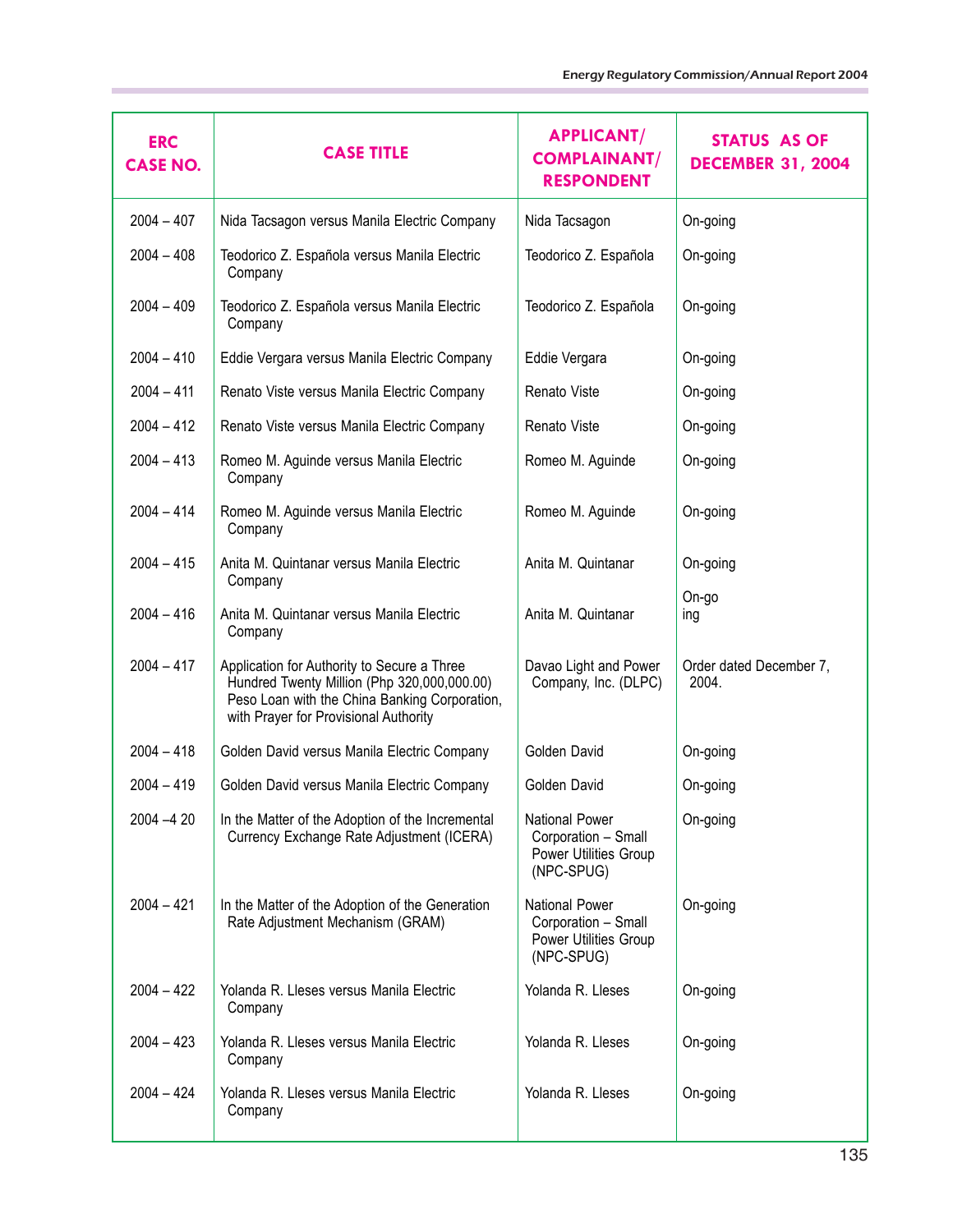| <b>ERC</b><br><b>CASE NO.</b> | <b>CASE TITLE</b>                                                                                                                                                                                                                                        | <b>APPLICANT/</b><br><b>COMPLAINANT/</b><br><b>RESPONDENT</b>                                                                                                                   | <b>STATUS AS OF</b><br><b>DECEMBER 31, 2003</b>               |
|-------------------------------|----------------------------------------------------------------------------------------------------------------------------------------------------------------------------------------------------------------------------------------------------------|---------------------------------------------------------------------------------------------------------------------------------------------------------------------------------|---------------------------------------------------------------|
| $2004 - 425$                  | Yolanda R. Lleses versus Manila Electric<br>Company                                                                                                                                                                                                      | Yolanda R. Lleses                                                                                                                                                               | On-going                                                      |
| $2004 - 426$                  | Rosalie B. Mendoza versus Manila Electric<br>Company                                                                                                                                                                                                     | Rosalie B. Mendoza                                                                                                                                                              | On-going                                                      |
| $2004 - 427$                  | In the Matter of the Petition for Approval of the<br>Supplemental Agreement Between VECO and<br>Toledo Power Corporation with Prayer for<br><b>Issuance of Provisional Authority</b>                                                                     | Visayan Electric<br>Company, Inc. (VECO)                                                                                                                                        | Order dated November 24,<br>2004 - Provisionally<br>Approved. |
| $2004 - 428$                  | Melba Asehan versus Manila Electric Company                                                                                                                                                                                                              | Melba Asehan                                                                                                                                                                    | On-going                                                      |
| $2004 - 429$                  | Ely P. Regalado versus Manila Electric Company                                                                                                                                                                                                           | Ely P. Regalado                                                                                                                                                                 | On-going                                                      |
| $2004 - 430$                  | In the Matter of Violation of ERC Orders, Rules<br>and Regulations (Violation of ERC Decision<br>dated February 18, 2004 in Case No. 2001-912/<br>2002-020)                                                                                              | Pampanga II Electric<br>Cooperative, Inc.<br>(PELCO II)                                                                                                                         | Order dated November 19,<br>2004 - Waiting for<br>Compliance. |
| $2004 - 431$                  | In the Matter of the Application for the Recovery<br>of the Independent Power Producers Costs<br>under the Generation Rate Adjustment<br>Mechanism (GRAM) for the Months of April,<br>May, June, July, August and September 2004                         | Cabanatuan Electric<br>Corporation (CELCOR)                                                                                                                                     | On-going                                                      |
| $2004 - 432$                  | Irene Ann R. Marcelo versus Manila Electric<br>Company                                                                                                                                                                                                   | Irene Ann R. Marcelo                                                                                                                                                            | On-going                                                      |
| $2004 - 433$                  | Divina Gracia Antonio versus Manila Electric<br>Company                                                                                                                                                                                                  | Divina Gracia Antonio                                                                                                                                                           | On going                                                      |
| $2004 - 434$                  | Romeo P. Gerochi, Environmentalist Consumers<br>Network, Inc. (ECN), Freedom from Debt<br>Coalition (FDC-Iloilo) and Ilonggo Consumers<br>Advocacy & Welfare (ICAW) versus Panay<br>Electric Company, Inc. (PECO)<br>For: Petition to Cite for Contempt. | Romeo P. Gerochi,<br>Environmentalist<br>Consumers Network,<br>Inc. (ECN), Freedom<br>from Debt Coalition<br>(FDC-Iloilo) and Ilonggo<br>Consumers Advocacy &<br>Welfare (ICAW) | On-going                                                      |
| $2004 - 435$                  | Nina S. Blanca versus Manila Electric Company                                                                                                                                                                                                            | Nina S. Blanca                                                                                                                                                                  | On-going                                                      |
| $2004 - 436$                  | Application for Authority to Install, Construct and<br>Maintain Proposed Major Projects for Year 2004,<br>with Prayer for Provisional Authority                                                                                                          | Angeles Electric<br>Corporation (AEC)                                                                                                                                           | On-going                                                      |
| $2004 - 437$                  | Victorio M. Dionisio versus Manila Electric<br>Company                                                                                                                                                                                                   | Victorio M. Dionisio                                                                                                                                                            | On-going                                                      |
| $2004 - 438$                  | In the Matter of the Application for Approval of<br><b>Business Separation and Unbundling Plan</b><br>(BSUP) in Compliance with Section 36 of                                                                                                            | Manila Electric Company<br>(MERALCO)                                                                                                                                            | On-going                                                      |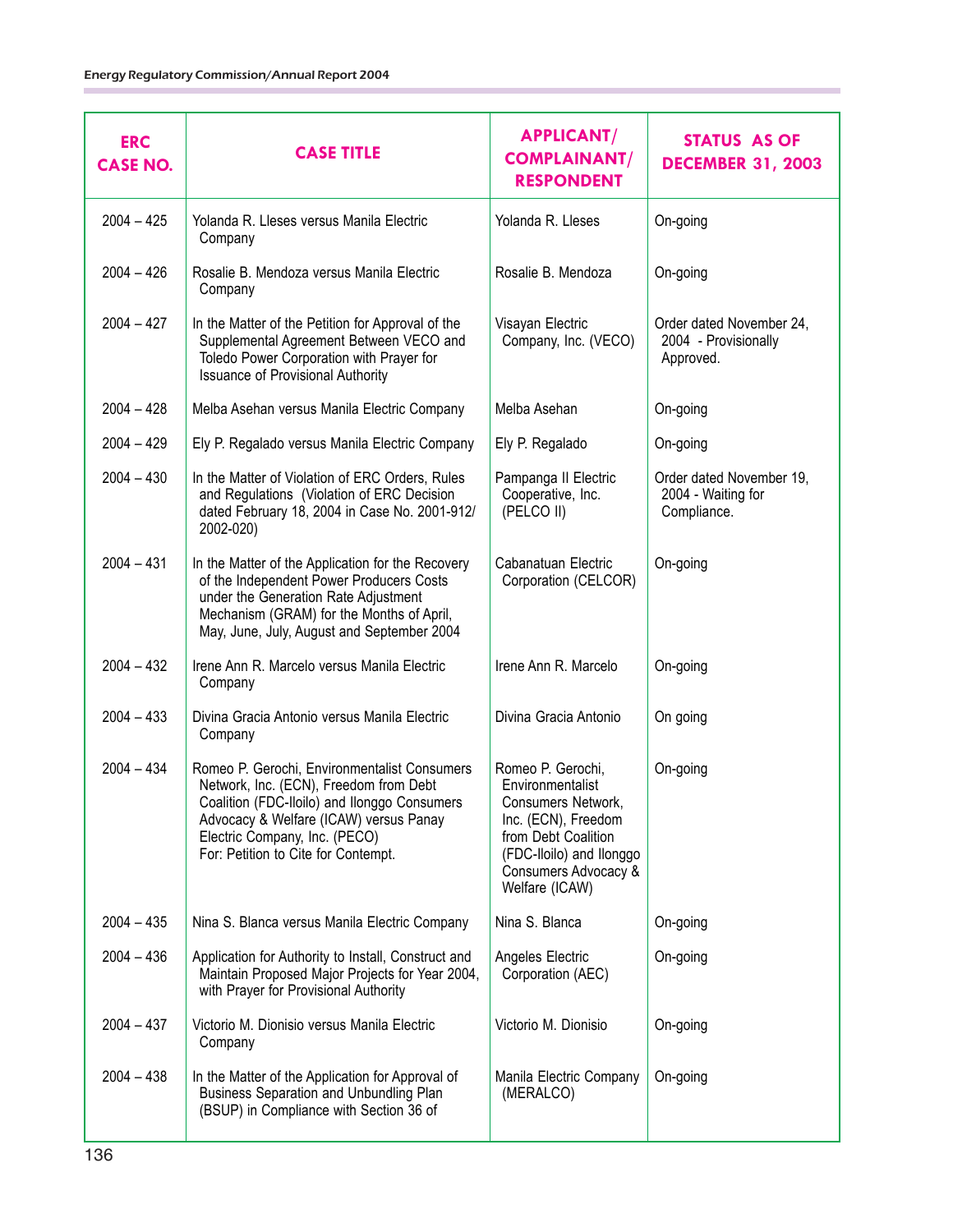| <b>ERC</b><br><b>CASE NO.</b> | <b>CASE TITLE</b>                                                                                                                                                                                                                                                                                      | <b>APPLICANT/</b><br><b>COMPLAINANT/</b><br><b>RESPONDENT</b> | <b>STATUS AS OF</b><br><b>DECEMBER 31, 2003</b>                                             |
|-------------------------------|--------------------------------------------------------------------------------------------------------------------------------------------------------------------------------------------------------------------------------------------------------------------------------------------------------|---------------------------------------------------------------|---------------------------------------------------------------------------------------------|
|                               | Republic Act No. 9136 with Prayer for<br>Provisional Authority                                                                                                                                                                                                                                         |                                                               |                                                                                             |
| $2004 - 439$                  | PilarVille Tennis Club/Edmund Cañete versus<br>Manila Electric Company                                                                                                                                                                                                                                 | PilarVille Tennis Club                                        | On-going                                                                                    |
| $2004 - 440$                  | In the Matter of the Amendments to the Rules of<br>Procedure Governing Complaints Filed Before<br>the Consumer Affairs Service - Energy<br>Regulatory Commission Pursuant to the<br>Provisions of Section 41 of Republic Act No.<br>9136, otherwise known as the Electric Power<br>Industry Reform Act |                                                               | Notice dated November 25,<br>2004 - Public Consultation<br>scheduled on January 11,<br>2005 |
| $2004 - 441$                  | Roberto L. Bersal versus Manila Electric<br>Company                                                                                                                                                                                                                                                    | Roberto L. Bersal                                             | On-going                                                                                    |
| $2004 - 442$                  | Ma. Racquel B. Diaz versus Manila Electric<br>Company                                                                                                                                                                                                                                                  | Ma. Racquel B. Diaz                                           | On-going                                                                                    |
| $2004 - 443$                  | In the Matter of the Application for Approval of<br>Business Separation and Unbundling Plan<br>(BSUP) in Compliance with Republic Act No.<br>9136 and its Implementing Rules and<br>Regulations                                                                                                        | Iligan Light and Power<br>Company, Inc. (ILPI)                | On-going                                                                                    |
| 2004 - 444                    | Application for Approval of Applicant's Business<br>Separation and Unbundling Plan (BSUP) in<br>Accordance with Section 36 of Republic Act No.<br>9136 and Rule 10 of its Implementing Rules and<br>Regulations                                                                                        | Subic Enerzone<br>Corporation (SEC)                           | On-going                                                                                    |
| $2004 - 445$                  | Application for Approval of Applicant's Business<br>Separation and Unbundling Plan (BSUP) in<br>Accordance with Section 36 of Republic Act No.<br>9136 and Rule 10 of its Implementing Rules and<br>Regulations                                                                                        | Cotabato Light and<br>Power Company, Inc.<br>(COLIGHT)        | On-going                                                                                    |
| 2004 - 446                    | Application for Approval of Applicant's Business<br>Separation and Unbundling Plan (BSUP) in<br>Accordance with Section 36 of Republic Act No.<br>9136 and Rule 10 of its Implementing Rules and<br>Regulations                                                                                        | Davao Light and Power<br>Company, Inc.<br>(DALIGHT)           | On-going                                                                                    |
| $2004 - 447$                  | Application for Approval of Applicant's Business<br>Separation and Unbundling Plan (BSUP) in<br>Accordance with Section 36 of Republic Act No.<br>9136 and Rule 10 of its Implementing Rules and<br>Regulations                                                                                        | Visayan Electric<br>Company, Inc. (VECO)                      | On-going                                                                                    |
| $2004 - 448$                  | Cristina C. Roldan versus Manila Electric<br>Company                                                                                                                                                                                                                                                   | Cristina C. Roldan                                            | On-going                                                                                    |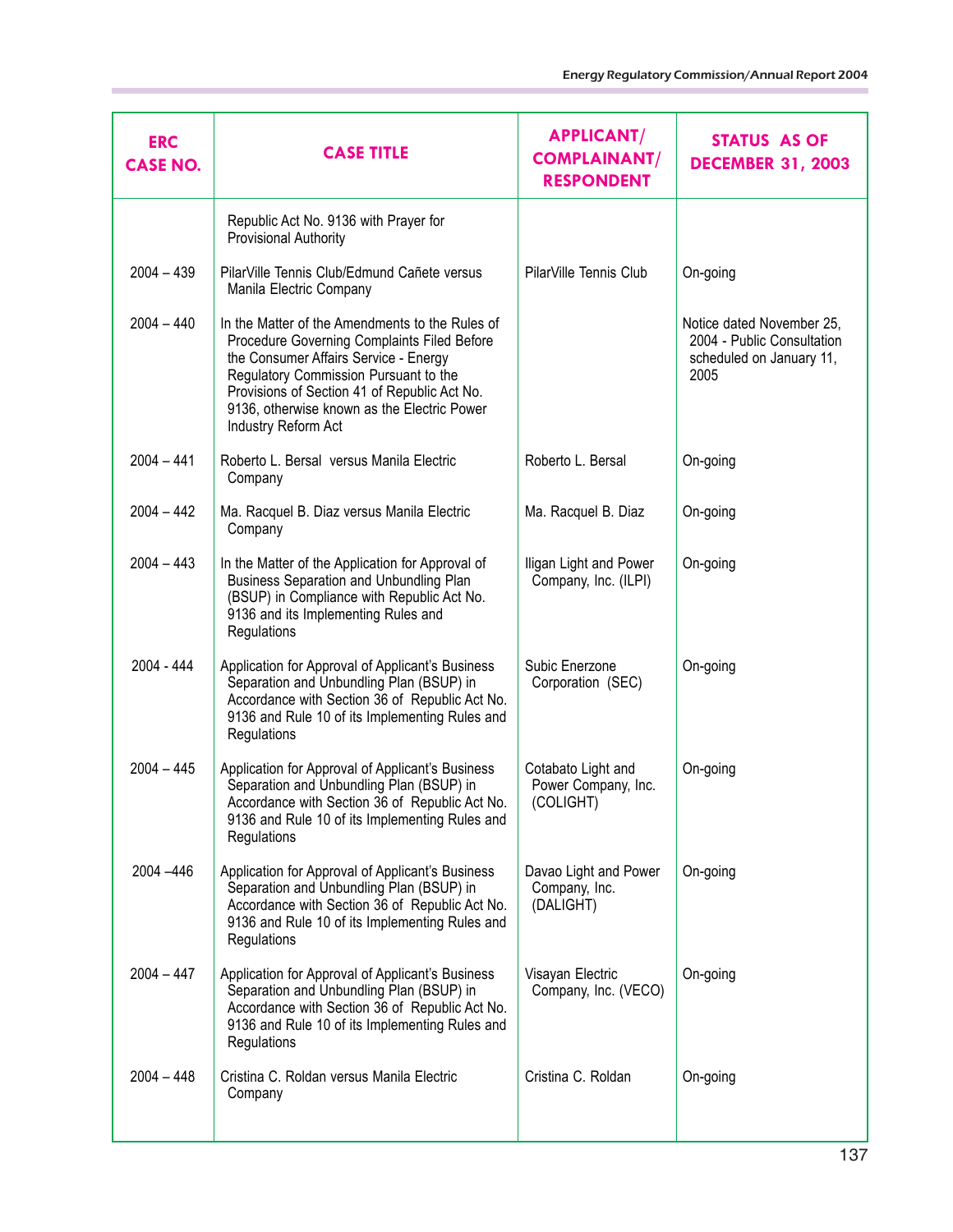| <b>ERC</b><br><b>CASE NO.</b> | <b>CASE TITLE</b>                                                                                                                                                                                                                                                                                                    | <b>APPLICANT/</b><br><b>COMPLAINANT/</b><br><b>RESPONDENT</b>                       | STATUS AS OF<br><b>DECEMBER 31, 2003</b> |
|-------------------------------|----------------------------------------------------------------------------------------------------------------------------------------------------------------------------------------------------------------------------------------------------------------------------------------------------------------------|-------------------------------------------------------------------------------------|------------------------------------------|
| $2004 - 449$                  | In the Matter of the Application for the Approval of<br>a Socially-Acceptable Generation Rate (SAGR)<br>and Corresponding Missionary Electrification<br>Subsidy (ME Subsidy) for First Wave - NPC-<br><b>SPUG Areas</b>                                                                                              | <b>National Power</b><br>Corporation - Small<br>Power Utilities Group<br>(NPC-SPUG) | On-going                                 |
| 2004 - 450                    | In the Matter of the Application for the Approval of<br>the Proposed Guidelines for the Setting of<br>Electric Generation Rates and Subsidies for<br>Missionary Electrification Areas                                                                                                                                | <b>National Power</b><br>Corporation - Small<br>Power Utilities Group<br>(NPC-SPUG) | On-going                                 |
| $2004 - 451$                  | In the Matter of the Application for Approval of<br>Business Separation and Unbundling Plan<br>(BSUP) Pursuant to the Provision of Republic<br>Act No. 9136                                                                                                                                                          | Ibaan Electric and<br><b>Engineering Corporation</b><br>(IEEE)                      | On-going                                 |
| $2004 - 452$                  | Estela Robles versus Manila Electric Company                                                                                                                                                                                                                                                                         | Estela Robles                                                                       | On-going                                 |
| $2004 - 453$                  | In the Matter of the Application for Approval of the<br>Renewal of the Electric Power Supply<br>Agreement (EPSA) Entered Into By and<br>Between Hydro Electric Development<br>Corporation (HEDCOR) and San Fernando<br>Electric Light and Power Company, Inc.<br>(SFELAPCO) with Prayer for Provisional<br>Authority | San Fernando Electric<br>Light and Power<br>Corporation, Inc.<br>(SFELAPCO)         | On-going                                 |
| $2004 - 454$                  | Cris John David versus Manila Electric Company                                                                                                                                                                                                                                                                       | Cris John David                                                                     | On-going                                 |
| 2004 - 455                    | Cris John David versus Manila Electric Company                                                                                                                                                                                                                                                                       | Cris John David                                                                     | On-going                                 |
| $2004 - 456$                  | In the Matter of the Application of the Revised<br>Rate Schedules in Compliance with Section 36<br>of Republic Act No. 9136 and For the Approval<br>of Appraisal of Properties with Prayer for<br>Provisional Authority                                                                                              | <b>Public Utilities</b><br>Department - Olongapo<br>City (PUD)                      | On-going                                 |
| $2004 - 457$                  | Application for the Approval of the Business<br>Separation and Unbundling Plan in Accordance<br>with Section 36 of Republic Act No. 9136 and<br>Rule 10 of its Implementing Rules and<br>Regulations                                                                                                                 | Northern Mini Hydro<br>Corporation                                                  | On-going                                 |
| $2004 - 458$                  | Application for the Approval of the Business<br>Separation and Unbundling Plan in Accordance<br>with Section 36 of Republic Act No. 9136 and<br>Rule 10 of its Implementing Rules and<br>Regulations                                                                                                                 | Luzon Hydro Corporation                                                             | On-going                                 |
| 2004 - 459                    | Application for the Approval of the Business<br>Separation and Unbundling Plan in Accordance<br>with Section 36 of Republic Act No. 9136 and<br>Rule 10 of its Implementing Rules and<br>Regulations                                                                                                                 | Hydro Electric<br>Development<br>Corporation                                        | On-going                                 |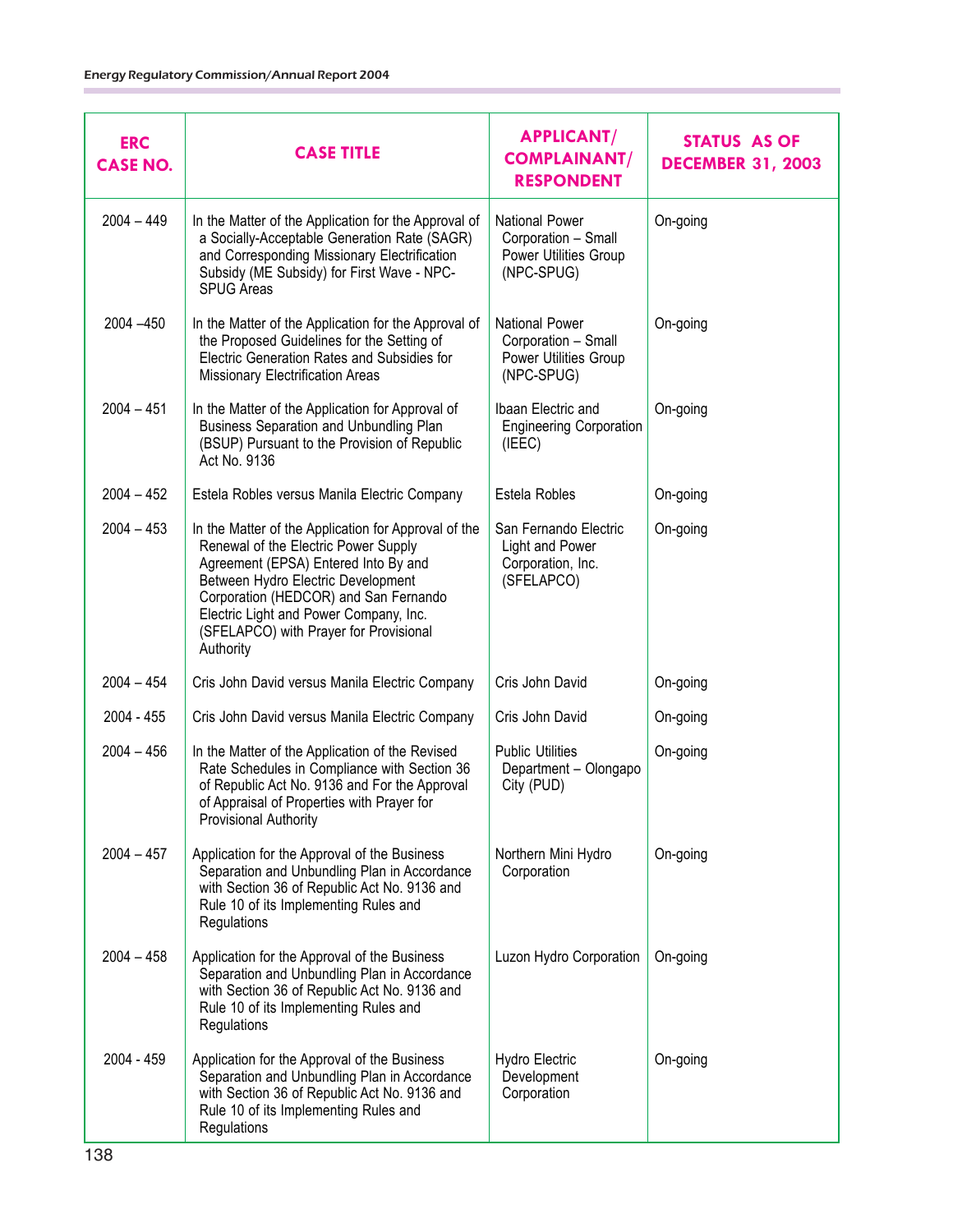| <b>ERC</b><br><b>CASE NO.</b> | <b>CASE TITLE</b>                                                                                                                                                                                                                                                                                                                           | <b>APPLICANT/</b><br><b>COMPLAINANT/</b><br><b>RESPONDENT</b> | <b>STATUS AS OF</b><br><b>DECEMBER 31, 2003</b> |
|-------------------------------|---------------------------------------------------------------------------------------------------------------------------------------------------------------------------------------------------------------------------------------------------------------------------------------------------------------------------------------------|---------------------------------------------------------------|-------------------------------------------------|
| $2004 - 460$                  | Domingo Laab versus Manila Electric Company                                                                                                                                                                                                                                                                                                 | Domingo Laab                                                  | On-going                                        |
| $2004 - 461$                  | Alfredo Dagsa versus Manila Electric Company                                                                                                                                                                                                                                                                                                | Alfredo Dagsa                                                 | On-going                                        |
| $2004 - 462$                  | Victorio E. Muñoz versus Manila Electric<br>Company                                                                                                                                                                                                                                                                                         | Victorio E. Muñoz                                             | On-going                                        |
| $2004 - 463$                  | Misamis Oriental I Electric Cooperative, Inc.<br>versus National Transmission Corporation<br>(TRANSCO) and Mindanao Generation<br>Corporation (GENCO)<br>In the Matter of Disputed Billing Error of the<br>National Transmission Corporation (TRANSCO)<br>and Mindanao Generation Corporation (GENCO)                                       | Misamis Oriental I<br>Electric Cooperative,<br>Inc.(MOELCI I) | On-going                                        |
| $2004 - 464$                  | Lourdes Labraque versus Manila Electric<br>Company                                                                                                                                                                                                                                                                                          | Lourdes Labraque                                              | On-going                                        |
| $2004 - 465$                  | Isabel Dela Cruz/Ceresma C. Dela Cruz versus<br>Manila Electric Company                                                                                                                                                                                                                                                                     | Isabel Dela Cruz                                              | On-going                                        |
| $2004 - 466$                  | In the Matter of the Application for the Recovery<br>of Deferred Accounting Adjustment (DAA) in the<br>Generation Charge under the Generation Rate<br>Adjustment Mechanism (GRAM) in Compliance<br>with Article VI of the Guidelines For the<br>Automatic Adjustment of Generation Rates and<br>System Loss Rates by Distribution Utilities | Manila Electric Company<br>(MERALCO)                          | On-going                                        |
| $2004 - 467$                  | Malaquias Santos versus Manila Electric<br>Company                                                                                                                                                                                                                                                                                          | Malaquias Santos                                              | On-going                                        |
| 2004 - 468                    | Application for Authority to Install, Construct,<br>Acquire and Maintain Proposed Major Projects<br>for Year 2004, with Prayer for Provisional<br>Authority.                                                                                                                                                                                | Cotabato Light and<br>Power Co., Inc.<br>(COLIGHT)            | On-going                                        |
| $2004 - 469$                  | Aurelio S. Antonio, Jr. versus Manila Electric<br>Company                                                                                                                                                                                                                                                                                   | Aurelio S. Antonio, Jr.                                       | On-going                                        |
| $2004 - 470$                  | Patricia Zaragoza versus Manila Electric<br>Company                                                                                                                                                                                                                                                                                         | Patricia Zaragoza                                             | On-going                                        |
| $2004 - 471$                  | Nenita Tan versus Manila Electric Company                                                                                                                                                                                                                                                                                                   | Nenita Tan                                                    | On-going                                        |
| $2004 - 472$                  | Romario T. Aniate versus Manila Electric<br>Company                                                                                                                                                                                                                                                                                         | Romario T. Aniate                                             | On-going                                        |
| $2004 - 473$                  | Reynaldo T. Aniate versus Manila Electric<br>Company                                                                                                                                                                                                                                                                                        | Reynaldo T. Aniate                                            | On-going                                        |
| $2004 - 474$                  | Dolores Tumangday versus Manila Electric<br>Company                                                                                                                                                                                                                                                                                         | Dolores Tumangday                                             | On-going                                        |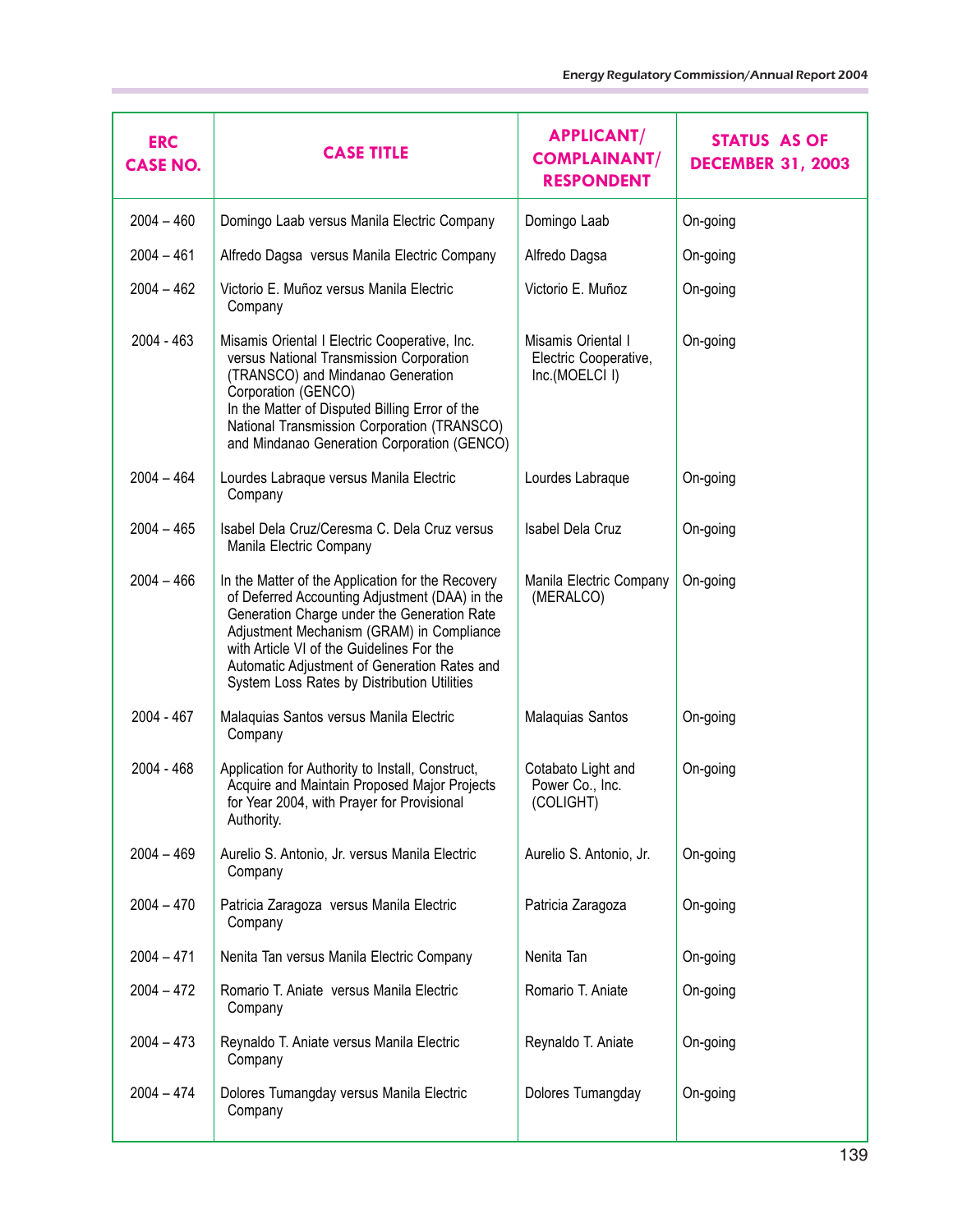| <b>ERC</b><br><b>CASE NO.</b> | <b>CASE TITLE</b>                                                                                                                                                                                                                                                                                       | <b>APPLICANT/</b><br><b>COMPLAINANT/</b><br><b>RESPONDENT</b>         | <b>STATUS AS OF</b><br><b>DECEMBER 31, 2003</b> |
|-------------------------------|---------------------------------------------------------------------------------------------------------------------------------------------------------------------------------------------------------------------------------------------------------------------------------------------------------|-----------------------------------------------------------------------|-------------------------------------------------|
| $2004 - 475$                  | In the Matter of the Application for Authority to<br>Construct and Maintain a 34 KMS 69 KV Line<br>from San Francisco to Talacogon, Agusan del<br>Sur with Prayer for Provisional Authority                                                                                                             | Agusan Del Sur Electric<br>Cooperative, Inc.<br>(ASELCO)              | On-going                                        |
| $2004 - 476$                  | In the Matter of the Adoption of the Generation<br>Rate Adjustment Mechanism (GRAM)                                                                                                                                                                                                                     | <b>Benguet Electric</b><br>Cooperative, Inc.<br>(BENECO)              | On-going                                        |
| $2004 - 477$                  | In the Matter of the Application for Authority to<br>Adopt a Local Tax Adjustment Clause, with<br>Prayer for Provisional Authority                                                                                                                                                                      | Manila Electric Company<br>(MERALCO)                                  | On-going                                        |
| $2004 - 478$                  | Application for Authority (a) to Install, Construct<br>and Maintain Proposed Major Projects for year<br>2005; and (b) to Install, Construct and Maintain<br>Additional Projects for Year 2004 with Prayer for<br>Provisional Authority                                                                  | Angeles Electric<br>Corporation (AEC)                                 | On-going                                        |
| $2004 - 479$                  | In the Matter of the Application for the Approval of<br>Referential Rate of 20% Lower than the<br>Prevailing Average Rate of NPC and TRANSCO<br>to Applicant, With Prayer for Issuance of<br>Provisional Authority                                                                                      | <b>SKK Steel Corporation</b>                                          | On-going                                        |
| $2004 - 480$                  | Raymundo Dela Fuente versus Manila Electric<br>Company                                                                                                                                                                                                                                                  | Raymundo Dela Fuente                                                  | On-going                                        |
| $2004 - 481$                  | In the Matter of the Application for the Approval of<br>Applicant's (1) Business Separation and<br>Unbundling Plan (BSUP) and (2) Accounting and<br>Cost Allocation Manual (ACAM) in Accordance<br>with Section 36 to Republic Act No. 9136 and<br>Rule 10 of its Implementing Rules and<br>Regulations | Cabanatuan Electric<br>Corporation (CELCOR)                           | On-going                                        |
| $2004 - 482$                  | In the Matter of the Application for Authority to<br>Construct Electric Capital Projects for the Year<br>2005, with Prayer for Provisional Authority                                                                                                                                                    | Manila Electric Company<br>(MERALCO)                                  | On-going                                        |
| $2004 - 483$                  | Jose Carlos P. Reyes versus Manila Electric<br>Company                                                                                                                                                                                                                                                  | Jose Carlos P. Reyes                                                  | On-going                                        |
| $2004 - 484$                  | Application for the Approval of Applicants (1.)<br><b>Business Separation and Unbundling Plan</b><br>(BSUP); and (2.) Accounting and Cost Allocation<br>Manual (ACAM) in accordance with the<br>provisions of Section 36 of R.A. 9136 and Rule<br>10 of its Implementing Rules and Regulations          | Angeles Electric<br>Corporation (AEC)                                 | On-going                                        |
| $2004 - 485$                  | Application for the Approval of Applicants (1.)<br><b>Business Separation and Unbundling Plan</b><br>(BSUP); and (2.) Accounting and Cost Allocation<br>Manual (ACAM) in accordance with the                                                                                                            | San Fernando Electric<br>Light and Power<br>Corporation<br>(SFELAPCO) | On-going                                        |